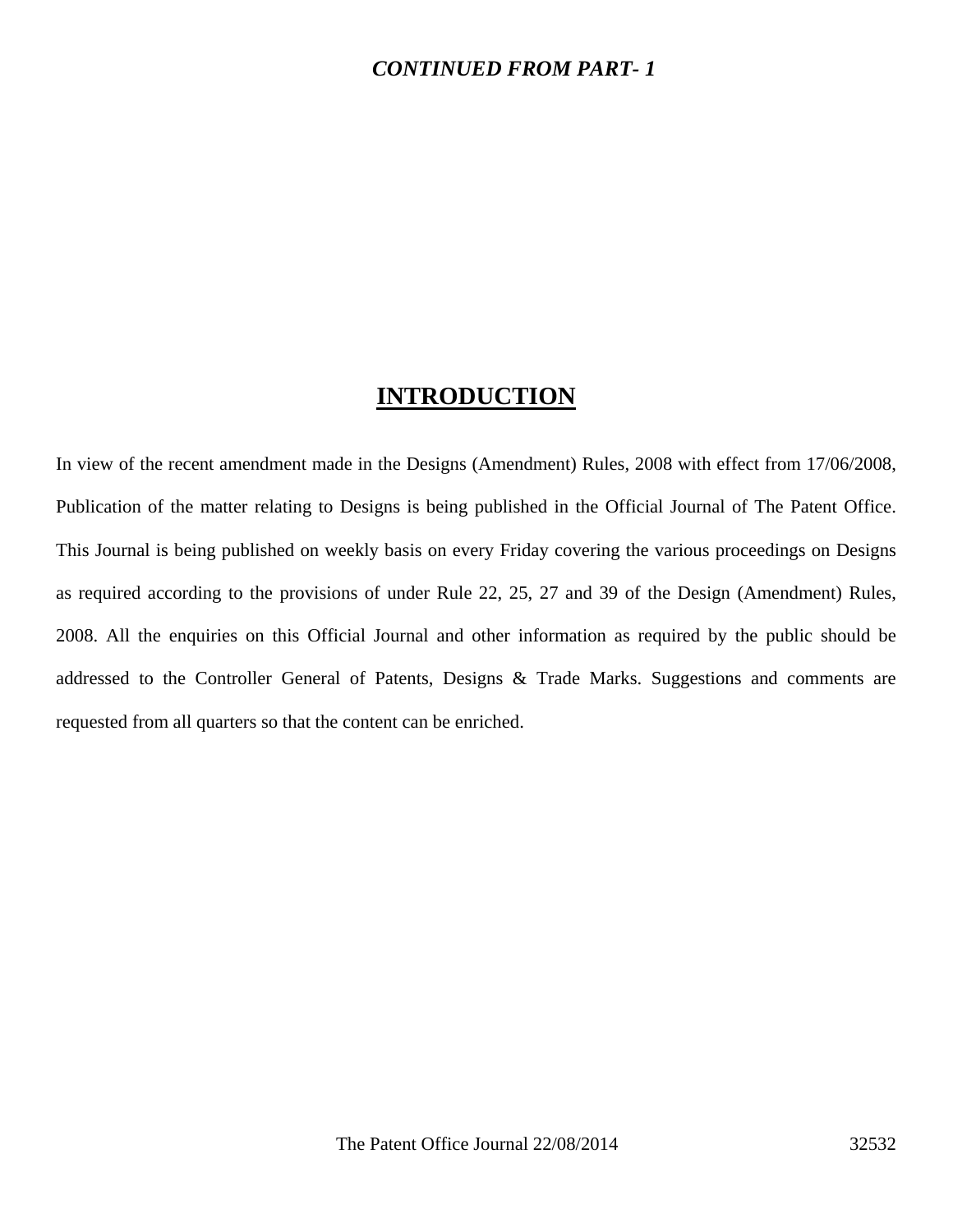# **COPYRIGHT PUBLICATION**

| <b>SL NO</b> | <b>REGISTERED DESIGN NUMBERS</b> | <b>RENEWED ON</b> |
|--------------|----------------------------------|-------------------|
| 1.           | 203109                           | 31.07.2014        |
| 2.           | 208394                           | 28.07.2014        |
| 3.           | 209694                           | 28.07.2014        |
| 4.           | 209695                           | 30.07.2014        |
| 5.           | 209744                           | 15.07.2014        |
| 6.           | 209745                           | 15.07.2014        |
| 7.           | 213626                           | 31.07.2014        |
| 8.           | 214481                           | 31.07.2014        |
| 9.           | 222902                           | 15.07.2014        |
| 10.          | 222903                           | 15.07.2014        |
| 11.          | 226992                           | 30.07.2014        |
| 12.          | 227089                           | 30.07.2014        |
| 13.          | 227154                           | 28.07.2014        |
| 14.          | 227642                           | 28.07.2014        |
| 15.          | 227910                           | 28.07.2014        |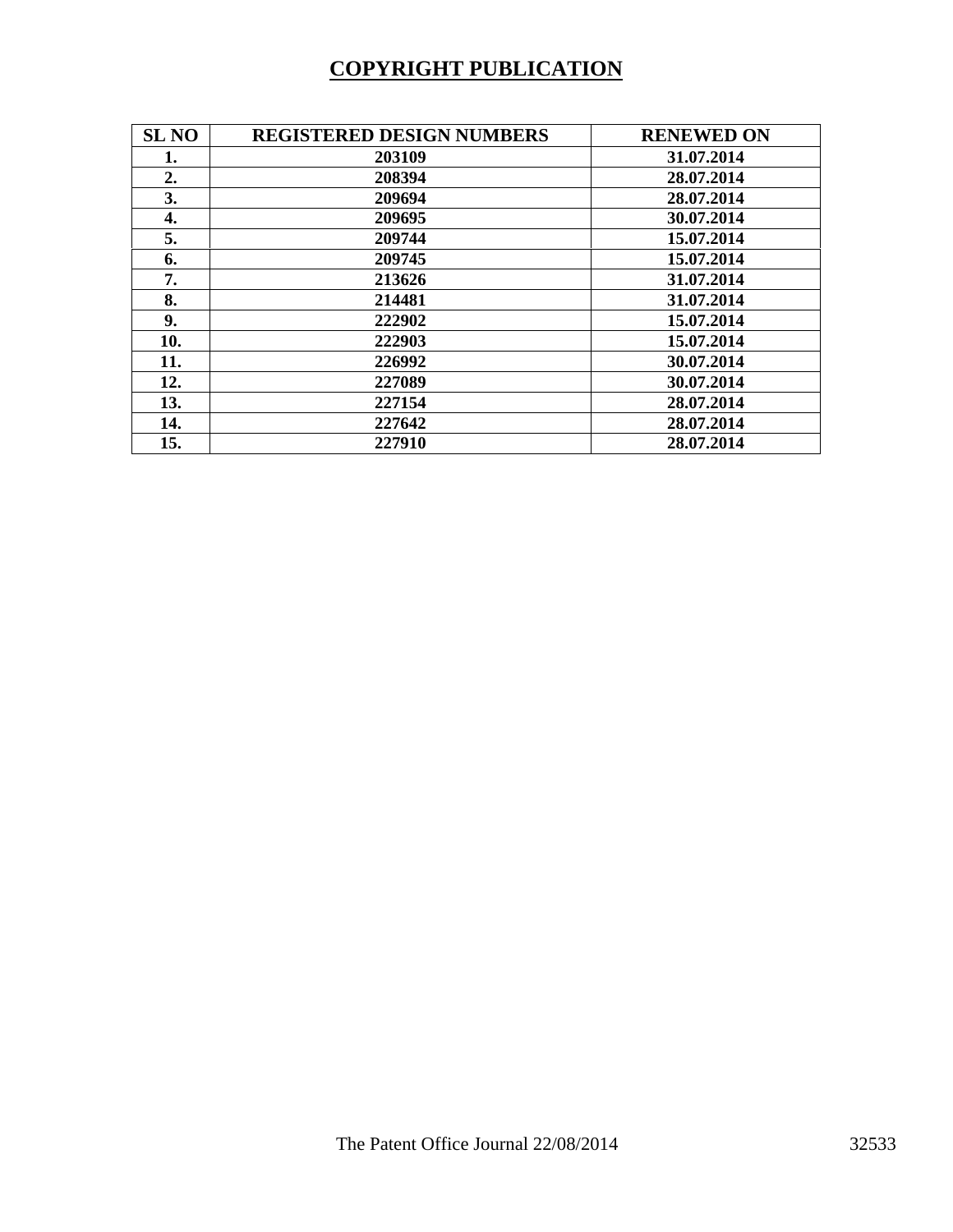### **THE DESIGNS ACT 2000 SECTION 30 DESIGN ASSIGNMENT**

**The Design stands in the name of G. M. PENS INTERNATIOAL PVT. LTD. registered under the Designs Act, 2000 has been assigned in the Register of Designs in the name as follows:-** 

| Design No. | Class | <b>Name</b>                                                                                                                                                                         |
|------------|-------|-------------------------------------------------------------------------------------------------------------------------------------------------------------------------------------|
| 190249     | 19-06 | LUXEMBOURG BRANDS S.A.R.L, A COMPANY ORGANIZED<br>AND EXISTING UNDER THE LAW OF LUXEMBOURG,<br>HAVING ITS PLACE OF BUSINESS AT 412F, ROUTE D'ESCH,<br>LUXEMBOURG L-2086, LUXEMBOURG |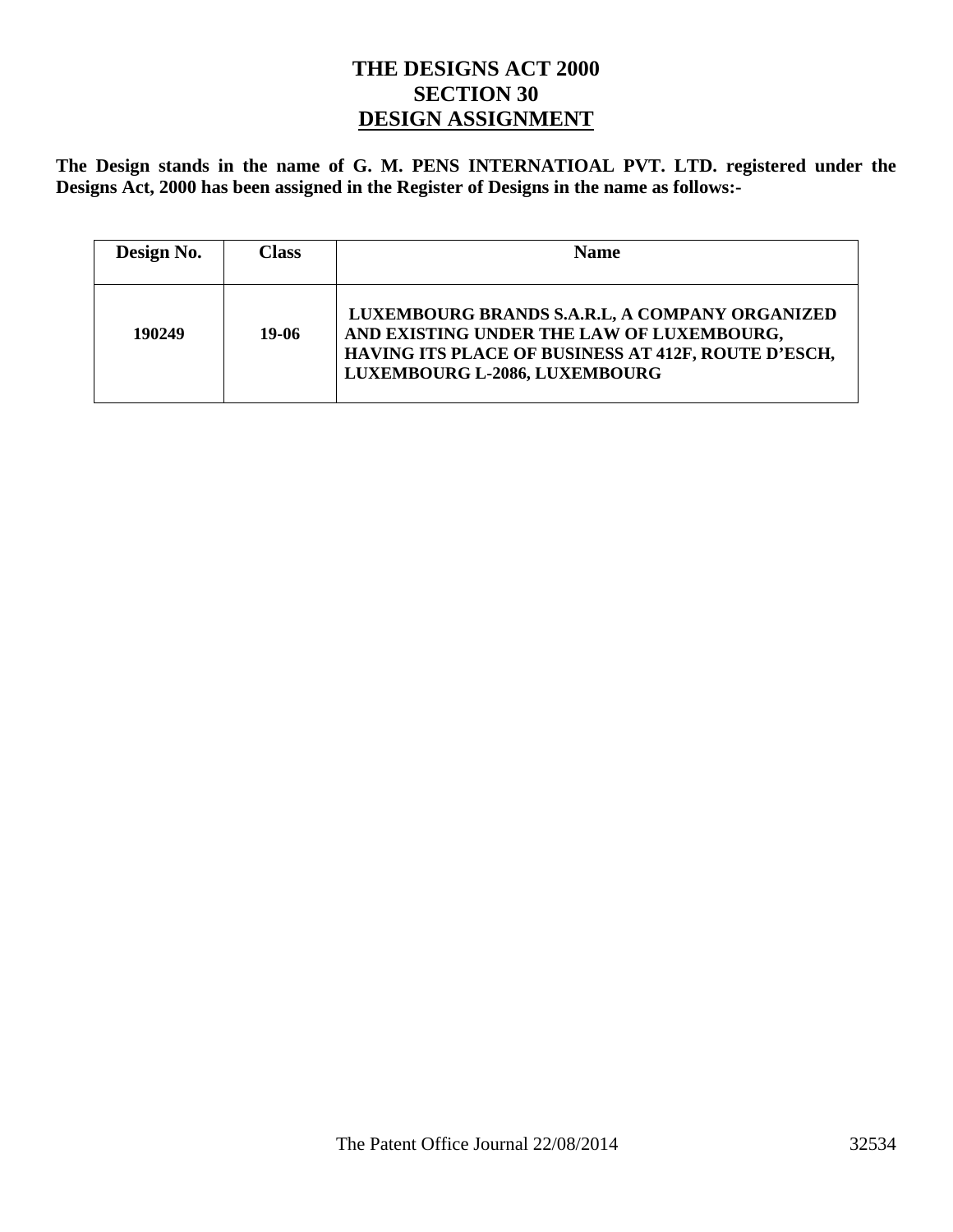#### **REGISTRATION OF DESIGNS**

**The following designs have been registered. They are now open for public inspection. In the following each entry the Date of Registration is shown. The Priority Number, Priority Date and Priority Country are also shown**

| <b>DESIGN NUMBER</b>                                                                                                                                                                                                                                                  |        |                           | 258228  |                                |  |
|-----------------------------------------------------------------------------------------------------------------------------------------------------------------------------------------------------------------------------------------------------------------------|--------|---------------------------|---------|--------------------------------|--|
| <b>CLASS</b>                                                                                                                                                                                                                                                          |        |                           | $07-05$ |                                |  |
| 1) RECKITT BENCKISER (BRANDS) LIMITED, A BRITISH<br><b>COMPANY OF</b><br>103-105 BATH ROAD, SLOUGH BERKSHIRE, SL1 3UH, UNITED<br><b>KINGDOM</b>                                                                                                                       |        |                           |         |                                |  |
| <b>DATE OF REGISTRATION</b>                                                                                                                                                                                                                                           |        |                           |         | 19/11/2013                     |  |
| <b>TITLE</b>                                                                                                                                                                                                                                                          |        |                           |         | LID OF DOSAGE CONTAINER        |  |
| <b>PRIORITY</b>                                                                                                                                                                                                                                                       |        |                           |         |                                |  |
| PRIORITY NUMBER                                                                                                                                                                                                                                                       |        | <b>DATE</b>               |         | <b>COUNTRY</b>                 |  |
| 002260406                                                                                                                                                                                                                                                             |        | 21/06/2013                |         | <b>OHIM</b>                    |  |
|                                                                                                                                                                                                                                                                       |        |                           |         |                                |  |
| <b>DESIGN NUMBER</b>                                                                                                                                                                                                                                                  |        |                           | 231864  |                                |  |
| <b>CLASS</b>                                                                                                                                                                                                                                                          |        |                           | 24-01   |                                |  |
| 1) HOYA CORPORATION<br>7-5, NAKA-OCHIAI 2-CHOME, SHINJUKU-KU, TOKYO, JAPAN                                                                                                                                                                                            |        |                           |         |                                |  |
| <b>DATE OF REGISTRATION</b>                                                                                                                                                                                                                                           |        | 08/10/2010                |         |                                |  |
| <b>TITLE</b>                                                                                                                                                                                                                                                          |        | PROCESS FOR ENDOSCOPE     |         |                                |  |
| <b>PRIORITY</b><br>PRIORITY NUMBER<br>2010-009091                                                                                                                                                                                                                     |        | <b>DATE</b><br>09/04/2010 |         | <b>COUNTRY</b><br><b>JAPAN</b> |  |
|                                                                                                                                                                                                                                                                       |        |                           |         |                                |  |
| <b>DESIGN NUMBER</b>                                                                                                                                                                                                                                                  | 259090 |                           |         |                                |  |
| <b>CLASS</b>                                                                                                                                                                                                                                                          |        |                           |         | 19-06                          |  |
| 1) K-NINE WRITING SYSTEMS PVT. LTD. (AN INDIAN PROPRIETORSHIP<br>FIRM) UNIT NO: A-301/302, SUNFLOWER BUILDING, PLOT NO-36 A, SHIVNERI<br>MARG, OFF GOREGAON-MULUND LINK ROAD, AMBEDKAR CHOWK,<br><b>GOREGAON-EAST,</b><br>MUMBAI-400063, STATE OF MAHARASHTRA, INDIA. |        |                           |         |                                |  |
| DATE OF REGISTRATION                                                                                                                                                                                                                                                  |        | 27/12/2013                |         |                                |  |
| <b>TITLE</b>                                                                                                                                                                                                                                                          |        |                           |         | <b>PEN</b>                     |  |
| <b>PRIORITY NA</b>                                                                                                                                                                                                                                                    |        |                           |         |                                |  |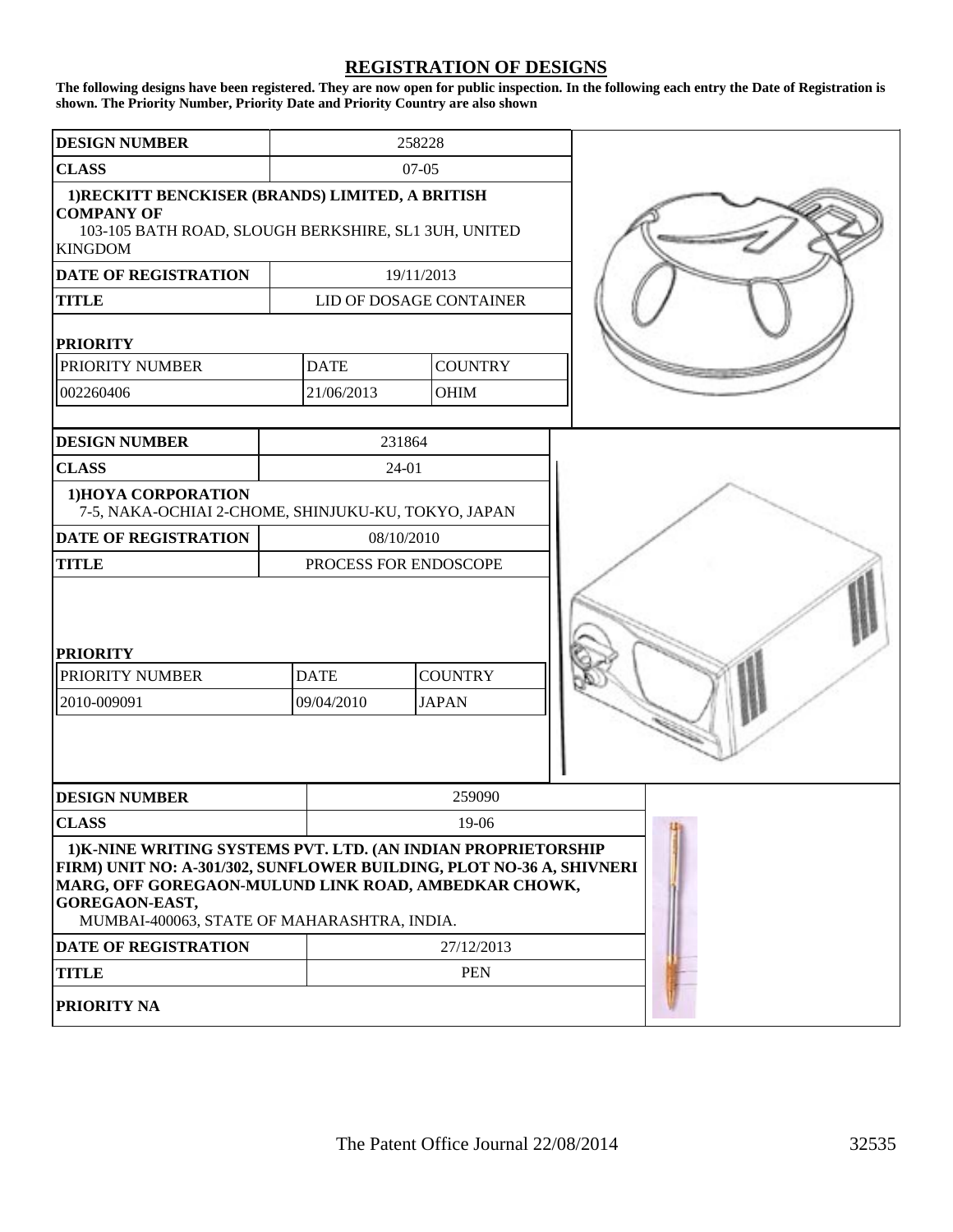| <b>DESIGN NUMBER</b>                                                                                                           | 256892                                                                                                                                                                                              |                   |
|--------------------------------------------------------------------------------------------------------------------------------|-----------------------------------------------------------------------------------------------------------------------------------------------------------------------------------------------------|-------------------|
| <b>CLASS</b>                                                                                                                   | $09-05$                                                                                                                                                                                             |                   |
| <b>LUXEMBOURG OF</b><br>412F, ROUTE D'ESCH, L-2086, LUXEMBOURG                                                                 | 1) EUROPE BRANDS S.Á.R.L. A PRIVATE COMPANY INCORPORATED IN                                                                                                                                         |                   |
| <b>DATE OF REGISTRATION</b>                                                                                                    | 27/09/2013                                                                                                                                                                                          |                   |
| <b>TITLE</b>                                                                                                                   | BLISTER PACKAGING CARD FOR MAKING<br><b>BLISTER PACKAGES</b>                                                                                                                                        |                   |
| <b>PRIORITY NA</b>                                                                                                             |                                                                                                                                                                                                     | <b>AT THE CO-</b> |
| <b>DESIGN NUMBER</b>                                                                                                           | 258992                                                                                                                                                                                              |                   |
| <b>CLASS</b>                                                                                                                   | 24-04                                                                                                                                                                                               |                   |
| <b>ADDRESS IS</b><br><b>GUJARAT</b>                                                                                            | 1) MRS. SONAL S. GANDHI, DHIREN C. GANDHI HUF, CHANDRAKANT D.<br><b>GANDHI AND MRS. PARUL N. MEHTA ALL INDIAN NATIONALS WHOSE</b><br>25/B, G.I.D.C., INDUSTRIAL ESTATE, WAGHODIA, VADODARA 391 760, |                   |
| DATE OF REGISTRATION                                                                                                           | 24/12/2013                                                                                                                                                                                          |                   |
| <b>TITLE</b>                                                                                                                   | <b>SPACER FOR INHALER</b>                                                                                                                                                                           |                   |
| PRIORITY NA                                                                                                                    |                                                                                                                                                                                                     |                   |
| <b>DESIGN NUMBER</b>                                                                                                           | 259091                                                                                                                                                                                              |                   |
| <b>CLASS</b>                                                                                                                   | 19-06                                                                                                                                                                                               |                   |
| FIRM) UNIT NO: A-301/302, SUNFLOWER BUILDING,<br>AMBEDKAR CHOWK, GOREGAON-EAST, MUMBAI-400063, STATE OF<br>MAHARASHTRA, INDIA. | 1) K-NINE WRITING SYSTEMS PVT. LTD. (AN INDIAN PROPRIETORSHIP<br>PLOT NO-36 A, SHIVNERI MARG, OFF GOREGAON-MULUND LINK ROAD,                                                                        |                   |
| DATE OF REGISTRATION                                                                                                           | 27/12/2013                                                                                                                                                                                          |                   |
| <b>TITLE</b>                                                                                                                   | <b>PEN</b>                                                                                                                                                                                          |                   |
| <b>PRIORITY NA</b>                                                                                                             |                                                                                                                                                                                                     |                   |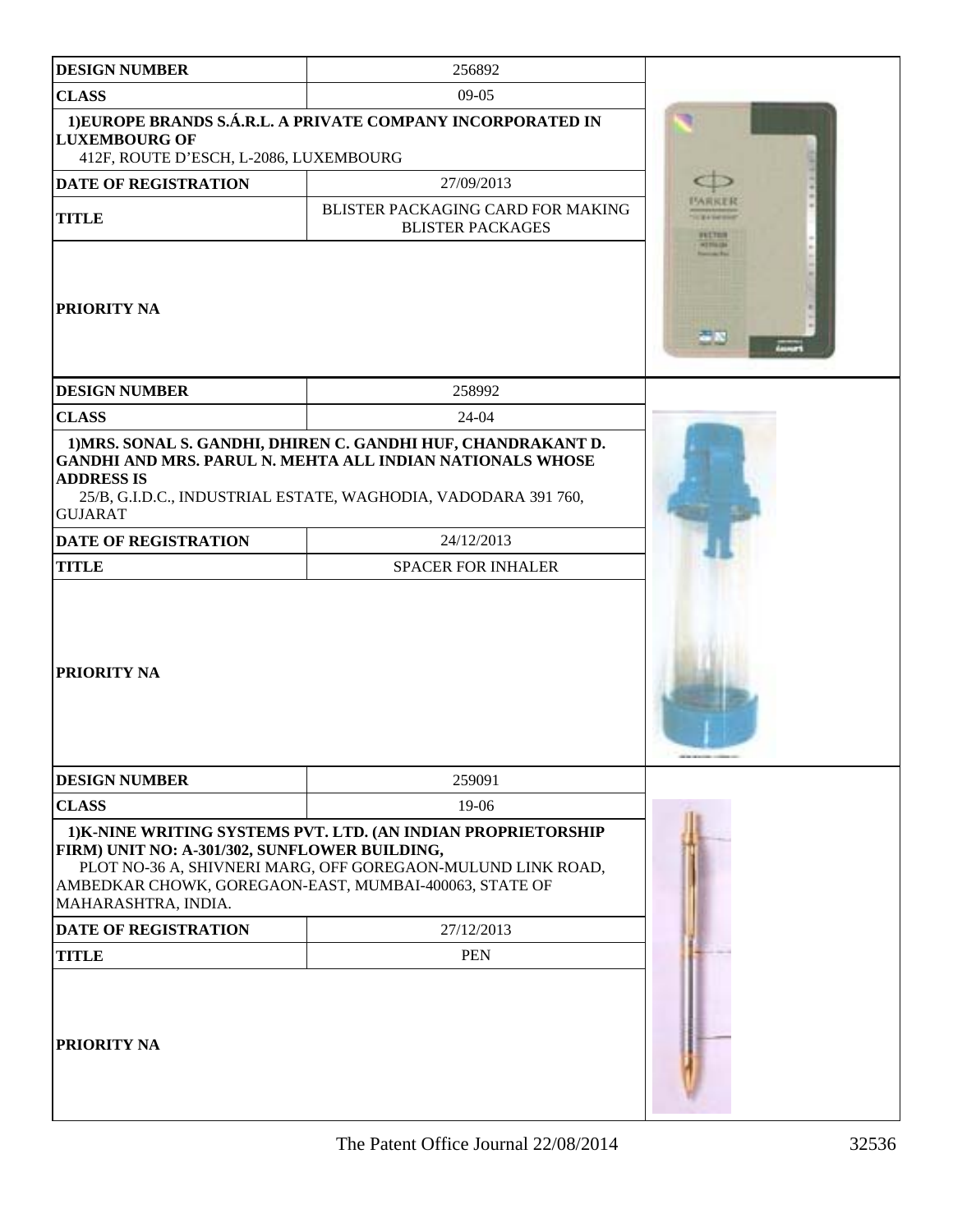| <b>CLASS</b><br>$12 - 16$<br>1) MAHINDRA TWO WHEELERS LIMITED, A COMPANY INCORPORATED<br>UNDER THE INDIAN COMPANIES ACT, AT<br>D1 BLOCK, PLOT NO. 18/2 (PART), MIDC, CHINCHWAD, PUNE-411019,<br>MAHARASHTRA, INDIA<br>23/01/2014<br>DATE OF REGISTRATION<br>AIR FILTER ASSEMBLY FOR MOTORCYCLE<br><b>TITLE</b><br>PRIORITY NA<br><b>DESIGN NUMBER</b><br>260438<br><b>CLASS</b><br>$02 - 02$<br>1) SWASTIKA GARMENTS OF 4, RAMKUMAR RAKSHIT LANE, KOLKATA-<br>700007, WEST BENGAL, INDIA,<br>AN INDIAN PROPRIETORSHIP FIRM WHOSE PROPRIETOR IS BRIJGOPAL<br>MUNDHARA, AN INDIAN OF THE ABOVE ADDRESS<br>DATE OF REGISTRATION<br>18/02/2014<br><b>GARMENT SET</b><br><b>TITLE</b><br>PRIORITY NA<br><b>DESIGN NUMBER</b><br>236672<br>23-04<br><b>CLASS</b><br>1) HITACHI APPLIANCES, INC.,<br>16-1, KAIGAN 1-CHOME, MINATO-KU, TOKYO, JAPAN<br><b>DATE OF</b><br>13/05/2011<br><b>REGISTRATION</b><br><b>TITLE</b><br>AIR CONDITIONER<br><b>PRIORITY</b> | <b>DESIGN NUMBER</b> |             | 259616         |  |  |
|----------------------------------------------------------------------------------------------------------------------------------------------------------------------------------------------------------------------------------------------------------------------------------------------------------------------------------------------------------------------------------------------------------------------------------------------------------------------------------------------------------------------------------------------------------------------------------------------------------------------------------------------------------------------------------------------------------------------------------------------------------------------------------------------------------------------------------------------------------------------------------------------------------------------------------------------------------|----------------------|-------------|----------------|--|--|
|                                                                                                                                                                                                                                                                                                                                                                                                                                                                                                                                                                                                                                                                                                                                                                                                                                                                                                                                                          |                      |             |                |  |  |
|                                                                                                                                                                                                                                                                                                                                                                                                                                                                                                                                                                                                                                                                                                                                                                                                                                                                                                                                                          |                      |             |                |  |  |
|                                                                                                                                                                                                                                                                                                                                                                                                                                                                                                                                                                                                                                                                                                                                                                                                                                                                                                                                                          |                      |             |                |  |  |
|                                                                                                                                                                                                                                                                                                                                                                                                                                                                                                                                                                                                                                                                                                                                                                                                                                                                                                                                                          |                      |             |                |  |  |
|                                                                                                                                                                                                                                                                                                                                                                                                                                                                                                                                                                                                                                                                                                                                                                                                                                                                                                                                                          |                      |             |                |  |  |
|                                                                                                                                                                                                                                                                                                                                                                                                                                                                                                                                                                                                                                                                                                                                                                                                                                                                                                                                                          |                      |             |                |  |  |
|                                                                                                                                                                                                                                                                                                                                                                                                                                                                                                                                                                                                                                                                                                                                                                                                                                                                                                                                                          |                      |             |                |  |  |
|                                                                                                                                                                                                                                                                                                                                                                                                                                                                                                                                                                                                                                                                                                                                                                                                                                                                                                                                                          |                      |             |                |  |  |
|                                                                                                                                                                                                                                                                                                                                                                                                                                                                                                                                                                                                                                                                                                                                                                                                                                                                                                                                                          |                      |             |                |  |  |
|                                                                                                                                                                                                                                                                                                                                                                                                                                                                                                                                                                                                                                                                                                                                                                                                                                                                                                                                                          |                      |             |                |  |  |
|                                                                                                                                                                                                                                                                                                                                                                                                                                                                                                                                                                                                                                                                                                                                                                                                                                                                                                                                                          |                      |             |                |  |  |
|                                                                                                                                                                                                                                                                                                                                                                                                                                                                                                                                                                                                                                                                                                                                                                                                                                                                                                                                                          |                      |             |                |  |  |
|                                                                                                                                                                                                                                                                                                                                                                                                                                                                                                                                                                                                                                                                                                                                                                                                                                                                                                                                                          |                      |             |                |  |  |
|                                                                                                                                                                                                                                                                                                                                                                                                                                                                                                                                                                                                                                                                                                                                                                                                                                                                                                                                                          |                      |             |                |  |  |
|                                                                                                                                                                                                                                                                                                                                                                                                                                                                                                                                                                                                                                                                                                                                                                                                                                                                                                                                                          |                      |             |                |  |  |
|                                                                                                                                                                                                                                                                                                                                                                                                                                                                                                                                                                                                                                                                                                                                                                                                                                                                                                                                                          |                      |             |                |  |  |
|                                                                                                                                                                                                                                                                                                                                                                                                                                                                                                                                                                                                                                                                                                                                                                                                                                                                                                                                                          |                      |             |                |  |  |
|                                                                                                                                                                                                                                                                                                                                                                                                                                                                                                                                                                                                                                                                                                                                                                                                                                                                                                                                                          | PRIORITY NUMBER      | <b>DATE</b> | <b>COUNTRY</b> |  |  |
| 2010-027490<br>16/11/2010<br><b>JAPAN</b>                                                                                                                                                                                                                                                                                                                                                                                                                                                                                                                                                                                                                                                                                                                                                                                                                                                                                                                |                      |             |                |  |  |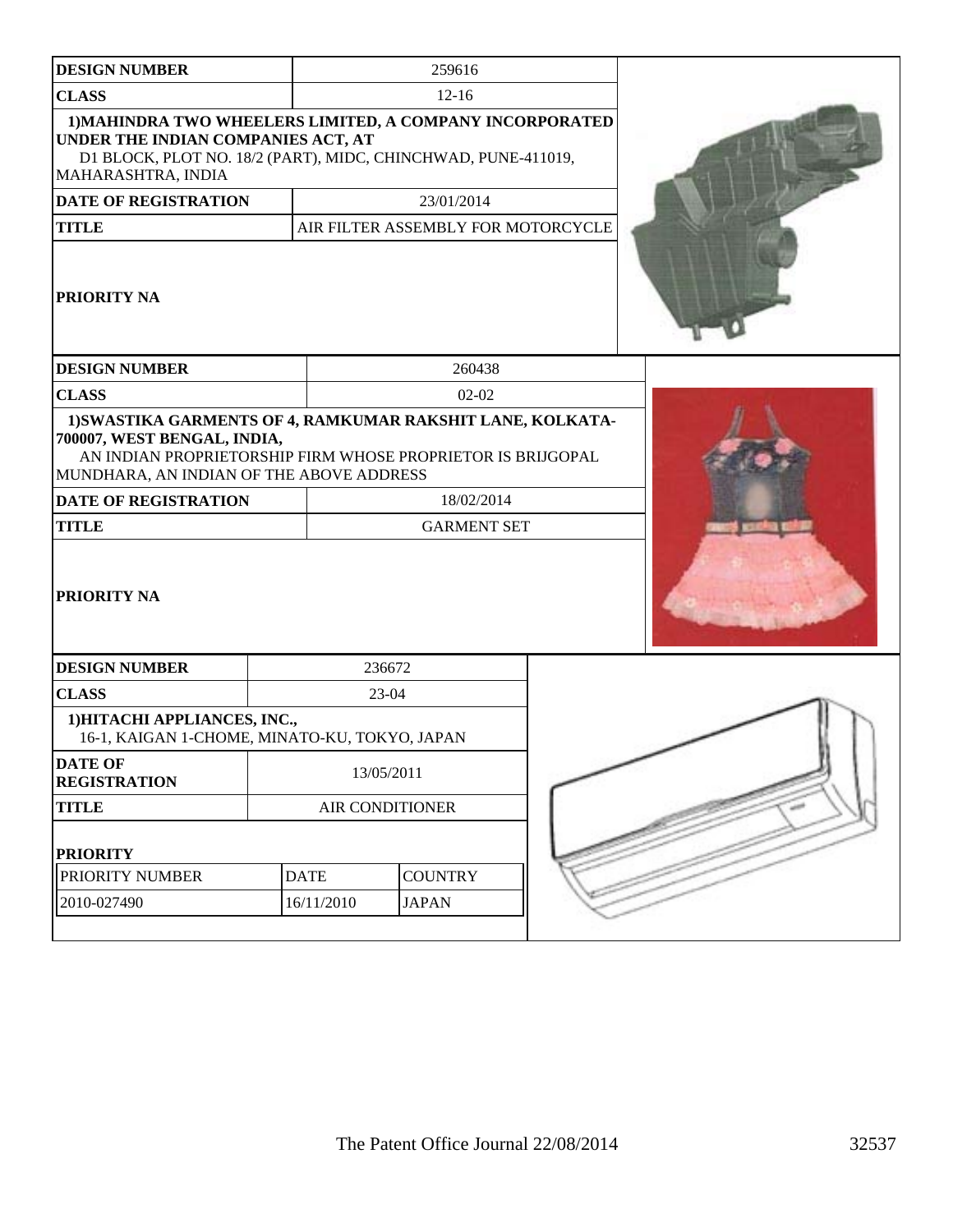| <b>DESIGN NUMBER</b>                                                                                                                                                   |                             | 256893                                                       |  |
|------------------------------------------------------------------------------------------------------------------------------------------------------------------------|-----------------------------|--------------------------------------------------------------|--|
| <b>CLASS</b>                                                                                                                                                           |                             | $09-05$                                                      |  |
| 1) EUROPE BRANDS S.Á.R.L. A PRIVATE COMPANY INCORPORATED IN<br><b>LUXEMBOURG OF</b><br>412F, ROUTE D'ESCH, L-2086, LUXEMBOURG                                          | Œ<br><b>FA 前尾製</b>          |                                                              |  |
| DATE OF REGISTRATION                                                                                                                                                   |                             | 27/09/2013                                                   |  |
| <b>TITLE</b>                                                                                                                                                           |                             | BLISTER PACKAGING CARD FOR MAKING<br><b>BLISTER PACKAGES</b> |  |
| PRIORITY NA                                                                                                                                                            |                             |                                                              |  |
| <b>DESIGN NUMBER</b>                                                                                                                                                   |                             | 260684                                                       |  |
| <b>CLASS</b>                                                                                                                                                           |                             | $09-03$                                                      |  |
| 1) EMAMI LIMITED, AN INDIAN COMPANY HAVING ITS REGISTERED<br><b>OFFICE AT</b><br>'EMAMI TOWER', 687 ANANDAPUR, EM BYPASS, KOLKATA 700017, WEST<br><b>BENGAL, INDIA</b> |                             |                                                              |  |
| <b>DATE OF REGISTRATION</b>                                                                                                                                            |                             | 28/02/2014                                                   |  |
| <b>TITLE</b>                                                                                                                                                           |                             | <b>CONTAINER</b>                                             |  |
| PRIORITY NA                                                                                                                                                            |                             |                                                              |  |
| <b>DESIGN NUMBER</b>                                                                                                                                                   |                             | 256255                                                       |  |
| <b>CLASS</b>                                                                                                                                                           |                             | $14-03$                                                      |  |
| 1) CHURCH OF SPIRITUAL TECHNOLOGY, A US COMPANY,<br>419 N, LARCHMONT, SUITE 86, LOS ANGELES, CALIFORNIA, 90004, USA                                                    |                             |                                                              |  |
| <b>DATE OF REGISTRATION</b>                                                                                                                                            | 06/09/2013                  |                                                              |  |
| <b>TITLE</b>                                                                                                                                                           | REMOTELY LOCATED CONTROLLER |                                                              |  |
| <b>PRIORITY</b><br>PRIORITY NUMBER<br>29/452,208                                                                                                                       | <b>DATE</b><br>12/04/2013   | <b>COUNTRY</b><br>U.S.A.                                     |  |
|                                                                                                                                                                        |                             |                                                              |  |
|                                                                                                                                                                        |                             |                                                              |  |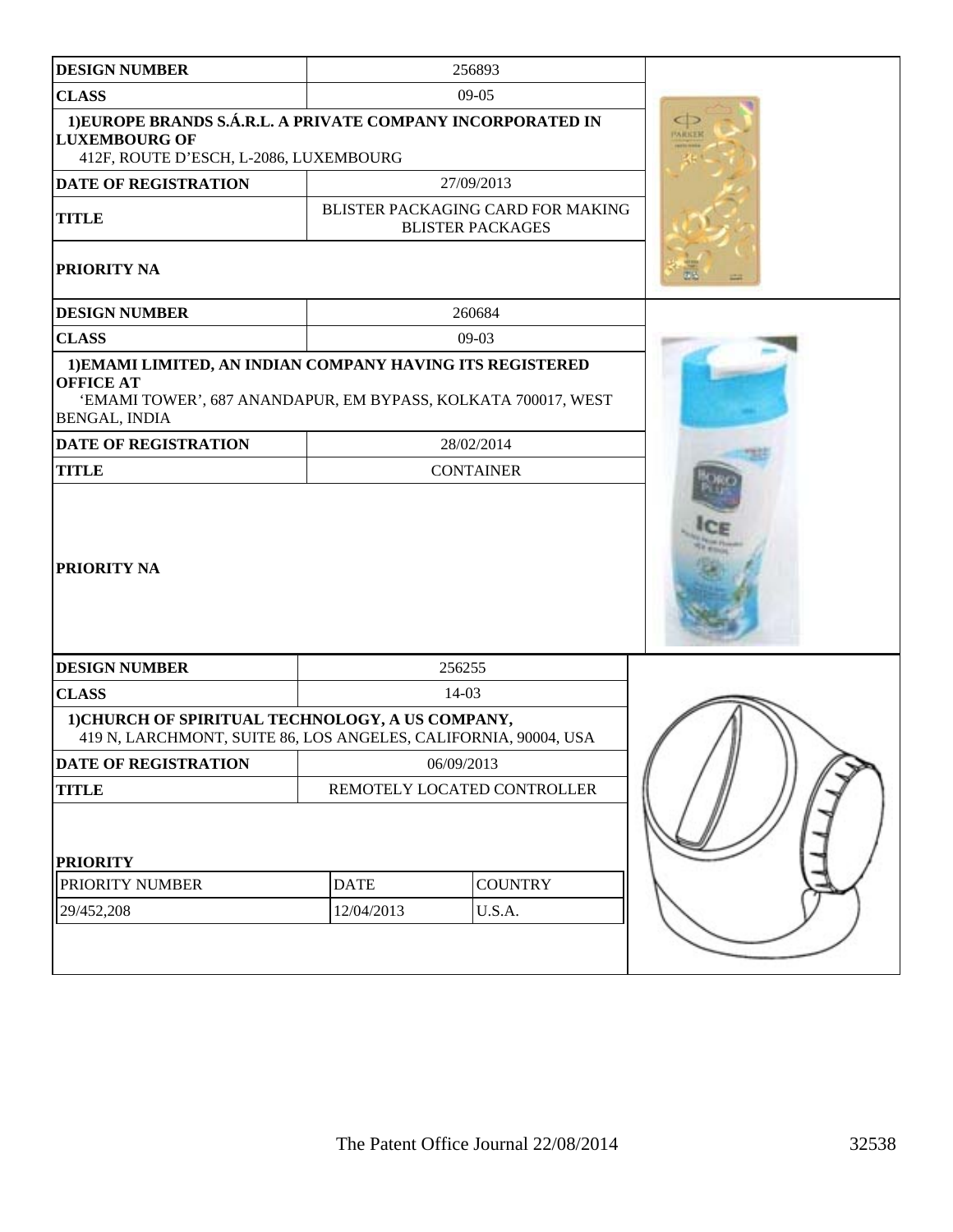| <b>DESIGN NUMBER</b>                                                                                                                                                                                       |             | 253715             |  |
|------------------------------------------------------------------------------------------------------------------------------------------------------------------------------------------------------------|-------------|--------------------|--|
| <b>CLASS</b>                                                                                                                                                                                               |             | $02-03$            |  |
| 1) CLAY EDWARD JAMES CAIRD,<br>733, MADDISONS ROAD, RD-5, CHRISTCHURCH 7675, NEW ZEALAND                                                                                                                   |             |                    |  |
| <b>DATE OF REGISTRATION</b>                                                                                                                                                                                |             | 07/05/2013         |  |
| <b>TITLE</b>                                                                                                                                                                                               |             | <b>HEADGEAR</b>    |  |
| <b>PRIORITY</b>                                                                                                                                                                                            |             |                    |  |
| PRIORITY NUMBER                                                                                                                                                                                            | <b>DATE</b> | <b>COUNTRY</b>     |  |
| 416971                                                                                                                                                                                                     | 07/11/2012  | <b>NEW ZEALAND</b> |  |
| <b>DESIGN NUMBER</b>                                                                                                                                                                                       |             | 260444             |  |
| <b>CLASS</b>                                                                                                                                                                                               |             | $09-01$            |  |
| ROAD, GOREGAON (E), MUMBAI - 400063, INDIA.<br>(AN INDIAN PROPRIETORSHIP FIRM WHOSE PROPRIETOR IS:- SH. KISHAN<br>MANNALAL MUNDHRA. AN INDIAN NATIONAL OF THE ABOVE ADDRESS<br><b>DATE OF REGISTRATION</b> |             | 18/02/2014         |  |
| <b>TITLE</b>                                                                                                                                                                                               |             | <b>BOTTLE</b>      |  |
| <b>PRIORITY NA</b>                                                                                                                                                                                         |             |                    |  |
| <b>DESIGN NUMBER</b>                                                                                                                                                                                       |             | 251507             |  |
| <b>CLASS</b>                                                                                                                                                                                               |             | $26 - 05$          |  |
| 1) HERBERT WALDMANN GMBH & CO. KG, A CORPORATION<br>ORGANIZED AND EXISTING UNDER THE LAWS OF GERMANY, OF<br>PETER-HENLEIN-STRASSE 5, 78056 VILLINGEN-SCHWENNINGEN,<br><b>GERMANY</b>                       |             |                    |  |
| 07/02/2013<br><b>DATE OF REGISTRATION</b>                                                                                                                                                                  |             |                    |  |
| <b>TITLE</b>                                                                                                                                                                                               |             | <b>LAMP</b>        |  |
| <b>PRIORITY</b>                                                                                                                                                                                            |             |                    |  |
| PRIORITY NUMBER                                                                                                                                                                                            | <b>DATE</b> | <b>COUNTRY</b>     |  |
| 685896501                                                                                                                                                                                                  | 13/08/2012  | <b>WIPO</b>        |  |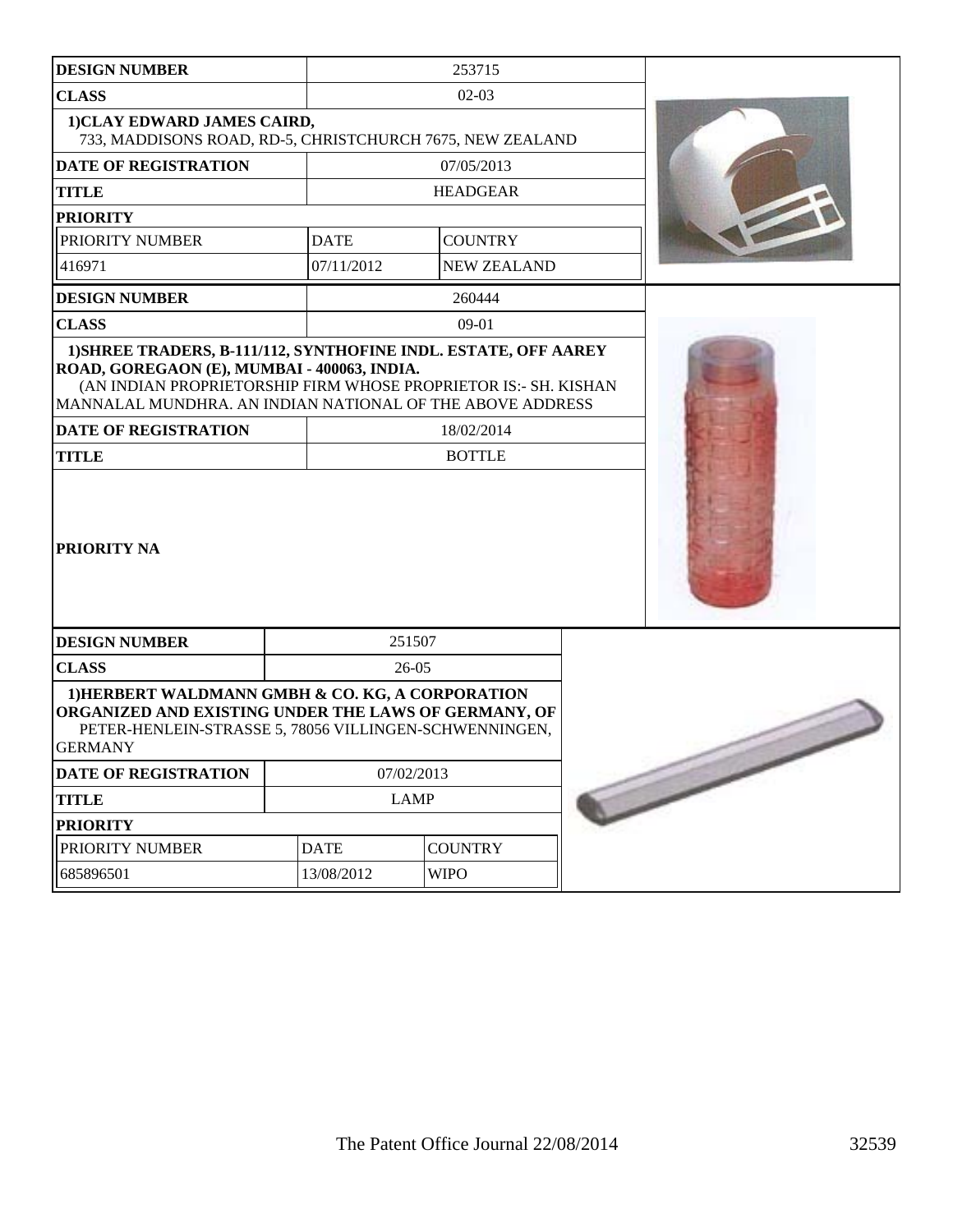| <b>DESIGN NUMBER</b>                                                       | 258783                                                                                                                                                                                        |  |
|----------------------------------------------------------------------------|-----------------------------------------------------------------------------------------------------------------------------------------------------------------------------------------------|--|
| <b>CLASS</b>                                                               | $14-03$                                                                                                                                                                                       |  |
| 1) M/S G. M. MODULAR PVT. LTD.,<br>ANDHERI (WEST), MUMBAI-400053., (INDIA) | 405/406, SHALIMAR MORYA PARK, BEHIND HYUNDAI SHOWROOM,                                                                                                                                        |  |
| <b>DATE OF REGISTRATION</b>                                                | 17/12/2013                                                                                                                                                                                    |  |
| <b>TITLE</b>                                                               | <b>REMOTE CONTROL</b>                                                                                                                                                                         |  |
| PRIORITY NA                                                                |                                                                                                                                                                                               |  |
| <b>DESIGN NUMBER</b>                                                       | 258859                                                                                                                                                                                        |  |
| <b>CLASS</b>                                                               | 15-02                                                                                                                                                                                         |  |
| PUNE-411057, MAHARASHTRA, INDIA.                                           | 1) EMERSON CLIMATE TECHNOLOGIES (INDIA) LIMITED, A<br>COMPANY INCORPORATED UNDER THE INDIAN COMPANIES ACT, AT<br>PLOT NO. 23, RAJIV GANDHI INFOTECH PARK, PHASE-II, HINJEWADI,                |  |
| <b>DATE OF REGISTRATION</b><br><b>TITLE</b>                                | 19/12/2013<br><b>COMPRESSOR</b>                                                                                                                                                               |  |
| PRIORITY NA                                                                |                                                                                                                                                                                               |  |
| <b>DESIGN NUMBER</b>                                                       | 259093                                                                                                                                                                                        |  |
| <b>CLASS</b>                                                               | 19-06                                                                                                                                                                                         |  |
| GOREGAON-EAST,<br>MUMBAI-400063, STATE OF MAHARASHTRA, INDIA.              | 1) K-NINE WRITING SYSTEMS PVT. LTD. (AN INDIAN PROPRIETORSHIP<br>FIRM) UNIT NO: A-301/302, SUNFLOWER BUILDING, PLOT NO-36 A, SHIVNERI<br>MARG, OFF GOREGAON-MULUND LINK ROAD, AMBEDKAR CHOWK, |  |
| <b>DATE OF REGISTRATION</b>                                                | 27/12/2013                                                                                                                                                                                    |  |
| <b>TITLE</b>                                                               | <b>PEN</b>                                                                                                                                                                                    |  |
| PRIORITY NA                                                                |                                                                                                                                                                                               |  |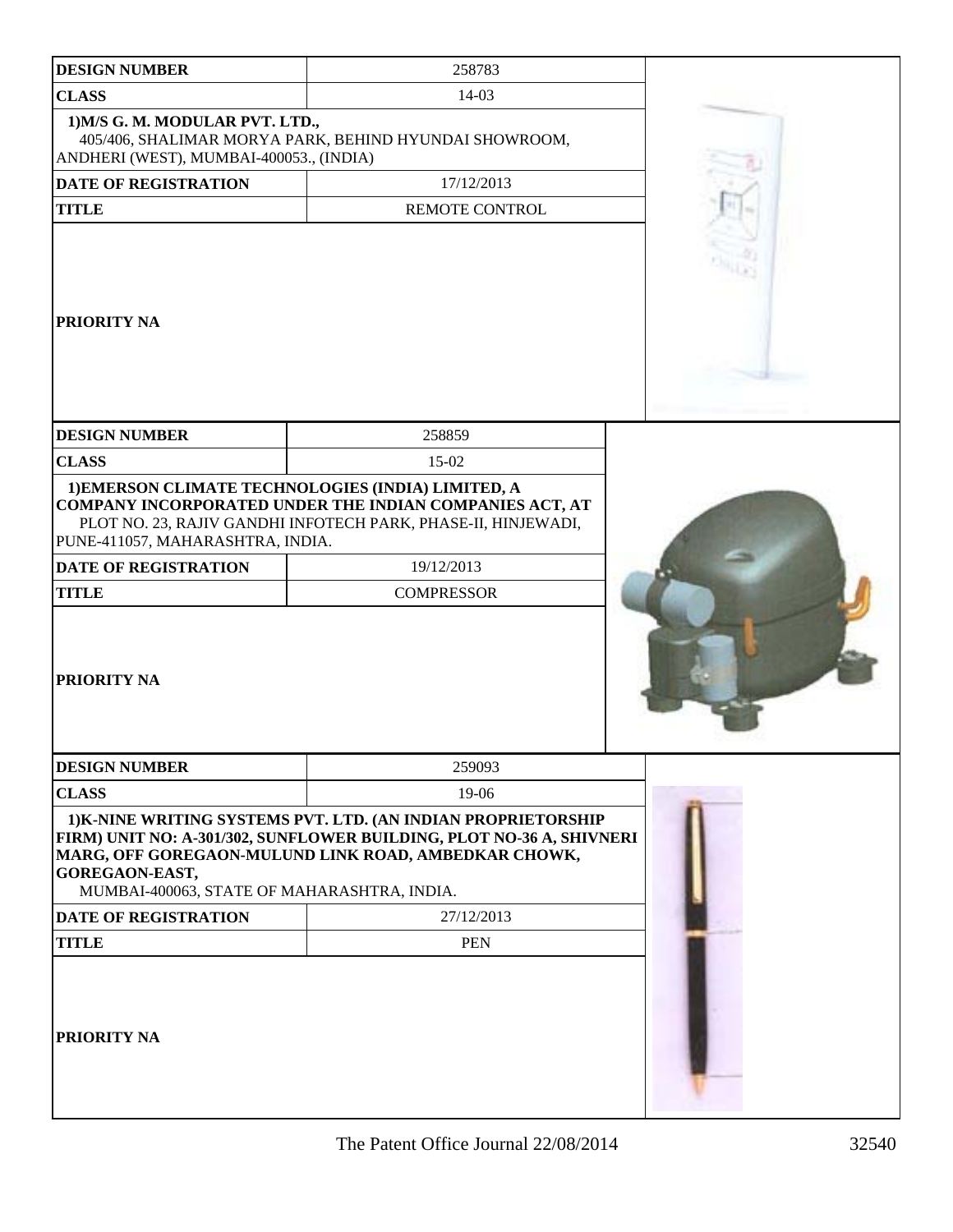| <b>DESIGN NUMBER</b>                                                                                                                                                                                  | 260382                                                                                                                                                                                          |                                                                     |
|-------------------------------------------------------------------------------------------------------------------------------------------------------------------------------------------------------|-------------------------------------------------------------------------------------------------------------------------------------------------------------------------------------------------|---------------------------------------------------------------------|
| <b>CLASS</b>                                                                                                                                                                                          | $26-05$                                                                                                                                                                                         |                                                                     |
| 1) M/S GM MODULAR PVT. LTD., (A COMPANY INCORPORATED UNDER<br><b>INDIAN COMPANIES ACT),</b><br>14/15, BOKADIA IND. ESTATE, SATIVALI ROAD, VASAI (EAST)-401208,<br>DISTRICT-THANE, MAHARASHTRA (INDIA) |                                                                                                                                                                                                 |                                                                     |
| <b>DATE OF REGISTRATION</b>                                                                                                                                                                           | 17/02/2014                                                                                                                                                                                      |                                                                     |
| <b>TITLE</b>                                                                                                                                                                                          | NIGHT LAMP                                                                                                                                                                                      |                                                                     |
| <b>PRIORITY NA</b>                                                                                                                                                                                    |                                                                                                                                                                                                 |                                                                     |
| <b>DESIGN NUMBER</b>                                                                                                                                                                                  | 260443                                                                                                                                                                                          |                                                                     |
| <b>CLASS</b>                                                                                                                                                                                          | 09-01                                                                                                                                                                                           |                                                                     |
| ROAD, GOREGAON (E), MUMBAI - 400063, INDIA.                                                                                                                                                           | 1) SHREE TRADERS, B-111/112, SYNTHOFINE INDL. ESTATE, OFF AAREY<br>(AN INDIAN PROPRIETORSHIP FIRM WHOSE PROPRIETOR IS:- SH. KISHAN<br>MANNALAL MUNDHRA. AN INDIAN NATIONAL OF THE ABOVE ADDRESS |                                                                     |
| <b>DATE OF REGISTRATION</b>                                                                                                                                                                           | 18/02/2014                                                                                                                                                                                      |                                                                     |
| <b>TITLE</b>                                                                                                                                                                                          | <b>BOTTLE</b>                                                                                                                                                                                   |                                                                     |
| <b>PRIORITY NA</b>                                                                                                                                                                                    |                                                                                                                                                                                                 |                                                                     |
| <b>DESIGN NUMBER</b>                                                                                                                                                                                  | 228805                                                                                                                                                                                          |                                                                     |
| <b>CLASS</b>                                                                                                                                                                                          | 09-03                                                                                                                                                                                           |                                                                     |
| 1) M/S DUTTA DAW & CO. (P) LTD.,                                                                                                                                                                      | 44, BENIATOLA STREET, KOLKATA-700005, WEST BENGAL, INDIA                                                                                                                                        |                                                                     |
| <b>DATE OF REGISTRATION</b>                                                                                                                                                                           | 22/04/2010                                                                                                                                                                                      |                                                                     |
| <b>TITLE</b>                                                                                                                                                                                          | <b>CONTAINER</b>                                                                                                                                                                                |                                                                     |
| <b>PRIORITY NA</b>                                                                                                                                                                                    |                                                                                                                                                                                                 | <b>ALCIUM CARBIDE</b><br>IZE: GRADE: A<br>WERGHT SORG, OVHEN PACKED |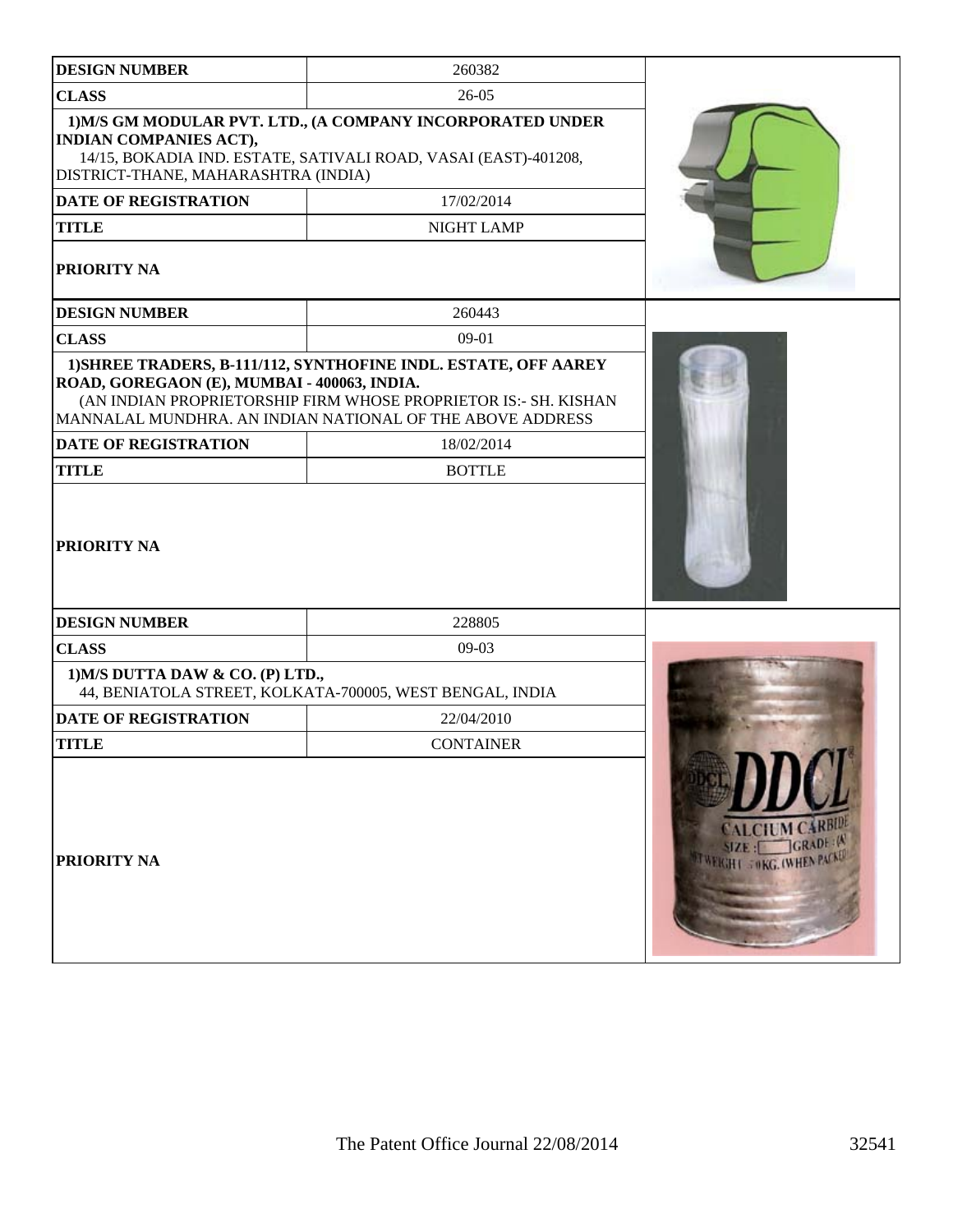| <b>DESIGN NUMBER</b>                                                                                                                                                                                                    |                           |                |  |
|-------------------------------------------------------------------------------------------------------------------------------------------------------------------------------------------------------------------------|---------------------------|----------------|--|
| <b>CLASS</b>                                                                                                                                                                                                            |                           |                |  |
| 1) VALENTINO S.P.A., A CORPORATION ORGANIZED AND EXISTING UNDER<br>THE LAWS OF ITALY,<br>OF VIA TURATI, 16/18, I-20121 MILANO, ITALY                                                                                    |                           |                |  |
| DATE OF REGISTRATION                                                                                                                                                                                                    |                           | 11/07/2013     |  |
| <b>TITLE</b>                                                                                                                                                                                                            |                           | <b>BAG</b>     |  |
| <b>PRIORITY</b>                                                                                                                                                                                                         |                           |                |  |
| PRIORITY NUMBER                                                                                                                                                                                                         | <b>DATE</b>               | <b>COUNTRY</b> |  |
| MI2013O000007                                                                                                                                                                                                           | 14/01/2013                | <b>ITALY</b>   |  |
|                                                                                                                                                                                                                         |                           |                |  |
| <b>DESIGN NUMBER</b>                                                                                                                                                                                                    | 260780                    |                |  |
| <b>CLASS</b>                                                                                                                                                                                                            | $02 - 04$                 |                |  |
| 1) JAI SHREE LAKSHMI POLYMERS, G-943-944, DSIIDC, NARELA<br><b>INDUSTRIAL AREA, DELHI-110040.</b><br>(AN INDIAN PROPRIETORSHIP FIRM WHOSE PROPRIETOR IS:- SH.<br>SANDEEP GUPTA. AN INDIAN NATIONAL OF THE ABOVE ADDRESS |                           |                |  |
| <b>DATE OF REGISTRATION</b>                                                                                                                                                                                             | 04/03/2014                |                |  |
| <b>TITLE</b>                                                                                                                                                                                                            | <b>FOOTWEAR</b>           |                |  |
| <b>PRIORITY NA</b>                                                                                                                                                                                                      |                           |                |  |
| <b>DESIGN NUMBER</b>                                                                                                                                                                                                    |                           | 257403         |  |
| <b>CLASS</b>                                                                                                                                                                                                            |                           | $12 - 16$      |  |
| 1) VOLVO LASTVAGNAR AB, OF<br>SE 405 08 GÖTEBORG, SWEDEN                                                                                                                                                                |                           |                |  |
| <b>DATE OF REGISTRATION</b>                                                                                                                                                                                             |                           | 10/10/2013     |  |
| <b>TITLE</b>                                                                                                                                                                                                            | TOW HOOK CAP FOR VEHICLES |                |  |
| <b>PRIORITY</b>                                                                                                                                                                                                         |                           |                |  |
| PRIORITY NUMBER                                                                                                                                                                                                         | <b>DATE</b>               | <b>COUNTRY</b> |  |
| 2013/0154                                                                                                                                                                                                               | 11/04/2013                | <b>SWEDEN</b>  |  |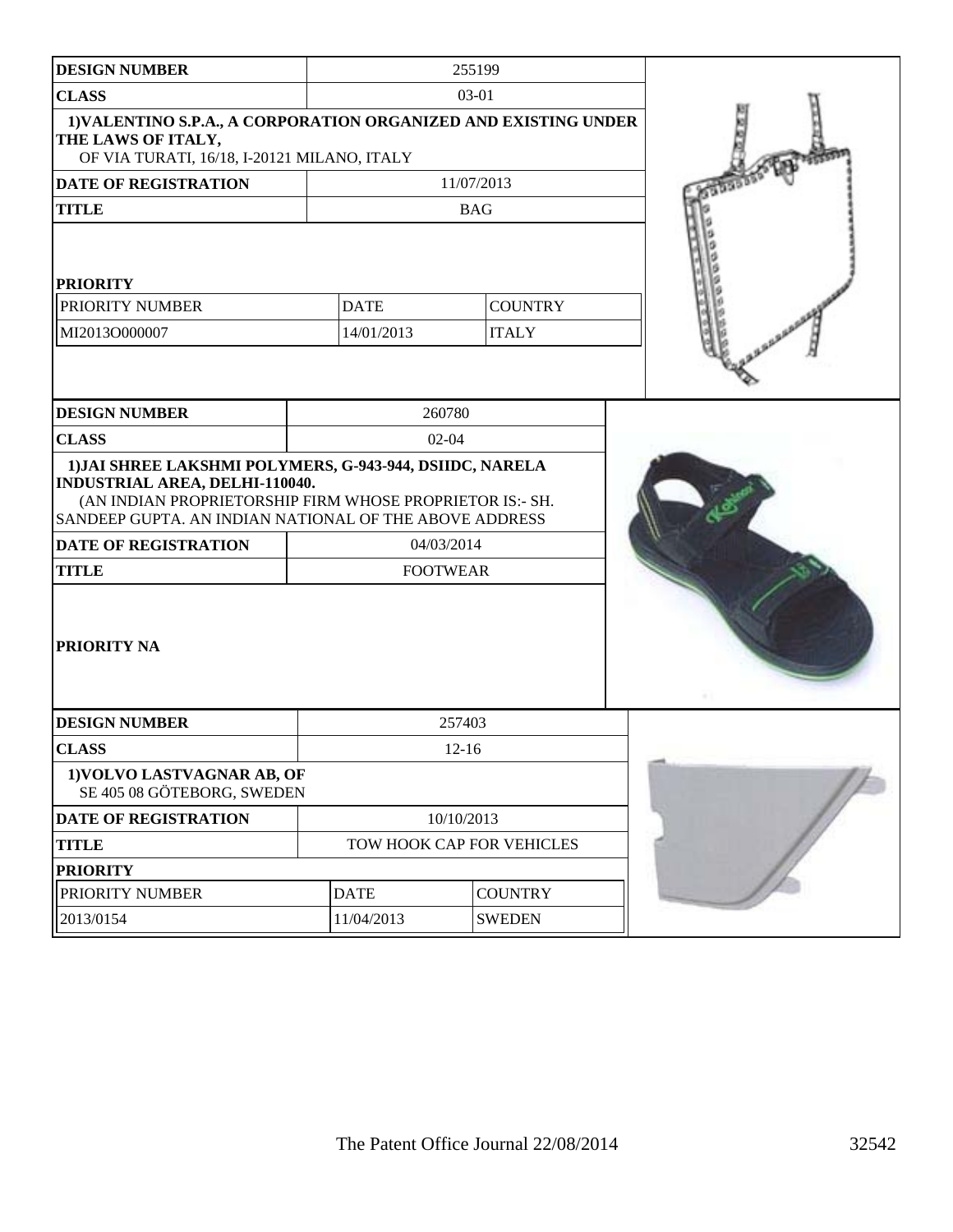| <b>DESIGN NUMBER</b>                                                                                                                                                                                                                                                                                                                                                                       |             | 222578                                                        |                         |
|--------------------------------------------------------------------------------------------------------------------------------------------------------------------------------------------------------------------------------------------------------------------------------------------------------------------------------------------------------------------------------------------|-------------|---------------------------------------------------------------|-------------------------|
| <b>CLASS</b>                                                                                                                                                                                                                                                                                                                                                                               |             |                                                               |                         |
| 1)GLOBAL ON PUZZLES PVT. LTD.<br>97, UPTON STREET, BUNDALL, QUEENSLAND 4217, AUSTRALIA                                                                                                                                                                                                                                                                                                     |             |                                                               |                         |
| <b>DATE OF REGISTRATION</b>                                                                                                                                                                                                                                                                                                                                                                |             | 24/04/2009                                                    |                         |
| <b>TITLE</b>                                                                                                                                                                                                                                                                                                                                                                               |             | <b>PUZZLE</b>                                                 |                         |
| <b>PRIORITY NA</b>                                                                                                                                                                                                                                                                                                                                                                         |             |                                                               |                         |
| <b>DESIGN NUMBER</b>                                                                                                                                                                                                                                                                                                                                                                       |             | 254260                                                        |                         |
| <b>CLASS</b>                                                                                                                                                                                                                                                                                                                                                                               |             | 23-01                                                         |                         |
| 1) UNILEVER PLC, A COMPANY REGISTERED IN ENGLAND AND WALES<br><b>UNDER COMPANY NO. 41424 OF</b><br>UNILEVER HOUSE, 100 VICTORIA EMBANKMENT, LONDON, EC4Y 0DY,<br><b>UNITED KINGDOM</b>                                                                                                                                                                                                     |             |                                                               |                         |
| DATE OF REGISTRATION                                                                                                                                                                                                                                                                                                                                                                       |             | 04/06/2013                                                    |                         |
| <b>TITLE</b>                                                                                                                                                                                                                                                                                                                                                                               |             | <b>CARBON CONTAINER ASSEMBLY FOR</b><br><b>WATER PURIFIER</b> |                         |
| <b>PRIORITY</b>                                                                                                                                                                                                                                                                                                                                                                            |             |                                                               |                         |
| PRIORITY NUMBER                                                                                                                                                                                                                                                                                                                                                                            | <b>DATE</b> | <b>COUNTRY</b>                                                |                         |
| 002147926-0001                                                                                                                                                                                                                                                                                                                                                                             | 05/12/2012  | <b>OHIM</b>                                                   | <b>Parspective view</b> |
| <b>DESIGN NUMBER</b>                                                                                                                                                                                                                                                                                                                                                                       |             | 258993                                                        |                         |
| <b>CLASS</b>                                                                                                                                                                                                                                                                                                                                                                               |             | 08-06                                                         |                         |
| 1)(1) MEHULBHAI D. CHAVDA (2) SOMESHBHAI S. MALIK AND (3)<br>DHIRENBHAI SHAH ALL INDIAN NATIONAL PARTNER OF DMS<br>ARCHITECTURAL PRODUCTS AN INDIAN PARTNERSHIP FIRM HAVING ITS<br>PRINCIPAL PLACE OF BUSINESS AT ADDRESS:<br>PLOT NO. 6, SURVEY NO. 20, EVEREST INDUSTRIAL AREA, NEAR PERFECT<br>(TATA) SHOWROOM, NATIONAL HIGHWAY NO. 8-B, VAVDI-DIST. RAJKOT-360<br>004, GUJARAT-INDIA. |             |                                                               |                         |
| DATE OF REGISTRATION                                                                                                                                                                                                                                                                                                                                                                       |             | 24/12/2013                                                    |                         |
| <b>TITLE</b>                                                                                                                                                                                                                                                                                                                                                                               |             | <b>HANDLE</b>                                                 |                         |
| <b>PRIORITY NA</b>                                                                                                                                                                                                                                                                                                                                                                         |             |                                                               |                         |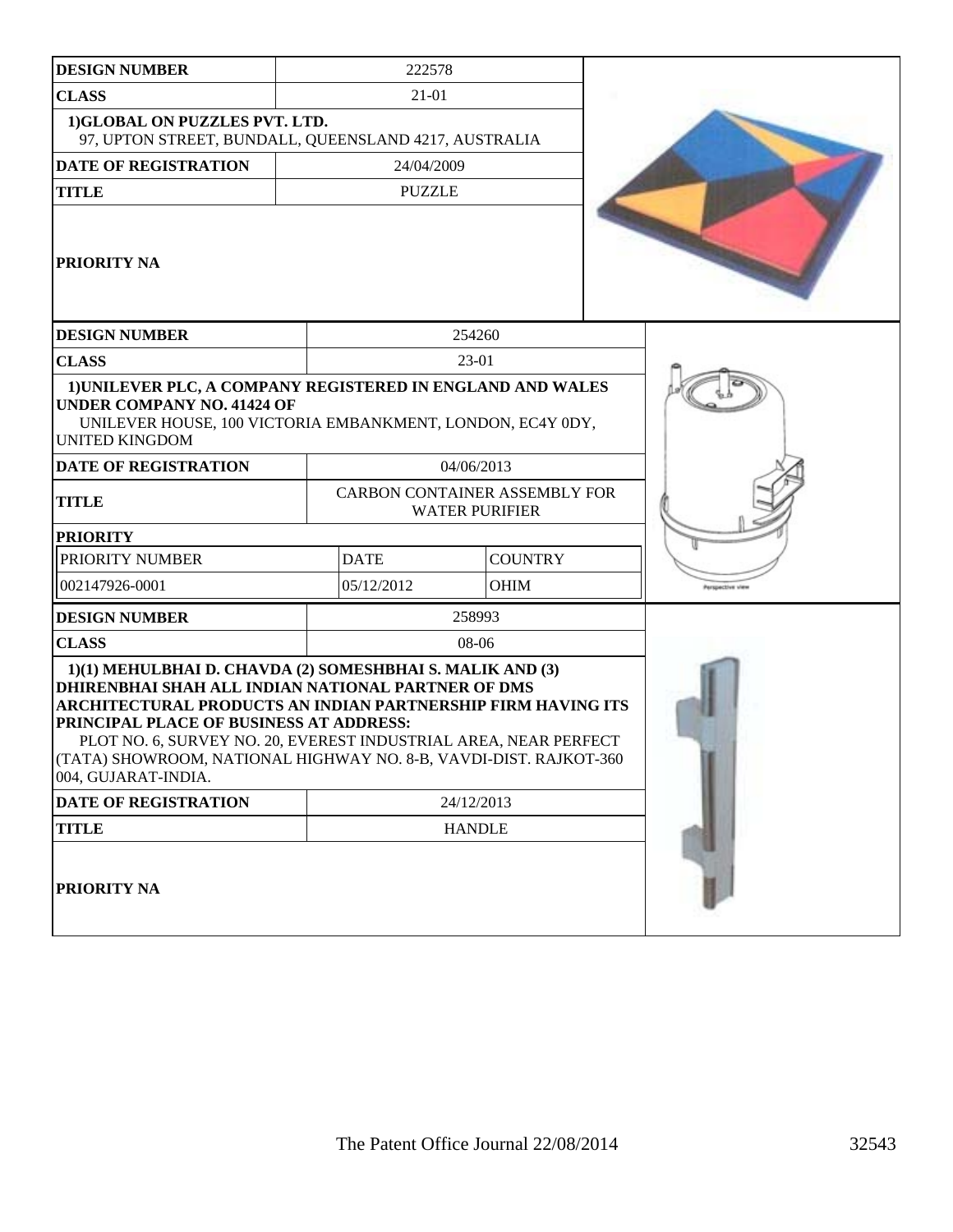| <b>DESIGN NUMBER</b>                                                                                                                               |                                                              | 259092                                                                                                                                                                                        |  |  |
|----------------------------------------------------------------------------------------------------------------------------------------------------|--------------------------------------------------------------|-----------------------------------------------------------------------------------------------------------------------------------------------------------------------------------------------|--|--|
| <b>CLASS</b>                                                                                                                                       |                                                              | 19-06                                                                                                                                                                                         |  |  |
| GOREGAON-EAST,<br>MUMBAI-400063, STATE OF MAHARASHTRA, INDIA.                                                                                      |                                                              | 1) K-NINE WRITING SYSTEMS PVT. LTD. (AN INDIAN PROPRIETORSHIP<br>FIRM) UNIT NO: A-301/302, SUNFLOWER BUILDING, PLOT NO-36 A, SHIVNERI<br>MARG, OFF GOREGAON-MULUND LINK ROAD, AMBEDKAR CHOWK, |  |  |
| <b>DATE OF REGISTRATION</b>                                                                                                                        |                                                              | 27/12/2013                                                                                                                                                                                    |  |  |
| <b>TITLE</b>                                                                                                                                       |                                                              | <b>PEN</b>                                                                                                                                                                                    |  |  |
| <b>PRIORITY NA</b>                                                                                                                                 |                                                              |                                                                                                                                                                                               |  |  |
| <b>DESIGN NUMBER</b>                                                                                                                               |                                                              | 248304                                                                                                                                                                                        |  |  |
| <b>CLASS</b>                                                                                                                                       |                                                              | 14-99                                                                                                                                                                                         |  |  |
| 1) HOOPZ PLANET INFO PVT. LTD., A COMPANY<br>INCORPORATED UNDER THE INDIAN COMPANIES ACT,<br><b>INDIA</b><br><b>DATE OF</b><br><b>REGISTRATION</b> |                                                              | AT MYCAR BUILDING, MARUTI SUZUKI SHOWROOM, PUNE-<br>MUMBAI EXPRESSWAY, WAKAD, PUNE-411057, MAHARASHTRA,<br>01/10/2012                                                                         |  |  |
| <b>TITLE</b>                                                                                                                                       |                                                              | TABLET DEVICE FOR PHONE<br><b>DOCKING</b>                                                                                                                                                     |  |  |
| <b>PRIORITY NA</b>                                                                                                                                 |                                                              |                                                                                                                                                                                               |  |  |
| <b>DESIGN NUMBER</b>                                                                                                                               |                                                              | 256894                                                                                                                                                                                        |  |  |
| <b>CLASS</b>                                                                                                                                       |                                                              | $09-05$                                                                                                                                                                                       |  |  |
| <b>LUXEMBOURG OF</b><br>412F, ROUTE D'ESCH, L-2086, LUXEMBOURG                                                                                     |                                                              | 1) EUROPE BRANDS S.Á.R.L. A PRIVATE COMPANY INCORPORATED IN                                                                                                                                   |  |  |
| <b>DATE OF REGISTRATION</b>                                                                                                                        |                                                              | 27/09/2013                                                                                                                                                                                    |  |  |
| <b>TITLE</b>                                                                                                                                       | BLISTER PACKAGING CARD FOR MAKING<br><b>BLISTER PACKAGES</b> |                                                                                                                                                                                               |  |  |
| <b>PRIORITY NA</b>                                                                                                                                 |                                                              |                                                                                                                                                                                               |  |  |

The Patent Office Journal 22/08/2014 32544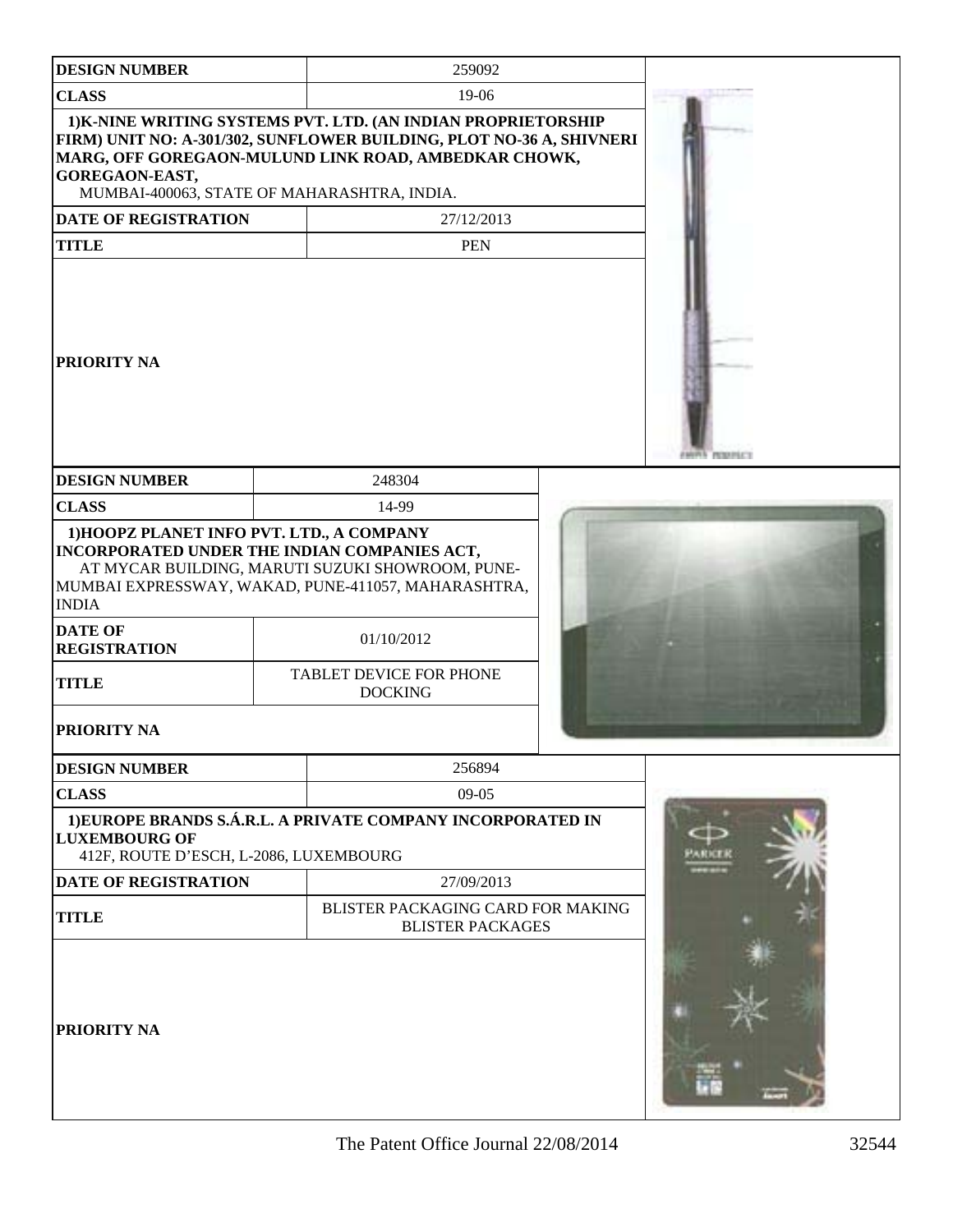| <b>DESIGN NUMBER</b>                                                                                                                                                                                                                 |             | 257987            |                   |
|--------------------------------------------------------------------------------------------------------------------------------------------------------------------------------------------------------------------------------------|-------------|-------------------|-------------------|
| <b>CLASS</b>                                                                                                                                                                                                                         |             | 30-02             |                   |
| 1)(1) THOMAS GEORGE, MAMPUZHACKAL (H), CHEMPERI (P.O.)<br>KANNURE(DT), KERALA, PIN-670632 AND<br>(2) ROY VARGHESE, SAVIRIAM KUZHYIL (H), POOVAM (P.O.),<br>PALLIVAYAL, KANNURE(DT), PIN-670142                                       |             |                   |                   |
| <b>DATE OF REGISTRATION</b>                                                                                                                                                                                                          |             | 06/11/2013        |                   |
| <b>TITLE</b>                                                                                                                                                                                                                         |             | HONEY-BEE HIVE    |                   |
| PRIORITY NA                                                                                                                                                                                                                          |             |                   | <b>Front View</b> |
| <b>DESIGN NUMBER</b>                                                                                                                                                                                                                 |             | 260385            |                   |
| <b>CLASS</b>                                                                                                                                                                                                                         |             | $26 - 05$         |                   |
| 1) M/S GM MODULAR PVT. LTD., (A COMPANY INCORPORATED UNDER<br><b>INDIAN COMPANIES ACT),</b><br>14/15, BOKADIA IND. ESTATE, SATIVALI ROAD, VASAI (EAST)-401208,<br>DISTRICT-THANE, MAHARASHTRA (INDIA)<br><b>DATE OF REGISTRATION</b> |             | 17/02/2014        |                   |
| <b>TITLE</b>                                                                                                                                                                                                                         |             | <b>NIGHT LAMP</b> |                   |
| PRIORITY NA                                                                                                                                                                                                                          |             |                   |                   |
| <b>DESIGN NUMBER</b>                                                                                                                                                                                                                 |             | 246382            |                   |
| <b>CLASS</b>                                                                                                                                                                                                                         |             | 21-01             |                   |
| 1) AUDI AG,<br>OF 85045 INGOLSTADT, GERMANY                                                                                                                                                                                          |             |                   |                   |
| DATE OF REGISTRATION                                                                                                                                                                                                                 |             | 06/07/2012        |                   |
| <b>TITLE</b>                                                                                                                                                                                                                         |             | MODEL CAR         |                   |
| <b>PRIORITY</b>                                                                                                                                                                                                                      |             |                   |                   |
| PRIORITY NUMBER                                                                                                                                                                                                                      | <b>DATE</b> | <b>COUNTRY</b>    |                   |
| 001981374-0001                                                                                                                                                                                                                       | 26/01/2012  | OHIM              |                   |
|                                                                                                                                                                                                                                      |             |                   |                   |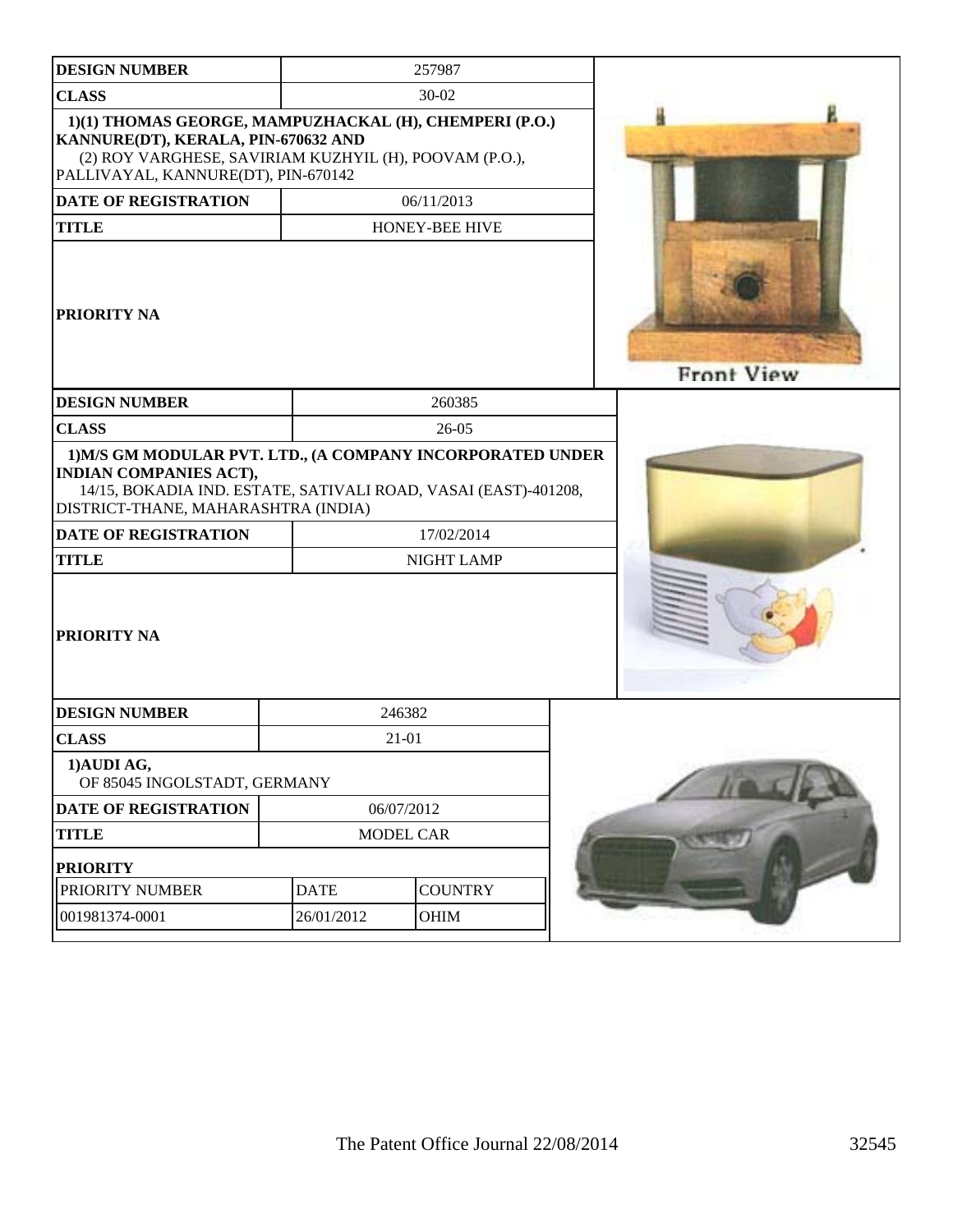| <b>DESIGN NUMBER</b>                                                                           | 256901                                                                                                                                                                                                                              |        |
|------------------------------------------------------------------------------------------------|-------------------------------------------------------------------------------------------------------------------------------------------------------------------------------------------------------------------------------------|--------|
| <b>CLASS</b>                                                                                   | $07-02$                                                                                                                                                                                                                             |        |
| <b>REGISTERED OFFICE AT</b>                                                                    | 1) POLE-STAR DISTRIBUTION PRIVATE LIMITED, (REGISTERED<br>UNDER THE INDIAN COMPANIES ACT, 1956) REPRESENTED BY ITS<br>MANAGING DIRECTOR MR. SATISH V. DULIPATI, HAVING ITS<br>28, DAMODARAN STREET, T. NAGAR, CHENNAI-600017, INDIA |        |
| DATE OF REGISTRATION                                                                           | 30/09/2013                                                                                                                                                                                                                          |        |
| <b>TITLE</b>                                                                                   | TIMER DEVICE FOR COOKING GAS<br><b>STOVE</b>                                                                                                                                                                                        |        |
| PRIORITY NA                                                                                    |                                                                                                                                                                                                                                     |        |
| <b>DESIGN NUMBER</b>                                                                           | 256445                                                                                                                                                                                                                              |        |
| <b>CLASS</b>                                                                                   | 20-01                                                                                                                                                                                                                               | 256445 |
|                                                                                                | 1) AMIRA PURE FOODS PRIVATE LIMITED, AN INDIAN COMPANY, OF<br>54, PRAKRITI MARG, M.G. ROAD, NEW DELHI-110030, INDIA                                                                                                                 |        |
| <b>DATE OF REGISTRATION</b>                                                                    | 13/09/2013                                                                                                                                                                                                                          |        |
| <b>TITLE</b>                                                                                   | <b>VENDING MACHINE</b>                                                                                                                                                                                                              |        |
| PRIORITY NA                                                                                    |                                                                                                                                                                                                                                     |        |
| <b>DESIGN NUMBER</b>                                                                           | 259527                                                                                                                                                                                                                              |        |
| <b>CLASS</b>                                                                                   | $05-05$                                                                                                                                                                                                                             |        |
| 1) SATHEESAN V C/O AVID APPAREL INDUSTRIES,<br>B-17, SECTOR-58 NOIDA-201301 (UP) INDIA, INDIAN |                                                                                                                                                                                                                                     |        |
| DATE OF REGISTRATION                                                                           | 20/01/2014                                                                                                                                                                                                                          |        |
| <b>TITLE</b>                                                                                   | <b>TEXTILE FABRIC</b>                                                                                                                                                                                                               |        |
| PRIORITY NA                                                                                    |                                                                                                                                                                                                                                     |        |

I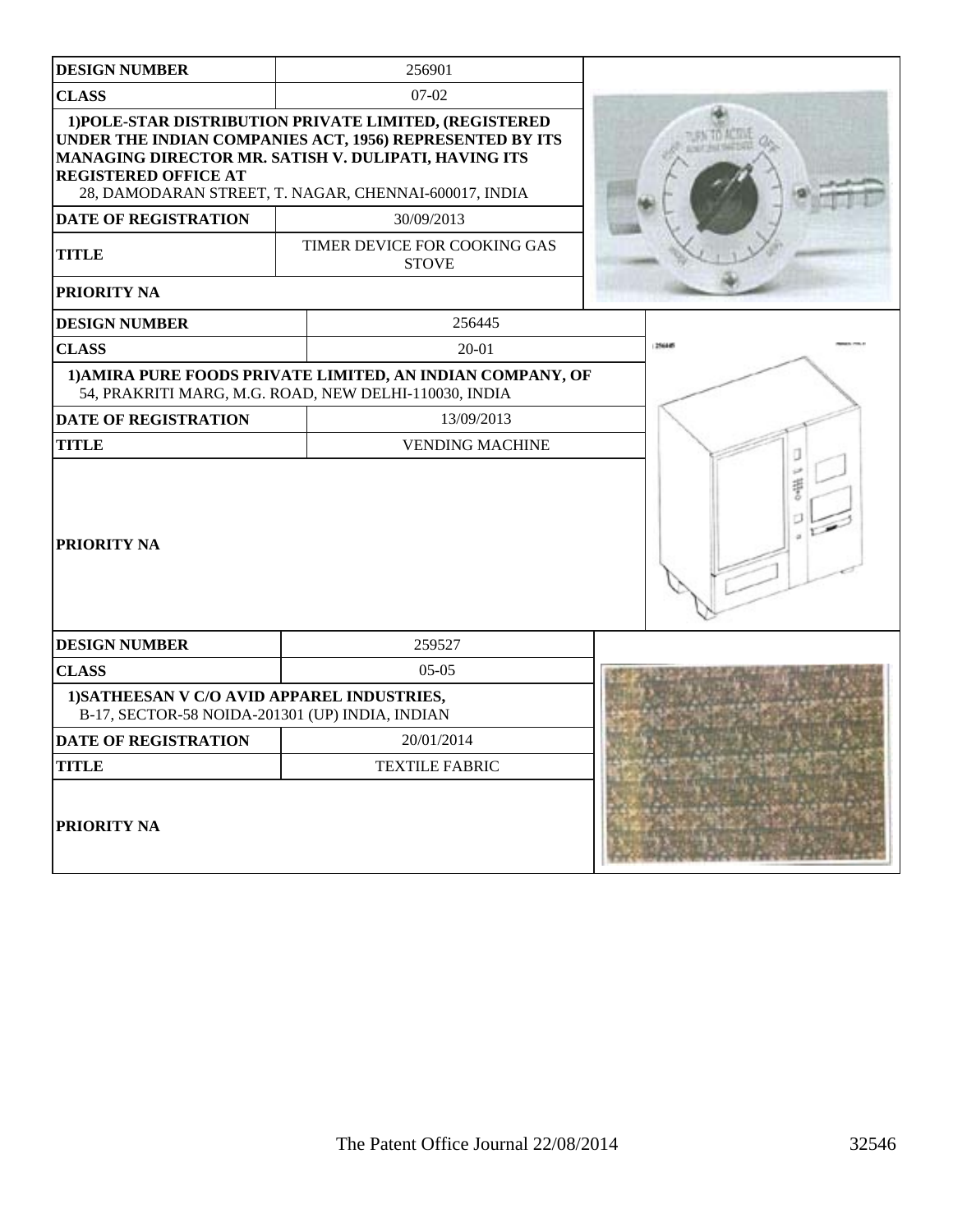| <b>DESIGN NUMBER</b>                                                                                                                               |                           | 258907                         |  |
|----------------------------------------------------------------------------------------------------------------------------------------------------|---------------------------|--------------------------------|--|
| <b>CLASS</b>                                                                                                                                       |                           | 24-04                          |  |
| 1) 3M INNOVATIVE PROPERTIES COMPANY, A COMPANY INCORPORATED<br>IN THE STATE OF DELAWARE<br>OF 3M CENTER, SAINT PAUL, MINNESOTA 55133-3427, U.S.A.  |                           |                                |  |
| <b>DATE OF REGISTRATION</b>                                                                                                                        |                           | 20/12/2013                     |  |
| <b>TITLE</b>                                                                                                                                       |                           | <b>SKIN PATCH (CASE 2)</b>     |  |
| <b>PRIORITY</b>                                                                                                                                    |                           |                                |  |
| PRIORITY NUMBER                                                                                                                                    | <b>DATE</b>               | <b>COUNTRY</b>                 |  |
| 2013-014588                                                                                                                                        | 27/06/2013                | <b>JAPAN</b>                   |  |
| <b>DESIGN NUMBER</b>                                                                                                                               |                           | 258973                         |  |
| <b>CLASS</b>                                                                                                                                       |                           | $12 - 16$                      |  |
| 1) HONDA MOTOR CO., LTD., A JAPANESE CORPORATION,<br>OF 1-1, MINAMI-AOYAMA 2-CHOME, MINATO-KU, TOKYO, JAPAN                                        |                           |                                |  |
| <b>DATE OF REGISTRATION</b>                                                                                                                        |                           | 24/12/2013                     |  |
| <b>TITLE</b>                                                                                                                                       |                           | FRONT SIDE COWL FOR MOTORCYCLE |  |
| <b>PRIORITY</b><br>PRIORITY NUMBER<br>2013-014622                                                                                                  | <b>DATE</b><br>27/06/2013 | <b>COUNTRY</b><br><b>JAPAN</b> |  |
| <b>DESIGN NUMBER</b>                                                                                                                               |                           | 260585                         |  |
| <b>CLASS</b>                                                                                                                                       |                           | $09-03$                        |  |
| 1) M/S. GOLDEN CHOCOLATES PRIVATE LIMITED (A COMPANY<br>INCORPORATED UNDER THE INDIAN COMPANIES ACT, 1956),<br>J-6, SECTOR-4, BAWANA, DELHI-110039 |                           |                                |  |
| DATE OF REGISTRATION                                                                                                                               |                           | 24/02/2014                     |  |
| <b>TITLE</b>                                                                                                                                       |                           | <b>CONTAINER</b>               |  |
| <b>PRIORITY NA</b>                                                                                                                                 |                           |                                |  |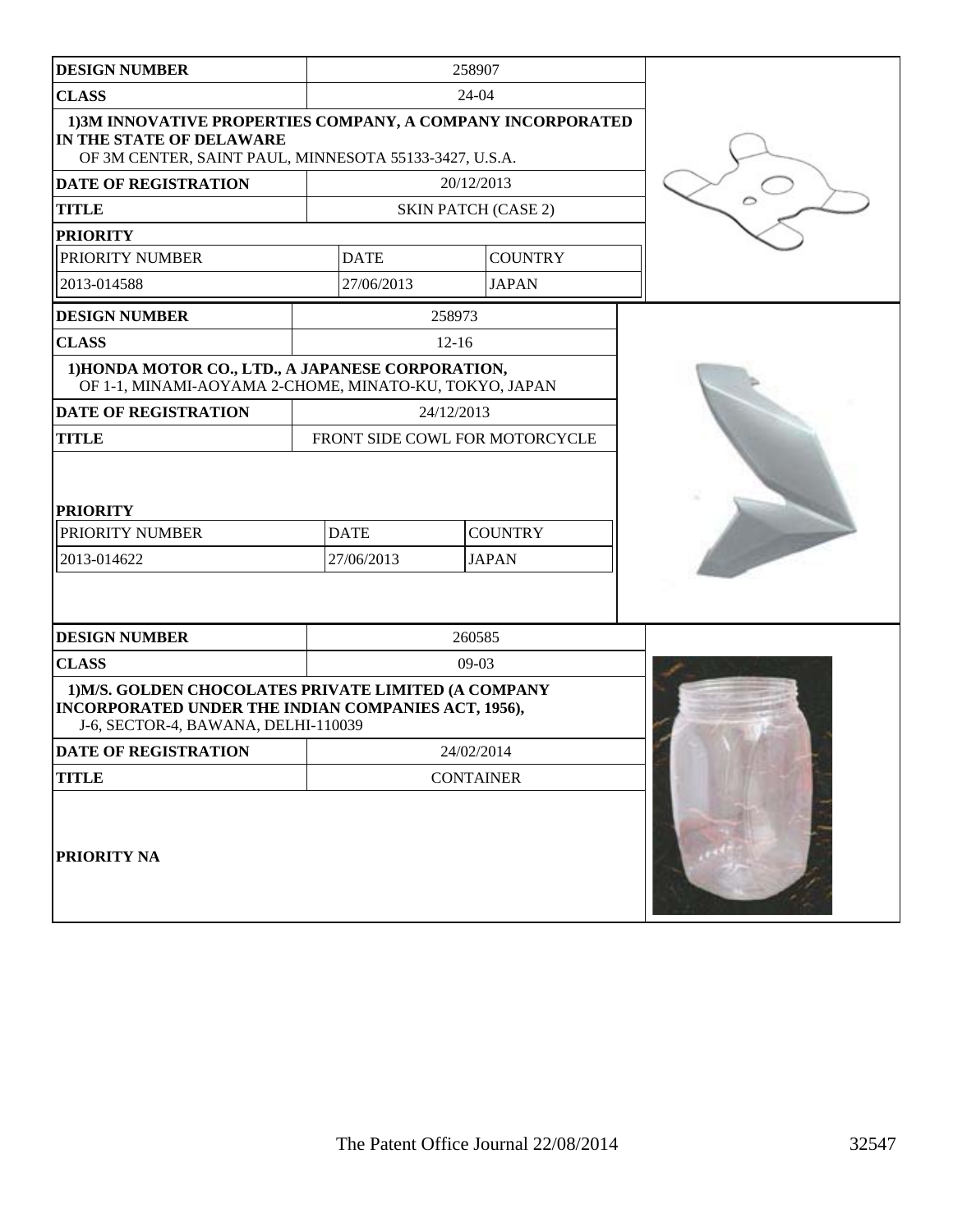| <b>DESIGN NUMBER</b>                                                                                                                                                                                                                        |             | 260295                                        |  |
|---------------------------------------------------------------------------------------------------------------------------------------------------------------------------------------------------------------------------------------------|-------------|-----------------------------------------------|--|
| <b>CLASS</b>                                                                                                                                                                                                                                | 23-01       |                                               |  |
| 1) UNILEVER PLC, A COMPANY REGISTERED IN ENGLAND<br>AND WALES UNDER COMPANY NO. 41424 OF<br>UNILEVER HOUSE, 100 VICTORIA EMBANKMENT, LONDON,<br>EC4Y 0DY, UNITED KINGDOM                                                                    |             |                                               |  |
| <b>DATE OF</b><br><b>REGISTRATION</b>                                                                                                                                                                                                       |             | 12/02/2014                                    |  |
| <b>TITLE</b>                                                                                                                                                                                                                                |             | FILTER CONTAINER ASSEMBLY                     |  |
| <b>PRIORITY</b><br>PRIORITY NUMBER                                                                                                                                                                                                          | <b>DATE</b> | <b>COUNTRY</b>                                |  |
| 002295600-0001                                                                                                                                                                                                                              | 23/08/2013  | <b>OHIM</b>                                   |  |
|                                                                                                                                                                                                                                             |             |                                               |  |
| <b>DESIGN NUMBER</b>                                                                                                                                                                                                                        |             | 255750                                        |  |
| <b>CLASS</b>                                                                                                                                                                                                                                |             | 17-01                                         |  |
| 1) SYDNEY MATHEWS, A CANADIAN NATIONAL OF THE<br><b>ADDRESS</b><br>200 RIDEAU TERRACE, APT 1403 OTTAWA, ONTARIO K1M 0Z3,<br><b>CANADA</b>                                                                                                   |             |                                               |  |
| <b>DATE OF REGISTRATION</b>                                                                                                                                                                                                                 |             | 12/08/2013                                    |  |
| <b>TITLE</b>                                                                                                                                                                                                                                |             | KEYBOARD KEY FOR MUSICAL<br><b>INSTURMENT</b> |  |
| <b>PRIORITY</b>                                                                                                                                                                                                                             |             |                                               |  |
| PRIORITY NUMBER                                                                                                                                                                                                                             | <b>DATE</b> | <b>COUNTRY</b>                                |  |
| 149710                                                                                                                                                                                                                                      | 13/02/2013  | <b>CANADA</b>                                 |  |
|                                                                                                                                                                                                                                             |             |                                               |  |
| <b>DESIGN NUMBER</b>                                                                                                                                                                                                                        |             | 256645                                        |  |
| <b>CLASS</b>                                                                                                                                                                                                                                | $10 - 05$   |                                               |  |
| 1) SUBTRONICS (INDIA) PRIVATE LIMITED, A COMPANY<br>REGISTERED IN INDIA, HAVING ITS REGISTERED OFFICE AT<br>147, KALIANDAS UDYOG BHAVAN, NEAR CENTURY BAZAR,<br>PRABHADEVI, MUMBAI 400025, STATE OF MAHARASHTRA, INDIA,<br>OF ABOVE ADDRESS |             |                                               |  |
| DATE OF REGISTRATION                                                                                                                                                                                                                        |             | 20/09/2013                                    |  |
| <b>TITLE</b>                                                                                                                                                                                                                                |             | <b>GAS LEAKAGE MONITORING DEVICE</b>          |  |
| PRIORITY NA                                                                                                                                                                                                                                 |             |                                               |  |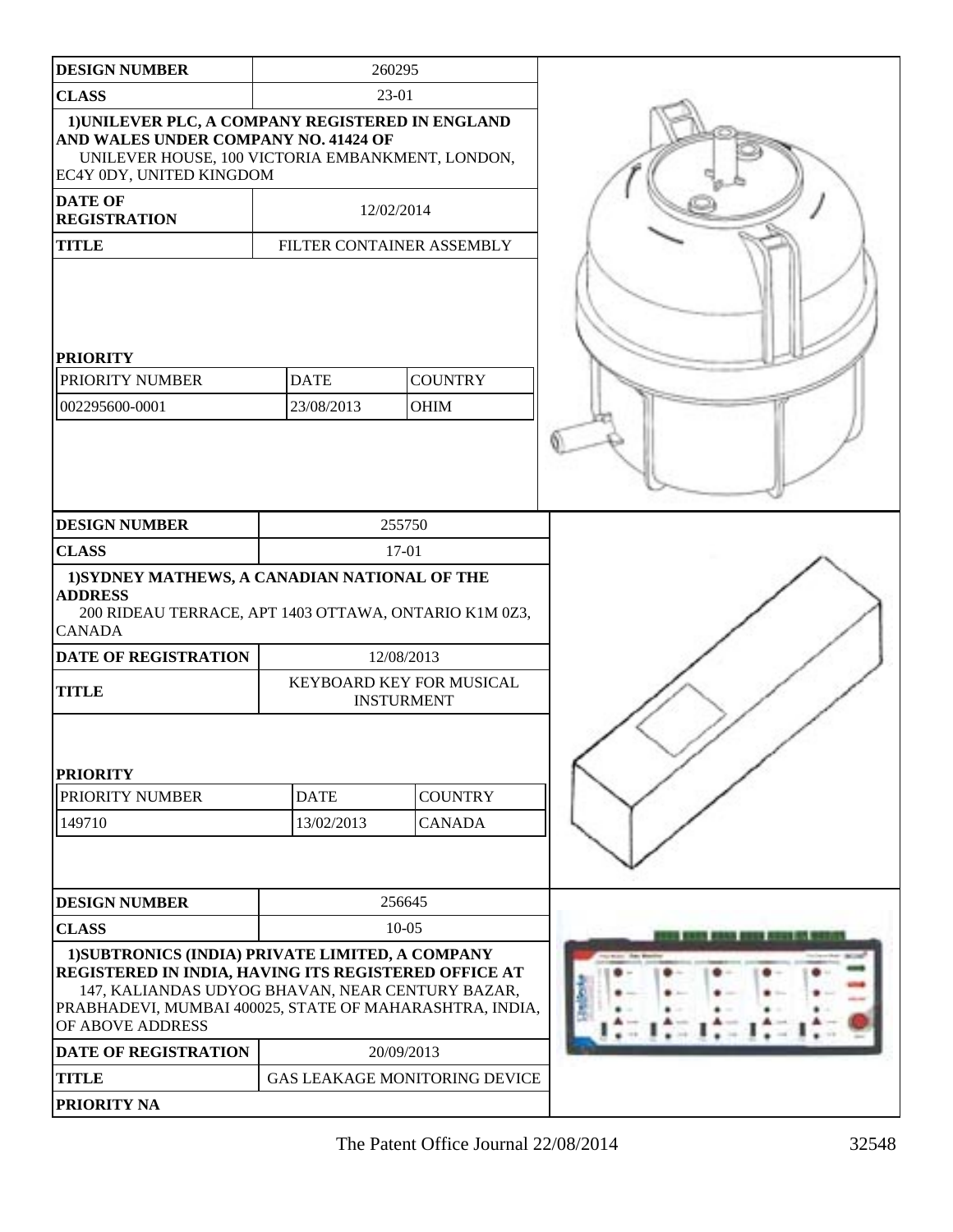| <b>DESIGN NUMBER</b>                                                                                                                                                                                                                 | 257297      |                                |  |
|--------------------------------------------------------------------------------------------------------------------------------------------------------------------------------------------------------------------------------------|-------------|--------------------------------|--|
| <b>CLASS</b>                                                                                                                                                                                                                         |             | 23-04                          |  |
| 1) GREE ELECTRIC APPLIANCES, INC. OF ZHUHAI, A<br><b>CORPORATION ORGANIZED AND EXISTING UNDER THE</b><br>LAWS OF THE CHINA, HAVING A PLACE OF BUSINESS AT<br>QIANSHAN JINJI WEST ROAD, ZHUHAI CITY,<br>GUANGDONG, 519070, P.R. CHINA |             |                                |  |
| <b>DATE OF</b><br><b>REGISTRATION</b>                                                                                                                                                                                                |             | 08/10/2013                     |  |
| <b>TITLE</b>                                                                                                                                                                                                                         |             | <b>AIR CONDITIONER</b>         |  |
| <b>PRIORITY</b>                                                                                                                                                                                                                      |             |                                |  |
| PRIORITY NUMBER                                                                                                                                                                                                                      | <b>DATE</b> | <b>COUNTRY</b>                 |  |
| 201330103179.X                                                                                                                                                                                                                       | 08/04/2013  | <b>CHINA</b>                   |  |
| <b>DESIGN NUMBER</b>                                                                                                                                                                                                                 |             | 260235                         |  |
| <b>CLASS</b>                                                                                                                                                                                                                         |             | $12 - 16$                      |  |
| 1) TATA MOTORS LIMITED, AN INDIAN COMPANY OF<br>BOMBAY HOUSE, 24 HOMI MODY STREET, HUTATMA<br>CHOWK, MUMBAI 400001, MAHARASHTRA, INDIA                                                                                               |             |                                |  |
| <b>DATE OF</b><br><b>REGISTRATION</b>                                                                                                                                                                                                |             | 10/02/2014                     |  |
| <b>TITLE</b>                                                                                                                                                                                                                         |             | <b>ENGINE OIL PAN STRAINER</b> |  |
| <b>PRIORITY NA</b>                                                                                                                                                                                                                   |             |                                |  |
| <b>DESIGN NUMBER</b>                                                                                                                                                                                                                 | 257746      |                                |  |
| <b>CLASS</b>                                                                                                                                                                                                                         | $12 - 08$   |                                |  |
| 1) DR. ING. H.C.F. PORSCHE AKTIENGESELLSCHAFT, A<br><b>GERMAN COMPANY OF</b><br>PORSCHEPLATZ 1, 70435 STUTTGART, GERMANY                                                                                                             |             |                                |  |
| <b>DATE OF</b><br><b>REGISTRATION</b>                                                                                                                                                                                                | 25/10/2013  |                                |  |
| <b>TITLE</b>                                                                                                                                                                                                                         | CAR         |                                |  |
| <b>PRIORITY NA</b>                                                                                                                                                                                                                   |             |                                |  |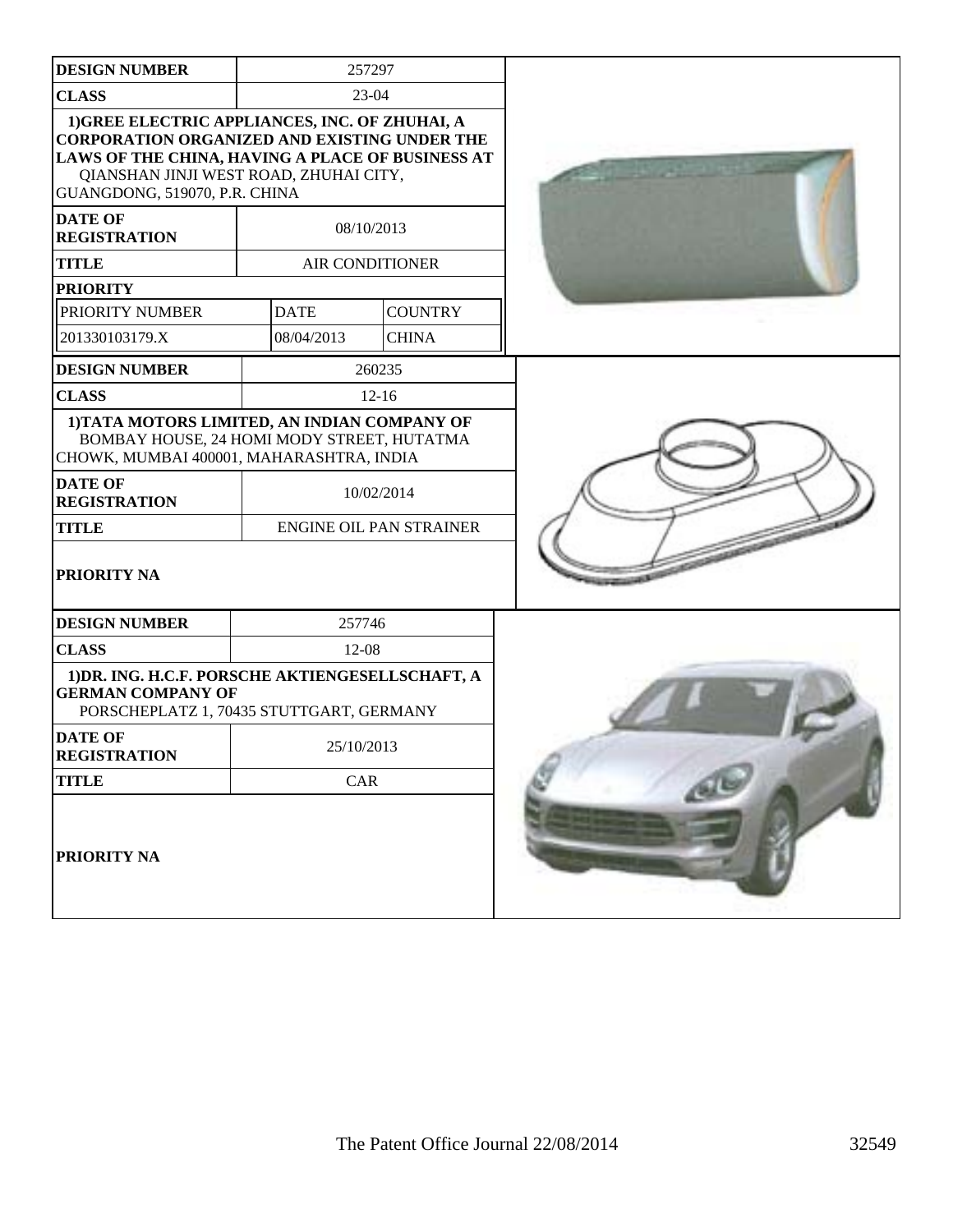| <b>DESIGN NUMBER</b>                                                                                                                                                                              |           | 258525                                     |  |                |  |  |
|---------------------------------------------------------------------------------------------------------------------------------------------------------------------------------------------------|-----------|--------------------------------------------|--|----------------|--|--|
| <b>CLASS</b>                                                                                                                                                                                      |           | 23-01                                      |  |                |  |  |
| 1) HANSGROHE SE,<br>OF AUESTR. 5-9, D-77761 SCHILTACH, GERMANY, A GERMAN COMPANY                                                                                                                  |           |                                            |  |                |  |  |
| <b>DATE OF REGISTRATION</b>                                                                                                                                                                       |           | 02/12/2013                                 |  |                |  |  |
| <b>TITLE</b>                                                                                                                                                                                      |           | SANITARY FITTING SET                       |  |                |  |  |
| <b>PRIORITY</b>                                                                                                                                                                                   |           |                                            |  |                |  |  |
| PRIORITY NUMBER                                                                                                                                                                                   |           | <b>DATE</b>                                |  | <b>COUNTRY</b> |  |  |
| 001375216-0007                                                                                                                                                                                    |           | 18/06/2013                                 |  | <b>OHIM</b>    |  |  |
| <b>DESIGN NUMBER</b>                                                                                                                                                                              |           | 257998                                     |  |                |  |  |
| <b>CLASS</b>                                                                                                                                                                                      |           | $12 - 16$                                  |  |                |  |  |
| 1) MAN TRUCK & BUS AG, A GERMAN COMPANY OF<br>DACHAUER STRASSE 667, 80995 MÜNCHEN, GERMANY                                                                                                        |           |                                            |  |                |  |  |
| <b>DATE OF REGISTRATION</b>                                                                                                                                                                       |           | 06/11/2013                                 |  |                |  |  |
| <b>TITLE</b>                                                                                                                                                                                      |           | LEFT BUMPER FOR VEHICLES                   |  |                |  |  |
| <b>PRIORITY NA</b>                                                                                                                                                                                |           |                                            |  |                |  |  |
| <b>DESIGN NUMBER</b>                                                                                                                                                                              |           | 258200                                     |  |                |  |  |
| <b>CLASS</b>                                                                                                                                                                                      | $12 - 16$ |                                            |  |                |  |  |
| 1) HERO MOTOCORP LIMITED, AN INDIAN COMPANY<br>INCORPORATED UNDER THE COMPANIES ACT, HAVING ITS<br><b>OFFICE AT</b><br>34, COMMUNITY CENTRE, BASANT LOK, VASANT VIHAR,<br><b>NEW DELHI-110057</b> |           |                                            |  |                |  |  |
| <b>DATE OF</b><br><b>REGISTRATION</b>                                                                                                                                                             |           | 18/11/2013                                 |  |                |  |  |
| <b>TITLE</b>                                                                                                                                                                                      |           | FENDER FOR A TWO WHEELED<br><b>VEHICLE</b> |  |                |  |  |
| PRIORITY NA                                                                                                                                                                                       |           |                                            |  |                |  |  |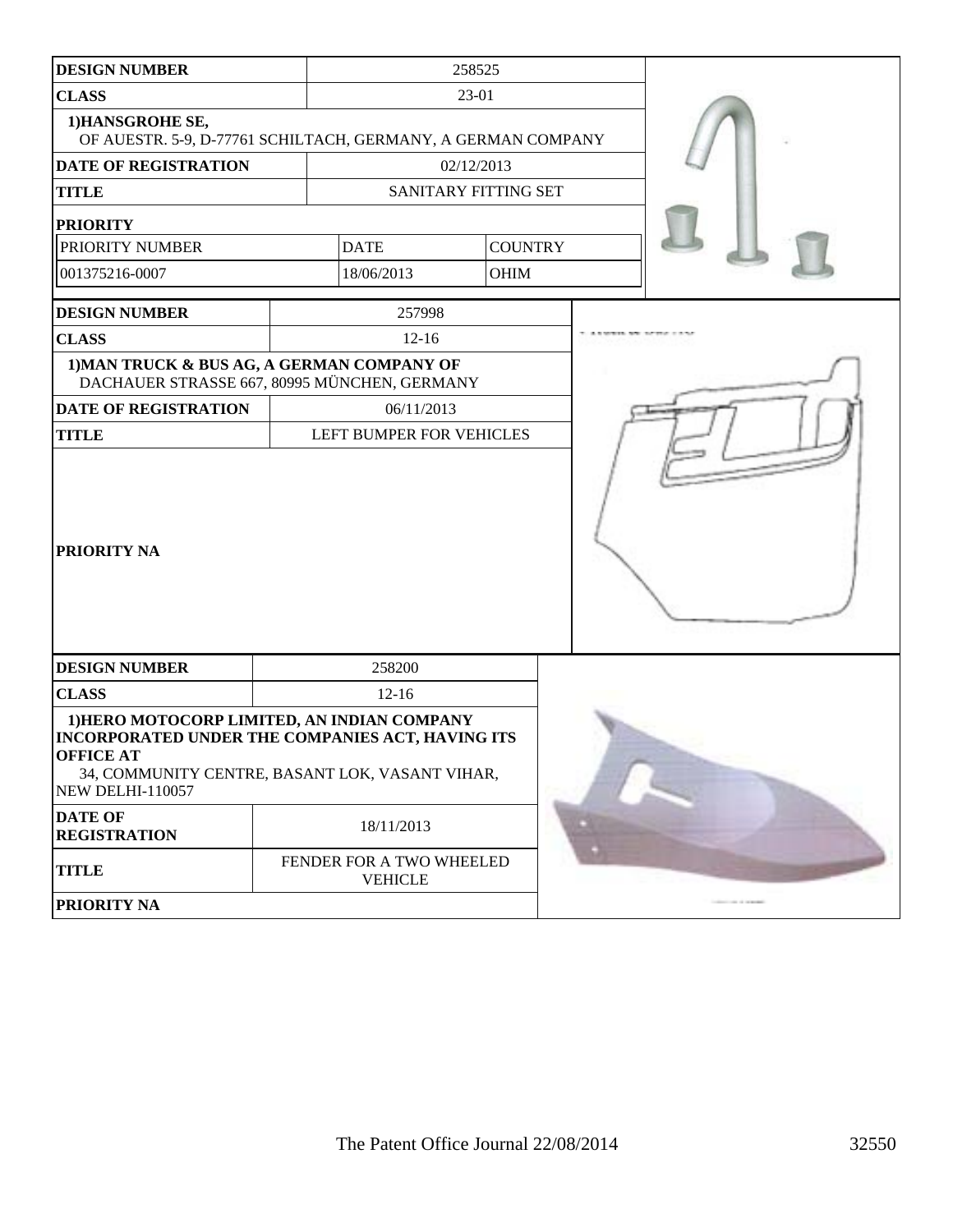| <b>DESIGN NUMBER</b>                                                                                                                                                                                                                                                                                               | 259681                    |                                 |  |
|--------------------------------------------------------------------------------------------------------------------------------------------------------------------------------------------------------------------------------------------------------------------------------------------------------------------|---------------------------|---------------------------------|--|
| <b>CLASS</b>                                                                                                                                                                                                                                                                                                       | $07 - 04$                 |                                 |  |
| 1)(1) BAVALAL V. LIMBASIYA (2) NIRMALABEN SURESHBHAI<br>LIMBASIYA (3) VASHRAMBHAI CHAKABHAI LIMBASIYA ALL INDIAN<br>NATIONAL PARTNERS OF SURYODAY INDUSTRIES AN INDIAN<br>PARTNERSHIP FIRM HAVING ITS PRINCIPAL PLACE OF BUSINESS AT<br>MIRA UDHYOG, PLOT NO. 120, AJI RING ROAD, RAJKOT, GUJARAT-<br><b>INDIA</b> |                           |                                 |  |
| <b>DATE OF REGISTRATION</b>                                                                                                                                                                                                                                                                                        | 27/01/2014                |                                 |  |
| <b>TITLE</b>                                                                                                                                                                                                                                                                                                       | <b>TOMATO CUTTER</b>      |                                 |  |
| PRIORITY NA                                                                                                                                                                                                                                                                                                        |                           |                                 |  |
| <b>DESIGN NUMBER</b>                                                                                                                                                                                                                                                                                               |                           | 260490                          |  |
| <b>CLASS</b>                                                                                                                                                                                                                                                                                                       |                           | $12 - 16$                       |  |
| 1) SCANIA CV AB, A SWEDISH COMPANY OF,<br>SE-151 87, SÖDERTÄLJE, SWEDEN                                                                                                                                                                                                                                            |                           |                                 |  |
| <b>DATE OF REGISTRATION</b>                                                                                                                                                                                                                                                                                        |                           | 20/02/2014                      |  |
| <b>TITLE</b>                                                                                                                                                                                                                                                                                                       |                           | FRONT MUDGUARD                  |  |
| <b>PRIORITY</b><br>PRIORITY NUMBER<br>2013/0353                                                                                                                                                                                                                                                                    | <b>DATE</b><br>20/09/2013 | <b>COUNTRY</b><br><b>SWEDEN</b> |  |
| <b>DESIGN NUMBER</b>                                                                                                                                                                                                                                                                                               | 257322                    |                                 |  |
| <b>CLASS</b>                                                                                                                                                                                                                                                                                                       | 23-01                     |                                 |  |
| 1) AVRAHAM TAMIR, AN ISRAELI CITIZEN OF<br>NITSANEI OZ, REGAVIM 99, ISRAEL                                                                                                                                                                                                                                         |                           |                                 |  |
| <b>DATE OF</b><br><b>REGISTRATION</b>                                                                                                                                                                                                                                                                              | 09/10/2013                |                                 |  |
| <b>TITLE</b>                                                                                                                                                                                                                                                                                                       | <b>IRRIGATION TRAY</b>    |                                 |  |
| PRIORITY NA                                                                                                                                                                                                                                                                                                        |                           |                                 |  |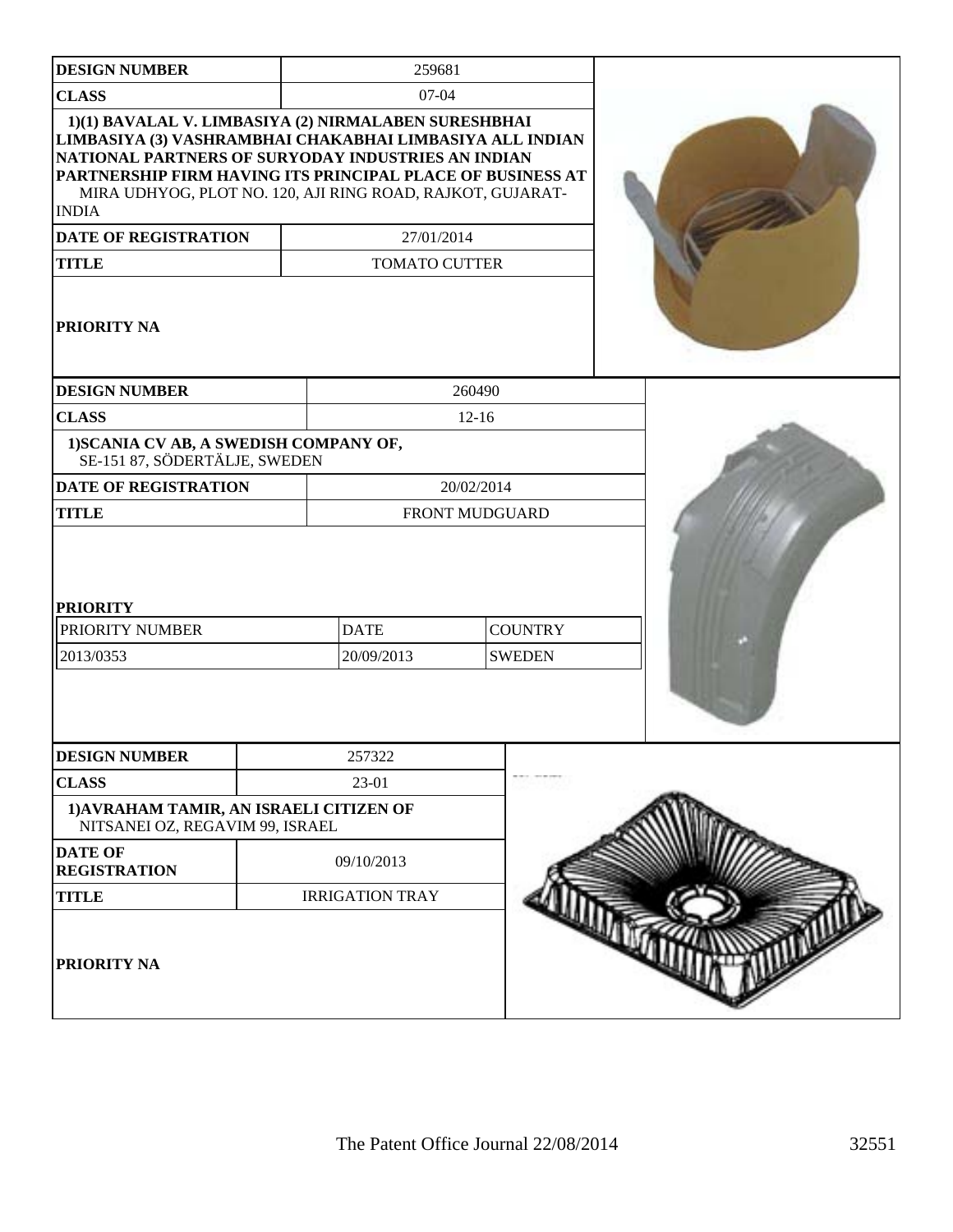| <b>DESIGN NUMBER</b>                                                                                                                                                                                                                                                                                                                                                                                                | 257617                                 |                |                                                     |  |
|---------------------------------------------------------------------------------------------------------------------------------------------------------------------------------------------------------------------------------------------------------------------------------------------------------------------------------------------------------------------------------------------------------------------|----------------------------------------|----------------|-----------------------------------------------------|--|
| <b>CLASS</b>                                                                                                                                                                                                                                                                                                                                                                                                        | 23-03                                  |                |                                                     |  |
| 1) ELICA PB INDIA PRIVATE LIMITED, A<br><b>COMPANY REGISTERED UNDER THE</b><br>PROVISION OF INDIAN COMPANIES ACT, 1956,<br><b>HAVING OFFICE ADDRESS AT</b><br>37/1/1, KONDHWA PISOLI ROAD, PISOLI, PUNE-<br>411028, MAHARASHTRA, INDIA<br><b>DATE OF</b><br><b>REGISTRATION</b><br><b>TITLE</b>                                                                                                                     | 21/10/2013<br>PLATE USED IN GAS STOVES |                |                                                     |  |
| <b>PRIORITY NA</b>                                                                                                                                                                                                                                                                                                                                                                                                  |                                        |                |                                                     |  |
| <b>DESIGN NUMBER</b>                                                                                                                                                                                                                                                                                                                                                                                                |                                        | 247364         |                                                     |  |
| <b>CLASS</b>                                                                                                                                                                                                                                                                                                                                                                                                        |                                        | 23-02          |                                                     |  |
| 1) PHOENIX PRODUCT DEVELOPMENT LIMITED,<br>SS15 6PH, A COMPANY ORGANISED AND EXISTING UNDER THE<br>LAWS OF ENGLAND AND WALES                                                                                                                                                                                                                                                                                        |                                        |                | UNIT 1, WEST POINT, 11 DURHAM ROAD, BASILDON, ESSEX |  |
| <b>DATE OF</b><br><b>REGISTRATION</b>                                                                                                                                                                                                                                                                                                                                                                               |                                        | 27/08/2012     |                                                     |  |
| <b>TITLE</b>                                                                                                                                                                                                                                                                                                                                                                                                        |                                        |                | TOILET PAN LID                                      |  |
| <b>PRIORITY</b><br>PRIORITY NUMBER<br>001999301                                                                                                                                                                                                                                                                                                                                                                     | <b>DATE</b><br>28/02/2012              | <b>COUNTRY</b> | <b>EUROPEAN UNION</b>                               |  |
| <b>DESIGN</b><br><b>NUMBER</b>                                                                                                                                                                                                                                                                                                                                                                                      | 257869                                 |                |                                                     |  |
| <b>CLASS</b>                                                                                                                                                                                                                                                                                                                                                                                                        | $07-02$                                |                |                                                     |  |
| 1) NAYASA MULTIPLAST, A<br>PARTNERSHIP CONCERNED DULY<br>REGISTERED UNDER THE PARTNERSHIP<br>ACT, 1932 HAVING ITS ADDRESS AT PLOT<br>NO. 224, 225, 227 AND 228 VILLAGE<br><b>BELABATHRI, TAHASIL HIROLI,</b><br>DISTRICT: UNA, HIMACHAL PRADESH-<br>174303<br>COMPRISING PARTNERS NAMELY MR.<br>SACHIN SACHDEV, MRS. MANASI<br>SACHDEV AND MR. RAVI CHAWLA<br><b>DATE OF</b><br><b>REGISTRATION</b><br><b>TITLE</b> | 30/10/2013<br><b>CASSEROLE</b>         |                |                                                     |  |
| PRIORITY NA                                                                                                                                                                                                                                                                                                                                                                                                         |                                        |                |                                                     |  |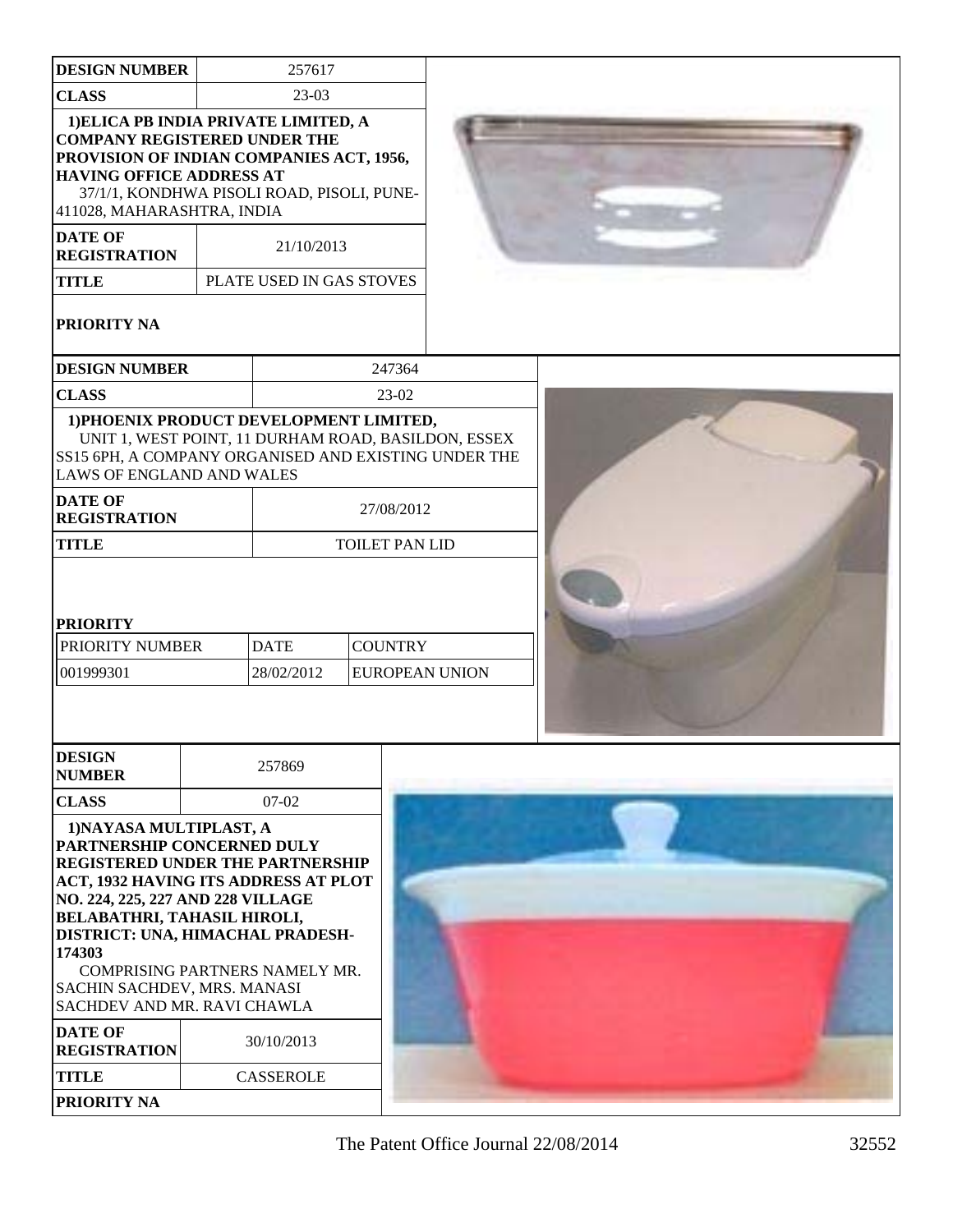| <b>DESIGN NUMBER</b>                                                                                                                                    | 259687            |                       |  |
|---------------------------------------------------------------------------------------------------------------------------------------------------------|-------------------|-----------------------|--|
| <b>CLASS</b>                                                                                                                                            |                   | $07-02$               |  |
| 1) NATIONAL INSTITUTE OF DESIGN LOCATED AT<br>PALDI, AHMEDABAD-380007, GUJARAT, HAVING NATIONALITY AS<br><b>INDIAN</b>                                  |                   |                       |  |
| <b>DATE OF REGISTRATION</b>                                                                                                                             |                   | 27/01/2014            |  |
| <b>TITLE</b>                                                                                                                                            |                   | <b>KITCHEN TONG</b>   |  |
| <b>PRIORITY NA</b>                                                                                                                                      |                   |                       |  |
| <b>DESIGN NUMBER</b>                                                                                                                                    |                   | 259526                |  |
| <b>CLASS</b>                                                                                                                                            |                   | $05-05$               |  |
| 1) SATHEESAN V C/O AVID APPAREL INDUSTRIES,<br>B-17, SECTOR-58 NOIDA-201301 (UP) INDIA, INDIAN                                                          |                   |                       |  |
| <b>DATE OF REGISTRATION</b>                                                                                                                             |                   | 20/01/2014            |  |
| <b>TITLE</b>                                                                                                                                            |                   | <b>TEXTILE FABRIC</b> |  |
| <b>PRIORITY NA</b>                                                                                                                                      |                   |                       |  |
| <b>DESIGN NUMBER</b>                                                                                                                                    |                   | 258906                |  |
| <b>CLASS</b>                                                                                                                                            | 24-04             |                       |  |
| 1)3M INNOVATIVE PROPERTIES COMPANY, A COMPANY<br><b>INCORPORATED IN THE STATE OF DELAWARE</b><br>OF 3M CENTER, SAINT PAUL, MINNESOTA 55133-3427, U.S.A. |                   |                       |  |
| DATE OF REGISTRATION                                                                                                                                    | 20/12/2013        |                       |  |
| <b>TITLE</b>                                                                                                                                            | <b>SKIN PATCH</b> |                       |  |
| <b>PRIORITY</b>                                                                                                                                         |                   |                       |  |
| PRIORITY NUMBER                                                                                                                                         | <b>DATE</b>       | <b>COUNTRY</b>        |  |
| 2013-014587                                                                                                                                             | 27/06/2013        | <b>JAPAN</b>          |  |
|                                                                                                                                                         |                   |                       |  |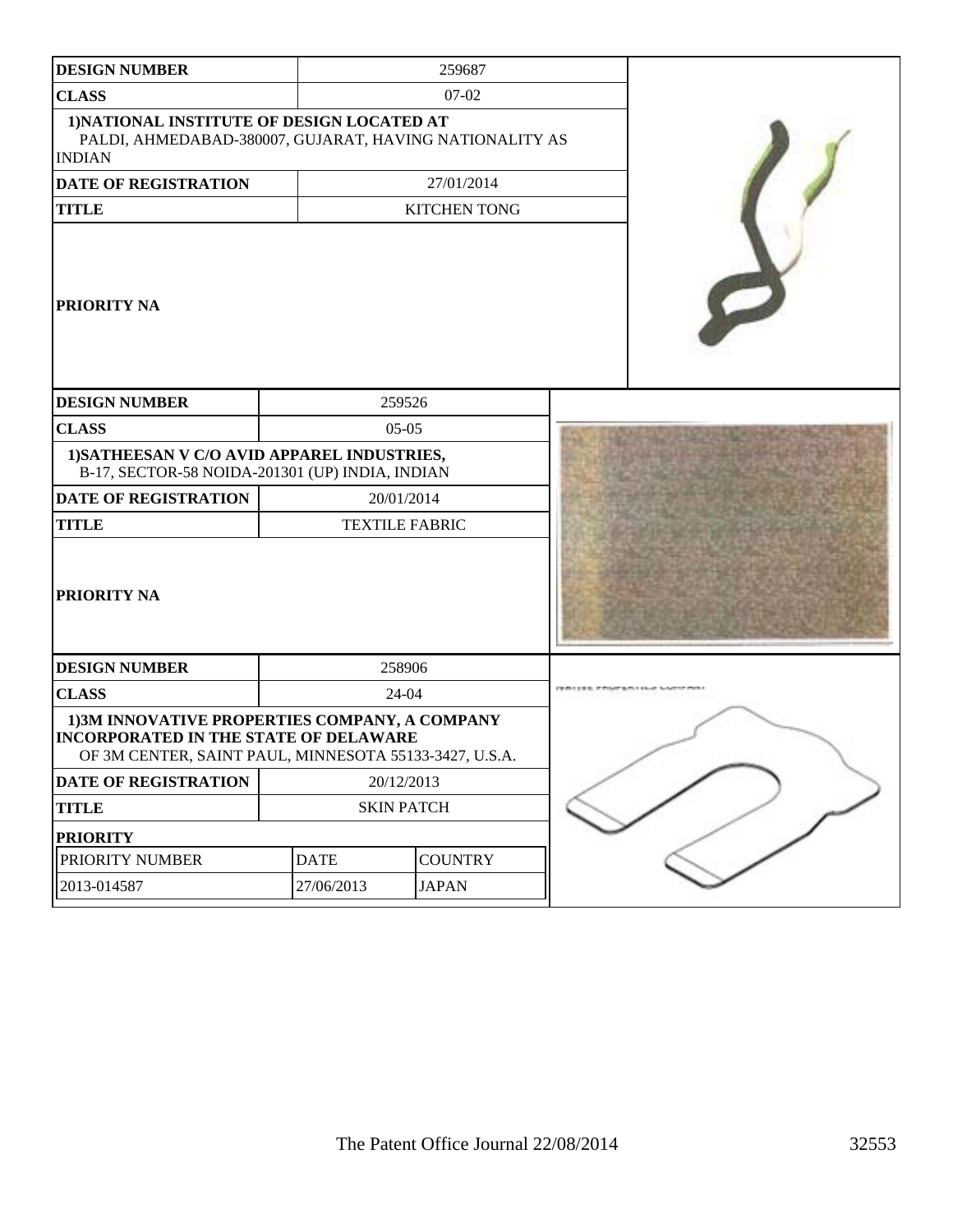| <b>DESIGN NUMBER</b>                                                                                                                                                                                                                                                               | 254941           |                                                 |  |
|------------------------------------------------------------------------------------------------------------------------------------------------------------------------------------------------------------------------------------------------------------------------------------|------------------|-------------------------------------------------|--|
| <b>CLASS</b>                                                                                                                                                                                                                                                                       | 14-01            |                                                 |  |
| 1) BEATS ELECTRONICS, LLC, A LIMITED LIABILITY<br><b>COMPANY OF DELAWARE,</b><br>OF 1601 CLOVERFIELD BLVD, SUITE 5000N, SANTA MONICA, CA<br>90404, U.S.A.                                                                                                                          |                  |                                                 |  |
| <b>DATE OF REGISTRATION</b>                                                                                                                                                                                                                                                        | 02/07/2013       |                                                 |  |
| <b>TITLE</b>                                                                                                                                                                                                                                                                       | <b>EAR PHONE</b> |                                                 |  |
| <b>PRIORITY</b>                                                                                                                                                                                                                                                                    |                  |                                                 |  |
| PRIORITY NUMBER                                                                                                                                                                                                                                                                    | <b>DATE</b>      | <b>COUNTRY</b>                                  |  |
| 29/441,334                                                                                                                                                                                                                                                                         | 03/01/2013       | U.S.A.                                          |  |
| <b>DESIGN NUMBER</b>                                                                                                                                                                                                                                                               |                  | 260421                                          |  |
| <b>CLASS</b>                                                                                                                                                                                                                                                                       |                  | 15-04                                           |  |
| 1) JOSEPH VÖGELE AG, OF<br>JOSEPH-VÖGELE-STR. 1, 67067 LUDWIGSHAFEN/RHEIN, GERMANY;<br>NATIONALITY: GERMAN                                                                                                                                                                         |                  |                                                 |  |
| DATE OF REGISTRATION                                                                                                                                                                                                                                                               |                  | 17/02/2014                                      |  |
| <b>TITLE</b>                                                                                                                                                                                                                                                                       |                  | CONTROL PANEL FOR ROAD PAVING<br><b>MACHINE</b> |  |
| <b>PRIORITY</b>                                                                                                                                                                                                                                                                    |                  |                                                 |  |
| PRIORITY NUMBER                                                                                                                                                                                                                                                                    | <b>DATE</b>      | <b>COUNTRY</b>                                  |  |
| 001393011                                                                                                                                                                                                                                                                          | 29/11/2013       | OHIM                                            |  |
| <b>DESIGN NUMBER</b>                                                                                                                                                                                                                                                               | 260671           |                                                 |  |
| <b>CLASS</b>                                                                                                                                                                                                                                                                       | 08-06            |                                                 |  |
| 1) RASIKLAL GHUSABHAI CHOVATIYA (ADULT & INDIAN<br>NATIONAL) SOLE PROPRIETOR OF M K TECHNOCAST<br>(INDIAN PROPRIETORSHIP CONCERN) HAVING PLACE OF<br><b>BUSINESS</b><br>AT-2, PATEL NAGAR, SADBHAVNA, PLOT, NR: BHAGWATI<br>ENTERPRISE, 50, FEET MAIN ROAD, RAJKOT-GUJARAT-(INDIA) |                  |                                                 |  |
| <b>DATE OF</b><br><b>REGISTRATION</b>                                                                                                                                                                                                                                              | 28/02/2014       |                                                 |  |
| <b>TITLE</b>                                                                                                                                                                                                                                                                       | <b>HANDLE</b>    |                                                 |  |
| <b>PRIORITY NA</b>                                                                                                                                                                                                                                                                 |                  |                                                 |  |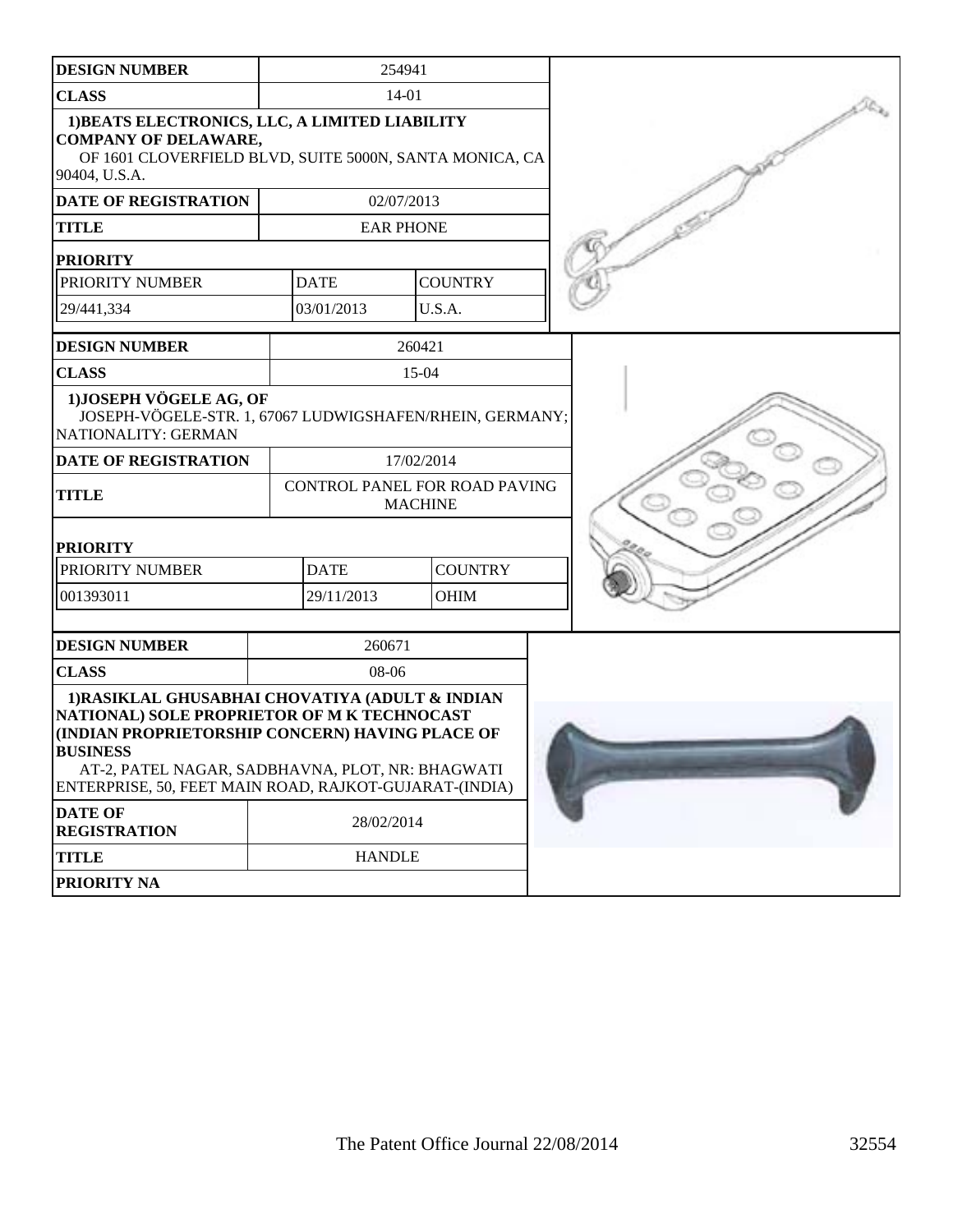| <b>DESIGN NUMBER</b>                                                                                                                                                                                                                                                  |             | 257483         |  |
|-----------------------------------------------------------------------------------------------------------------------------------------------------------------------------------------------------------------------------------------------------------------------|-------------|----------------|--|
| <b>CLASS</b>                                                                                                                                                                                                                                                          |             | 06-01          |  |
| 1) WIM PLAST LIMITED, A PUBLIC LIMITED COMPANY REGISTERED<br>UNDER THE PROVISION OF INDIAN COMPANIES ACT, 1956, HAVING<br><b>OFFICE ADDRESS AT</b><br>5 CORPORATE AVENUE, 'B' WING, CELLO HOUSE, SONAWALA ROAD,<br>GOREGAON (EAST), MUMBAI-400063, MAHARASHTRA, INDIA |             |                |  |
| DATE OF REGISTRATION                                                                                                                                                                                                                                                  |             | 14/10/2013     |  |
| <b>TITLE</b>                                                                                                                                                                                                                                                          |             | <b>STOOL</b>   |  |
| PRIORITY NA                                                                                                                                                                                                                                                           |             |                |  |
| <b>DESIGN NUMBER</b>                                                                                                                                                                                                                                                  |             | 257775         |  |
| <b>CLASS</b>                                                                                                                                                                                                                                                          |             | 08-06          |  |
| 1) SOUTHCO, INC., HAVING ITS REGISTERED OFFICE AT<br>210 N. BRINTON LAKE ROAD, P.O. BOX 116, CONCORDVILLE,<br>PENNSYLVANIA 19331, USA, BY NATIONALITY US                                                                                                              |             |                |  |
| <b>DATE OF REGISTRATION</b>                                                                                                                                                                                                                                           |             | 25/10/2013     |  |
| <b>TITLE</b>                                                                                                                                                                                                                                                          |             | <b>HINGE</b>   |  |
| <b>PRIORITY</b>                                                                                                                                                                                                                                                       |             |                |  |
| PRIORITY NUMBER                                                                                                                                                                                                                                                       | <b>DATE</b> | <b>COUNTRY</b> |  |
| 29/453,529                                                                                                                                                                                                                                                            | 30/04/2013  | U.S.A.         |  |
| <b>DESIGN NUMBER</b>                                                                                                                                                                                                                                                  |             | 258662         |  |
| <b>CLASS</b>                                                                                                                                                                                                                                                          |             | $07 - 01$      |  |
| 1) NAYASA POLYPLAST OF G-9 UDYOG NAGAR O.I.D.C., RINGANVADA NANI<br>DAMAN, DAMAN-396210, INDIA,<br>INDIAN PARTNERSHIP FIRM, WHOSE PARTNERS ARE DINESH<br>LAXMINARAYAN MALIK & MANASI SACHDEV, ALL INDIAN NATIONALS                                                    |             |                |  |
| <b>DATE OF REGISTRATION</b>                                                                                                                                                                                                                                           |             | 11/12/2013     |  |
| <b>TITLE</b>                                                                                                                                                                                                                                                          |             | <b>MUG</b>     |  |
| PRIORITY NA                                                                                                                                                                                                                                                           |             |                |  |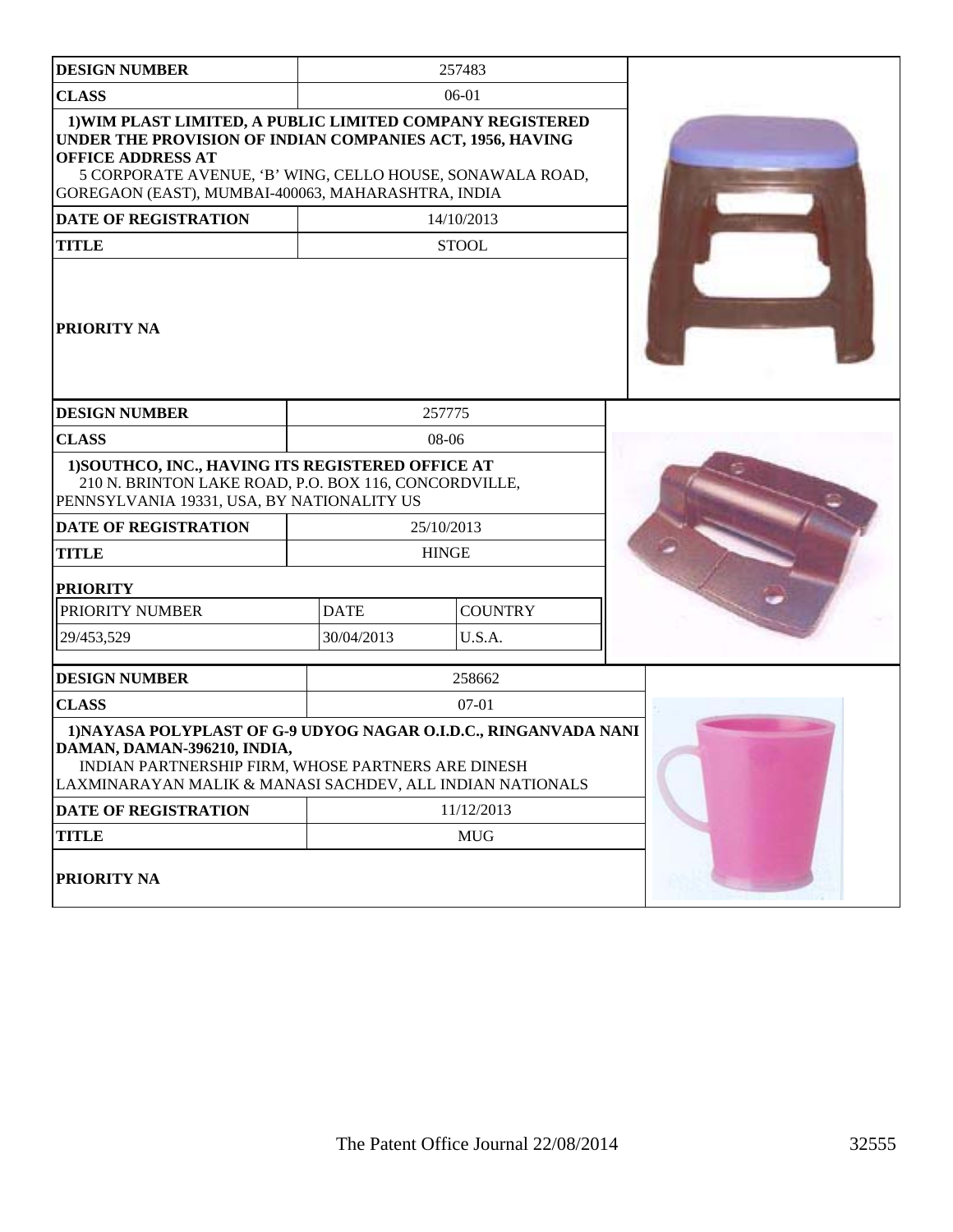| <b>DESIGN NUMBER</b>                                                                                                                                                                                                                                          |             | 258975                                                       |                |
|---------------------------------------------------------------------------------------------------------------------------------------------------------------------------------------------------------------------------------------------------------------|-------------|--------------------------------------------------------------|----------------|
| <b>CLASS</b>                                                                                                                                                                                                                                                  | $12-16$     |                                                              |                |
| 1) HONDA MOTOR CO., LTD., A JAPANESE CORPORATION,<br>OF 1-1, MINAMI-AOYAMA 2-CHOME, MINATO-KU, TOKYO, JAPAN                                                                                                                                                   |             |                                                              |                |
| <b>DATE OF REGISTRATION</b>                                                                                                                                                                                                                                   |             | 24/12/2013                                                   |                |
| <b>TITLE</b>                                                                                                                                                                                                                                                  |             | REAR COWL FOR MOTORCYCLE                                     |                |
| <b>PRIORITY</b>                                                                                                                                                                                                                                               |             |                                                              |                |
| PRIORITY NUMBER                                                                                                                                                                                                                                               | <b>DATE</b> | <b>COUNTRY</b>                                               |                |
| 2013-014624                                                                                                                                                                                                                                                   | 27/06/2013  | <b>JAPAN</b>                                                 |                |
|                                                                                                                                                                                                                                                               |             |                                                              |                |
| <b>DESIGN NUMBER</b>                                                                                                                                                                                                                                          |             | 256888                                                       |                |
| <b>CLASS</b>                                                                                                                                                                                                                                                  |             | $09-05$                                                      |                |
| 1) EUROPE BRANDS S.Á.R.L. A PRIVATE COMPANY INCORPORATED IN<br><b>LUXEMBOURG OF</b><br>412F, ROUTE D'ESCH, L-2086, LUXEMBOURG                                                                                                                                 |             |                                                              |                |
| <b>DATE OF REGISTRATION</b>                                                                                                                                                                                                                                   |             | 27/09/2013                                                   |                |
| <b>TITLE</b>                                                                                                                                                                                                                                                  |             | BLISTER PACKAGING CARD FOR MAKING<br><b>BLISTER PACKAGES</b> |                |
| <b>PRIORITY NA</b>                                                                                                                                                                                                                                            |             |                                                              | <b>CLASSIN</b> |
| <b>DESIGN NUMBER</b>                                                                                                                                                                                                                                          |             | 260677                                                       |                |
| <b>CLASS</b>                                                                                                                                                                                                                                                  |             | 08-06                                                        |                |
| 1) KISHORBHAI V. RAKHOLIYA AN INDIAN NATIONAL SOLE PROPRIETOR<br>OF SHREE RAM INDUSTRIES AN INDIAN PROPRIETORSHIP FIRM HAVING<br><b>ITS PRINCIPAL PLACE OF BUSINESS</b><br>AT "JAGRUTI" 2, PATEL NAGAR, NEAR RAJA RAM MANDIR, RAJKOT,<br><b>GUJARAT-INDIA</b> |             |                                                              |                |
| DATE OF REGISTRATION                                                                                                                                                                                                                                          |             | 28/02/2014                                                   |                |
| <b>TITLE</b>                                                                                                                                                                                                                                                  |             | <b>HANDLE</b>                                                |                |
| <b>PRIORITY NA</b>                                                                                                                                                                                                                                            |             |                                                              |                |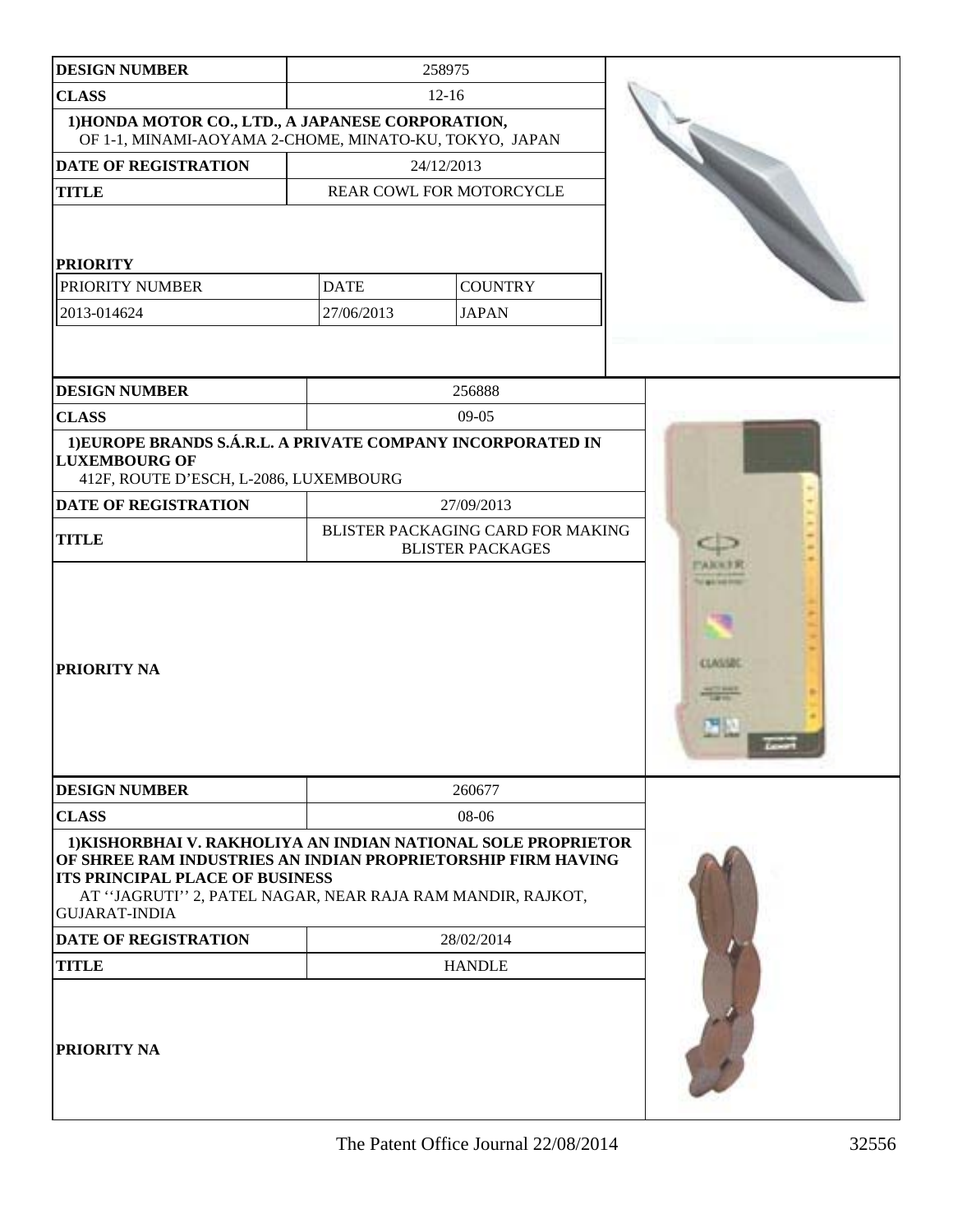| <b>DESIGN NUMBER</b>                                                                                                                                                                                                                                                                                                                   |                     | 260483                                         |  |
|----------------------------------------------------------------------------------------------------------------------------------------------------------------------------------------------------------------------------------------------------------------------------------------------------------------------------------------|---------------------|------------------------------------------------|--|
| <b>CLASS</b>                                                                                                                                                                                                                                                                                                                           | 08-06               |                                                |  |
| 1)(1) RAMESHBHAI PANCHABHAI PAMBHAR (2)<br>MAGANBHAI PANCHABHAI PAMBHAR (3) TRIBHOVANBHAI<br>PANCHABHAI PAMBHAR (ALL THE PARTNERS ARE ADULT<br>& INDIAN NATIONALS) PARTNERS OF SHREE KHODIYAR<br>INDUSTRIES (INDIAN PARTNERSHIP FIRM) HAVING PLACE<br>OF BUSINESS<br>2/8, GOKUL NAGAR, 50, FEET ROAD, RAJKOT-360002<br>GUJARAT-(INDIA) |                     |                                                |  |
| <b>DATE OF</b><br><b>REGISTRATION</b>                                                                                                                                                                                                                                                                                                  |                     | 20/02/2014                                     |  |
| <b>TITLE</b>                                                                                                                                                                                                                                                                                                                           |                     | <b>HANDLE</b>                                  |  |
| PRIORITY NA                                                                                                                                                                                                                                                                                                                            |                     |                                                |  |
| <b>DESIGN NUMBER</b>                                                                                                                                                                                                                                                                                                                   |                     | 255749                                         |  |
| <b>CLASS</b>                                                                                                                                                                                                                                                                                                                           |                     | 17-01                                          |  |
| 1) SYDNEY MATHEWS, A CANADIAN NATIONAL OF THE<br><b>ADDRESS</b><br>200 RIDEAU TERRACE, APT 1403 OTTAWA, ONTARIO K1M<br>0Z3, CANADA                                                                                                                                                                                                     |                     |                                                |  |
| <b>DATE OF</b><br><b>REGISTRATION</b>                                                                                                                                                                                                                                                                                                  |                     | 12/08/2013                                     |  |
| <b>TITLE</b>                                                                                                                                                                                                                                                                                                                           |                     | KEYBOARD KEY FOR MUSICAL<br><b>INSTRUMENTS</b> |  |
| <b>PRIORITY</b>                                                                                                                                                                                                                                                                                                                        |                     |                                                |  |
| PRIORITY NUMBER                                                                                                                                                                                                                                                                                                                        | <b>DATE</b>         | <b>COUNTRY</b>                                 |  |
| 149709                                                                                                                                                                                                                                                                                                                                 | 13/02/2013          | <b>CANADA</b>                                  |  |
| <b>DESIGN NUMBER</b>                                                                                                                                                                                                                                                                                                                   |                     | 256352                                         |  |
| <b>CLASS</b>                                                                                                                                                                                                                                                                                                                           |                     | $14 - 01$                                      |  |
| 1) SAMSUNG ELECTRONICS CO., LTD., A KOREAN<br><b>COMPANY, OF</b><br>129, SAMSUNG-RO, YEONGTONG-GU, SUWON-SI,<br>GYEONGGI-DO, 443-742M REPUBLIC OF KOREA                                                                                                                                                                                |                     |                                                |  |
| <b>DATE OF</b><br><b>REGISTRATION</b>                                                                                                                                                                                                                                                                                                  | 10/09/2013          |                                                |  |
| <b>TITLE</b>                                                                                                                                                                                                                                                                                                                           | <b>AUDIO DEVICE</b> |                                                |  |
| <b>PRIORITY</b>                                                                                                                                                                                                                                                                                                                        |                     |                                                |  |
| PRIORITY NUMBER                                                                                                                                                                                                                                                                                                                        | <b>DATE</b>         | <b>COUNTRY</b>                                 |  |
| 30-2013-0012817                                                                                                                                                                                                                                                                                                                        | 13/03/2013          | KOREA(SOUTH)                                   |  |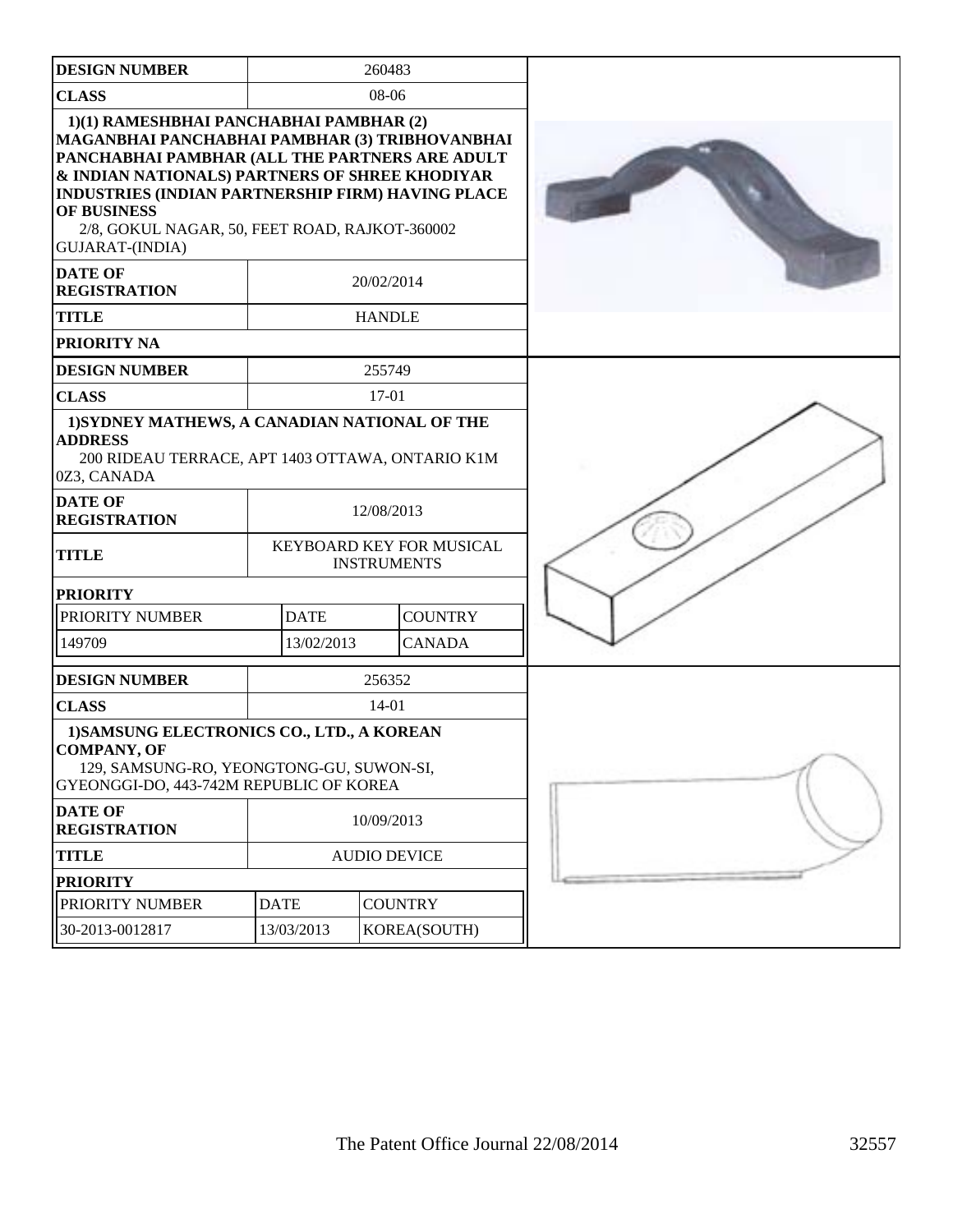| <b>DESIGN NUMBER</b>                                                                                                             |                                 | 259165         |  |                             |
|----------------------------------------------------------------------------------------------------------------------------------|---------------------------------|----------------|--|-----------------------------|
| <b>CLASS</b>                                                                                                                     | 24-02                           |                |  |                             |
| 1) GENERAL ELECTRIC COMPANY,<br>1 RIVER ROAD, SCHENECTADY, NEW YORK 12345, USA, NEW YORK<br><b>CORPORATION</b>                   |                                 |                |  |                             |
| <b>DATE OF REGISTRATION</b>                                                                                                      | 31/12/2013                      |                |  |                             |
| <b>TITLE</b>                                                                                                                     | RESPIRATORY ASSISTANCE DEVICE   |                |  |                             |
| <b>PRIORITY NA</b>                                                                                                               |                                 |                |  |                             |
| <b>DESIGN NUMBER</b>                                                                                                             |                                 | 258714         |  |                             |
| <b>CLASS</b>                                                                                                                     |                                 | $15-01$        |  |                             |
| 1) TRIVENI TURBINE LIMITED, AN INDIAN COMPANY HAVING ITS PLACE<br>OF BUSINESS<br>AT 12A, PEENYA INDUSTRIAL AREA, BANGLORE-560058 |                                 |                |  |                             |
| DATE OF REGISTRATION                                                                                                             | 13/12/2013                      |                |  |                             |
| <b>TITLE</b>                                                                                                                     | STEAM CASING OF A STEAM TURBINE |                |  |                             |
| <b>PRIORITY NA</b>                                                                                                               |                                 |                |  |                             |
| <b>DESIGN NUMBER</b>                                                                                                             | 260417                          |                |  |                             |
| <b>CLASS</b>                                                                                                                     | 15-04                           |                |  |                             |
| 1) JOSEPH VÖGELE AG, OF<br>JOSEPH-VÖGELE-STR. 1, 67067 LUDWIGSHAFEN/RHEIN, GERMANY;<br>NATIONALITY: GERMAN                       |                                 |                |  |                             |
| DATE OF REGISTRATION                                                                                                             | 17/02/2014                      |                |  |                             |
| <b>TITLE</b>                                                                                                                     | CONTROL PANEL FOR ROAD PAVING   | <b>MACHINE</b> |  | <b>PROGRESS COOPERATION</b> |
| <b>PRIORITY</b>                                                                                                                  |                                 |                |  |                             |
| PRIORITY NUMBER                                                                                                                  | <b>DATE</b>                     | <b>COUNTRY</b> |  |                             |
| 001393011                                                                                                                        | 29/11/2013<br>OHIM              |                |  |                             |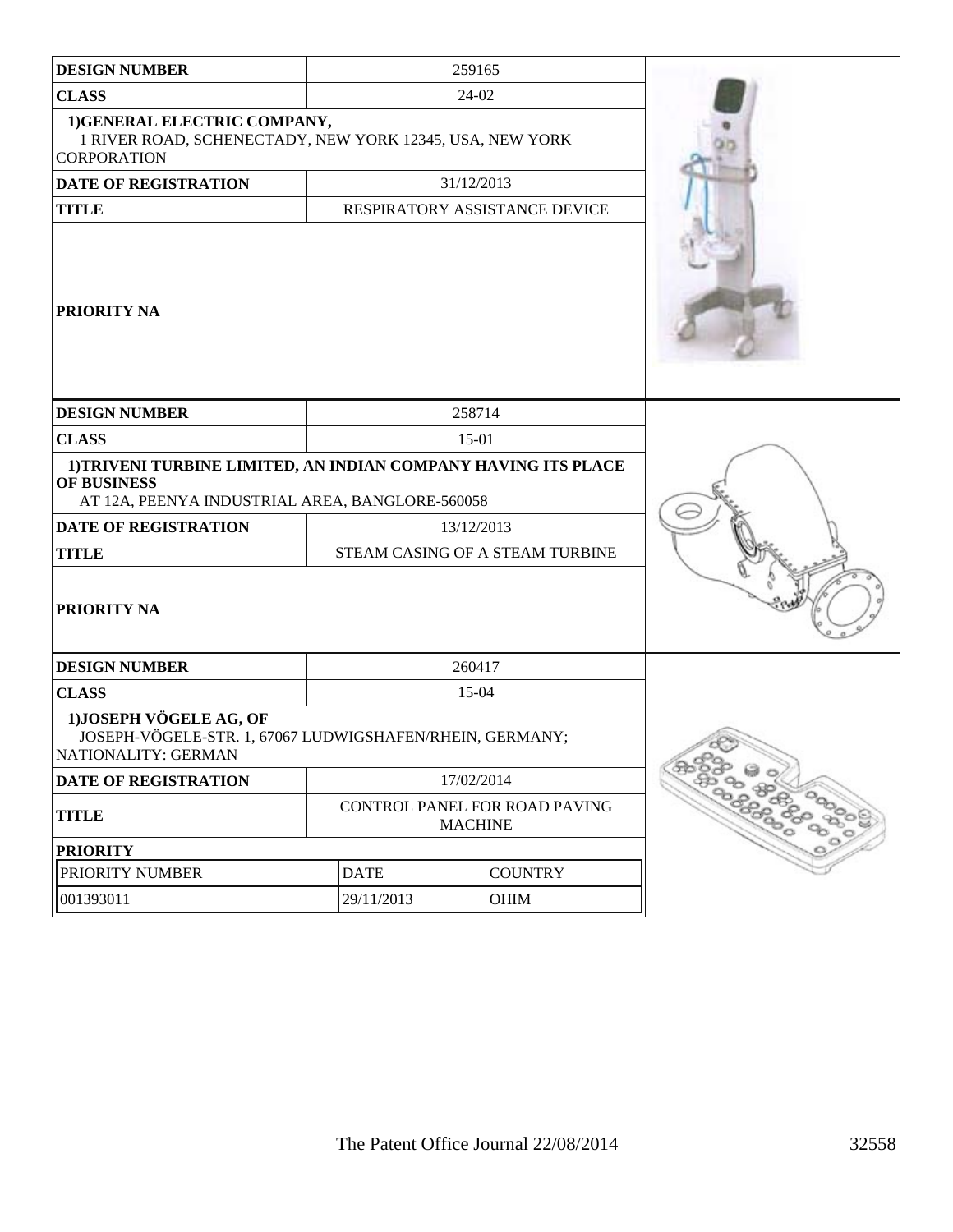| <b>DESIGN NUMBER</b>                                                                                                                                                   |        | 255773                                                                                                                                                                                        |  |  |
|------------------------------------------------------------------------------------------------------------------------------------------------------------------------|--------|-----------------------------------------------------------------------------------------------------------------------------------------------------------------------------------------------|--|--|
| <b>CLASS</b>                                                                                                                                                           |        | $07-02$                                                                                                                                                                                       |  |  |
| <b>ADDRESS AT</b><br>400076, INDIA                                                                                                                                     |        | 1) CTECH LABS PVT LTD., AN INDIAN COMPANY, HAVING ITS<br>C-703, VIJAY VIHAR (NEAR POWAI VIHAR), POWAI, MUMBAI-                                                                                |  |  |
| <b>DATE OF REGISTRATION</b>                                                                                                                                            |        | 12/08/2013                                                                                                                                                                                    |  |  |
| <b>TITLE</b>                                                                                                                                                           |        | <b>SOLAR RICE COOKER</b>                                                                                                                                                                      |  |  |
| <b>PRIORITY NA</b>                                                                                                                                                     |        |                                                                                                                                                                                               |  |  |
| <b>DESIGN NUMBER</b>                                                                                                                                                   |        | 260668                                                                                                                                                                                        |  |  |
| <b>CLASS</b>                                                                                                                                                           |        | 08-06                                                                                                                                                                                         |  |  |
| JAYESHBHAI GOBARBHAI SHEKHALIYA (3) CHETANBHAI<br>LAVJIBHAI SINGHALA (ALL THE PARTNERS ARE ADULT &<br>INDIAN NATIONAL) PARTNERS OF JAY SOMNATH METAL<br>AT:<br>(INDIA) |        | (INDIAN PARTNERSHIP FIRM) HAVING PLACE OF BUSINESS<br>3, MARUTI INDUSTRIAL AREA, KOTHARIA RING ROAD, B/H.<br>MURLIDHAR WAYBRIDGE, N.H. 8B, RAJKOT-360003-GUJARAT-                             |  |  |
| <b>DATE OF</b><br><b>REGISTRATION</b>                                                                                                                                  |        | 28/02/2014                                                                                                                                                                                    |  |  |
| <b>TITLE</b>                                                                                                                                                           |        | <b>HANDLE</b>                                                                                                                                                                                 |  |  |
| <b>PRIORITY NA</b>                                                                                                                                                     |        |                                                                                                                                                                                               |  |  |
| <b>DESIGN NUMBER</b>                                                                                                                                                   | 257618 |                                                                                                                                                                                               |  |  |
| <b>CLASS</b><br>$23-03$                                                                                                                                                |        |                                                                                                                                                                                               |  |  |
| <b>ADDRESS AT</b><br><b>INDIA</b>                                                                                                                                      |        | 1) ELICA PB INDIA PRIVATE LIMITED, A COMPANY REGISTERED UNDER<br>THE PROVISION OF INDIAN COMPANIES ACT, 1956, HAVING OFFICE<br>37/1/1, KONDHWA PISOLI ROAD, PISOLI, PUNE-411028, MAHARASHTRA, |  |  |
| <b>DATE OF REGISTRATION</b>                                                                                                                                            |        | 21/10/2013                                                                                                                                                                                    |  |  |
| <b>TITLE</b>                                                                                                                                                           |        | PLATE USED IN GAS STOVES                                                                                                                                                                      |  |  |
| PRIORITY NA                                                                                                                                                            |        |                                                                                                                                                                                               |  |  |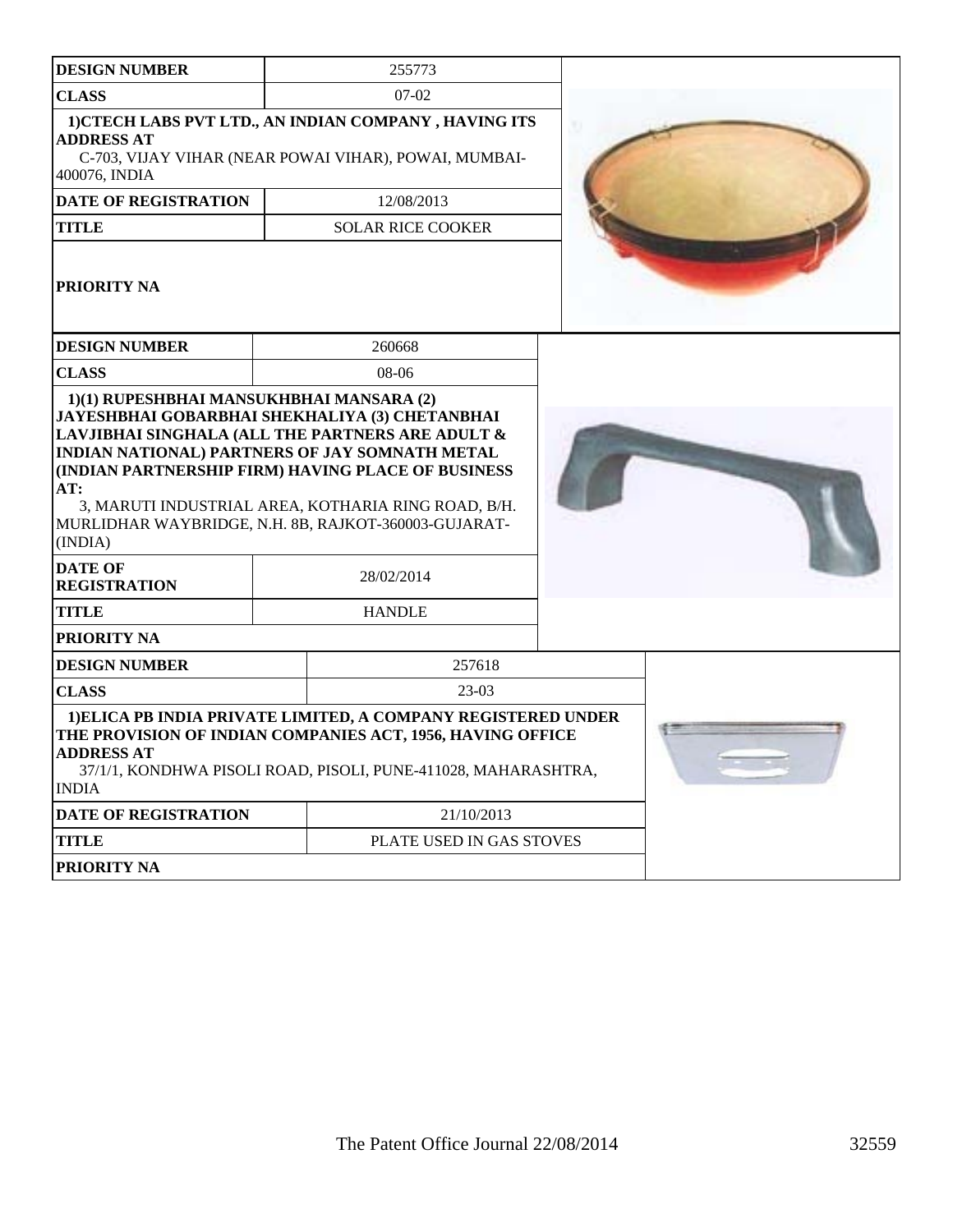| <b>DESIGN NUMBER</b>                                                                                                                                                                                           |            | 258227                                        |                         |  |  |
|----------------------------------------------------------------------------------------------------------------------------------------------------------------------------------------------------------------|------------|-----------------------------------------------|-------------------------|--|--|
| <b>CLASS</b>                                                                                                                                                                                                   |            | $07-05$                                       |                         |  |  |
| 1) RECKITT BENCKISER (BRANDS) LIMITED, A BRITISH COMPANY OF<br>103-105 BATH ROAD, SLOUGH BERKSHIRE, SL1 3UH, UNITED KINGDOM                                                                                    |            |                                               |                         |  |  |
| DATE OF REGISTRATION                                                                                                                                                                                           |            | 19/11/2013                                    |                         |  |  |
| <b>TITLE</b>                                                                                                                                                                                                   |            |                                               | <b>DOSAGE CONTAINER</b> |  |  |
| <b>PRIORITY</b>                                                                                                                                                                                                |            |                                               |                         |  |  |
| PRIORITY NUMBER                                                                                                                                                                                                |            | <b>DATE</b>                                   | <b>COUNTRY</b>          |  |  |
| 002260406                                                                                                                                                                                                      |            | 21/06/2013                                    | <b>OHIM</b>             |  |  |
|                                                                                                                                                                                                                |            |                                               |                         |  |  |
| <b>DESIGN NUMBER</b>                                                                                                                                                                                           |            | 258674                                        |                         |  |  |
| <b>CLASS</b>                                                                                                                                                                                                   |            | 24-02                                         |                         |  |  |
| 1)Q-CORE MEDICAL LTD, A COMPANY INCORPORATED UNDER<br>THE LAWS OF ISRAEL, HAVING ITS OFFICE AT,<br>29 YAD HARUZIM ST., P.O. BOX 8639, NETANYA, 4250529, ISRAEL                                                 |            |                                               |                         |  |  |
| <b>DATE OF REGISTRATION</b>                                                                                                                                                                                    |            | 11/12/2013                                    |                         |  |  |
| <b>TITLE</b>                                                                                                                                                                                                   |            | MEDICAL DEVICE FOR PERISTALTIC<br><b>PUMP</b> |                         |  |  |
| <b>PRIORITY</b>                                                                                                                                                                                                |            |                                               |                         |  |  |
| PRIORITY NUMBER                                                                                                                                                                                                |            | <b>DATE</b><br><b>COUNTRY</b>                 |                         |  |  |
| 54232                                                                                                                                                                                                          | 23/06/2013 |                                               | <b>ISRAEL</b>           |  |  |
| <b>DESIGN NUMBER</b>                                                                                                                                                                                           |            | 259567                                        |                         |  |  |
| <b>CLASS</b>                                                                                                                                                                                                   | $09-01$    |                                               |                         |  |  |
| 1) THE WAXPOL INDUSTRIES LIMITED, OF 9, MITTER HOUSE, 71 GANESH<br>CHANDRA AVENUE, KOLKATA-700013, WEST BENGAL, INDIA,<br>A COMPANY INCORPORATED UNDER THE COMPANIES ACT, 1956, OF THE<br><b>ABOVE ADDRESS</b> |            |                                               |                         |  |  |
| DATE OF REGISTRATION                                                                                                                                                                                           |            |                                               | 22/01/2014              |  |  |
| <b>TITLE</b>                                                                                                                                                                                                   |            |                                               | <b>BOTTLE</b>           |  |  |
| <b>PRIORITY NA</b>                                                                                                                                                                                             |            |                                               |                         |  |  |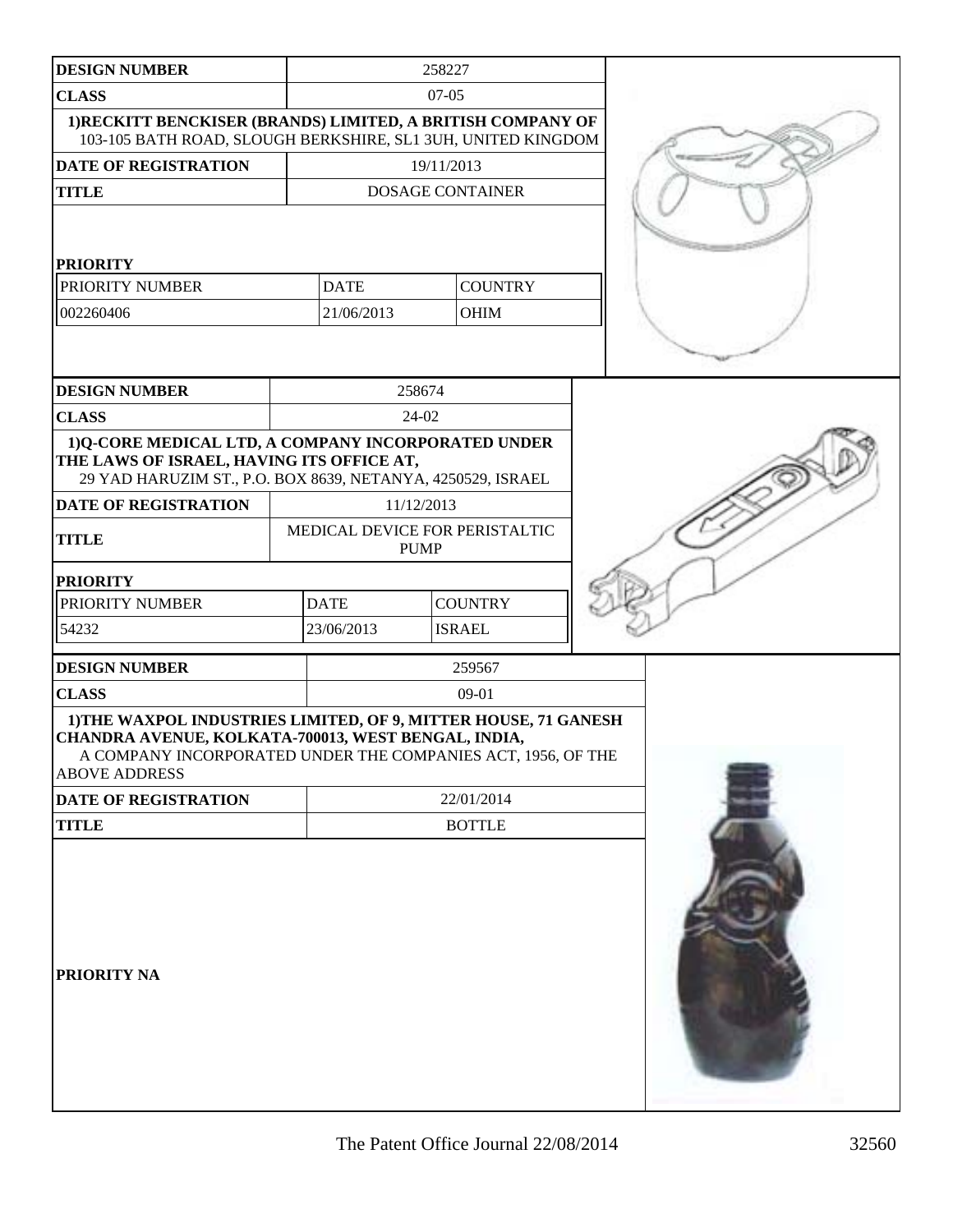| <b>DESIGN NUMBER</b>                                              | 260599                                                                                                                                                                                                                                     |                                              |
|-------------------------------------------------------------------|--------------------------------------------------------------------------------------------------------------------------------------------------------------------------------------------------------------------------------------------|----------------------------------------------|
| <b>CLASS</b>                                                      | $31 - 00$                                                                                                                                                                                                                                  |                                              |
| <b>REGISTERED OFFICE AT</b><br><b>ABOVE ADDRESS</b>               | 1) MR. NIMESH G. CHHEDA, PROPRIETOR-INDIAN NATIONAL,<br>TRADING AS COOKWELL DOMESTIC APPLIANCES, HAVING ITS<br>213, SHELAR COMPOUND, SUBHASH NAGAR, VILLAGE ROAD, NAHUR<br>(WEST), BHANDUP, MUMBAI 400078, STATE OF MAHARASHTRA, INDIA, OF |                                              |
| <b>DATE OF REGISTRATION</b>                                       | 25/02/2014                                                                                                                                                                                                                                 |                                              |
| <b>TITLE</b>                                                      | <b>MIXER GRINDER</b>                                                                                                                                                                                                                       |                                              |
| PRIORITY NA                                                       |                                                                                                                                                                                                                                            |                                              |
| <b>DESIGN NUMBER</b>                                              | 256891                                                                                                                                                                                                                                     |                                              |
| <b>CLASS</b>                                                      | $09-05$                                                                                                                                                                                                                                    |                                              |
| <b>LUXEMBOURG OF</b><br>412F, ROUTE D'ESCH, L-2086, LUXEMBOURG    | 1) EUROPE BRANDS S.Á.R.L. A PRIVATE COMPANY INCORPORATED IN                                                                                                                                                                                |                                              |
| <b>DATE OF REGISTRATION</b>                                       | 27/09/2013                                                                                                                                                                                                                                 |                                              |
| <b>TITLE</b>                                                      | BLISTER PACKAGING CARD FOR MAKING<br><b>BLISTER PACKAGES</b>                                                                                                                                                                               | 热试试图<br>the last his low.                    |
| PRIORITY NA                                                       |                                                                                                                                                                                                                                            | MIT DEL<br><b>HTM</b><br><b>Address</b><br>e |
| <b>DESIGN NUMBER</b>                                              | 256103                                                                                                                                                                                                                                     |                                              |
| <b>CLASS</b>                                                      | $09-03$                                                                                                                                                                                                                                    |                                              |
| <b>CO., SITUATED AT</b><br>BY NATIONALITY INDIAN OF ABOVE ADDRESS | 1) VIKRANT BHANDULA PROPRISTOR OF ART EFFECTS MANUFACTURING<br>1B-115, FRIENDS COLONY, CHANDRA NAGAR, MORADABAD 244001-INDIA,                                                                                                              |                                              |
| <b>DATE OF REGISTRATION</b>                                       | 29/08/2013                                                                                                                                                                                                                                 |                                              |
| <b>TITLE</b>                                                      | <b>URN</b>                                                                                                                                                                                                                                 |                                              |
| PRIORITY NA                                                       |                                                                                                                                                                                                                                            |                                              |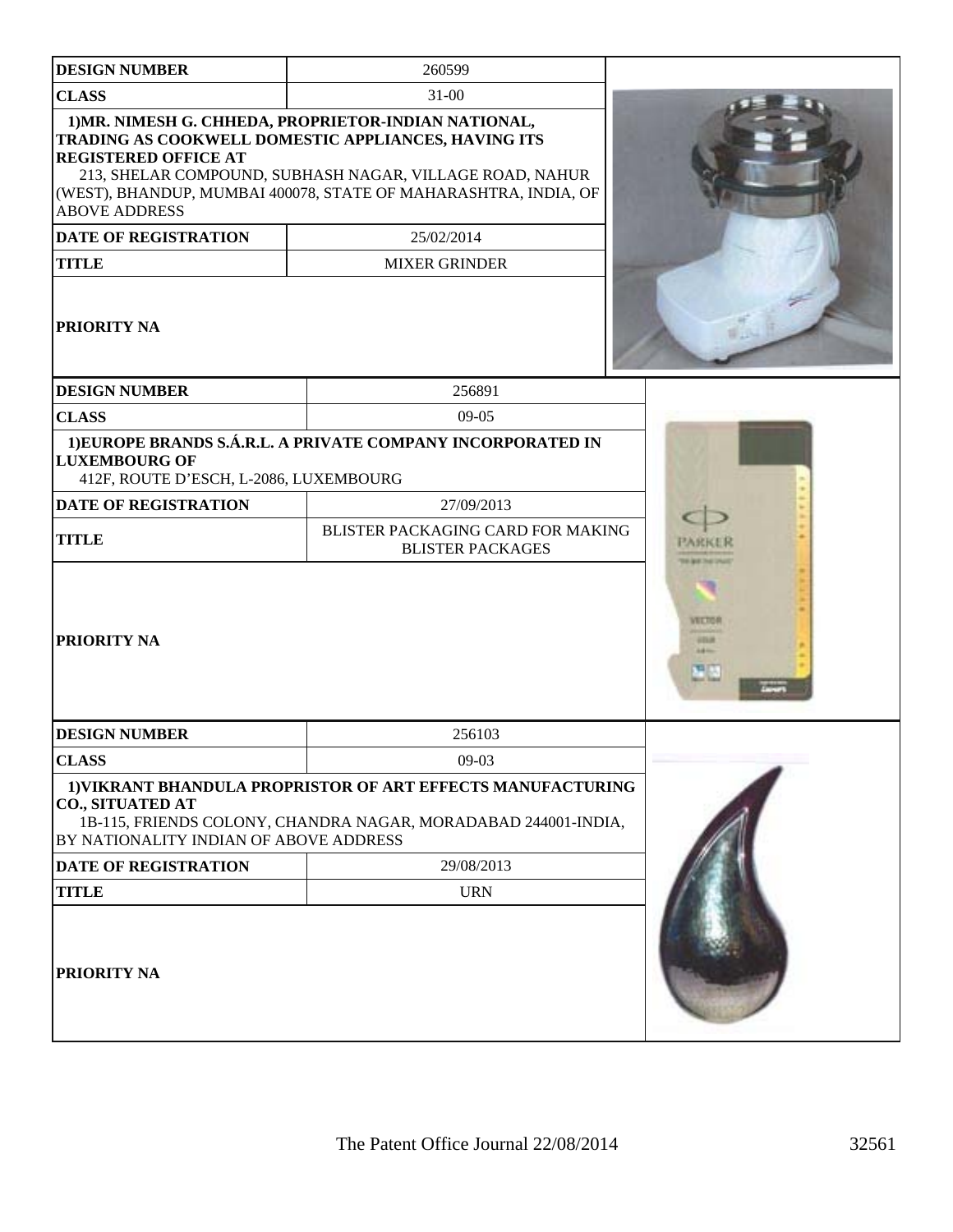|                                                                                                                                                                                                                                                                                                       |            | 258203                                                                                                                                                                                  |  |  |
|-------------------------------------------------------------------------------------------------------------------------------------------------------------------------------------------------------------------------------------------------------------------------------------------------------|------------|-----------------------------------------------------------------------------------------------------------------------------------------------------------------------------------------|--|--|
| <b>DESIGN NUMBER</b>                                                                                                                                                                                                                                                                                  |            |                                                                                                                                                                                         |  |  |
| <b>CLASS</b>                                                                                                                                                                                                                                                                                          | $12 - 16$  |                                                                                                                                                                                         |  |  |
| 1) HERO MOTOCORP LIMITED, AN INDIAN COMPANY<br>INCORPORATED UNDER THE COMPANIES ACT, HAVING ITS                                                                                                                                                                                                       |            |                                                                                                                                                                                         |  |  |
| <b>OFFICE</b>                                                                                                                                                                                                                                                                                         |            |                                                                                                                                                                                         |  |  |
| <b>NEW DELHI-110057</b>                                                                                                                                                                                                                                                                               |            | AT 34, COMMUNITY CENTRE, BASANT LOK, VASANT VIHAR,                                                                                                                                      |  |  |
| <b>DATE OF REGISTRATION</b>                                                                                                                                                                                                                                                                           |            | 18/11/2013                                                                                                                                                                              |  |  |
| <b>TITLE</b>                                                                                                                                                                                                                                                                                          |            | HAND COVER FOR A RIDER OF A TWO<br>WHEELED VEHICLE                                                                                                                                      |  |  |
| <b>PRIORITY NA</b>                                                                                                                                                                                                                                                                                    |            |                                                                                                                                                                                         |  |  |
| <b>DESIGN NUMBER</b>                                                                                                                                                                                                                                                                                  |            | 255913                                                                                                                                                                                  |  |  |
| <b>CLASS</b>                                                                                                                                                                                                                                                                                          |            | 08-06                                                                                                                                                                                   |  |  |
| PRINCIPAL PLACE OF BUSINESS AT<br>KOTHARIYA MAIN ROAD, RAJKOT, GUJARAT-INDIA                                                                                                                                                                                                                          |            | 1) JAYDEEPBHAI K. MAKASANA AN INDIAN NATIONAL SOLE PROPRIETOR<br>OF LEVISH HARDWARE AN INDIAN PROPRIETORSHIP FIRM HAVING ITS<br>"SHRI KRUSHNA KUNJ , 5-GOKUL NAGAR, B/H. PUNIT SOCIETY, |  |  |
| <b>DATE OF REGISTRATION</b>                                                                                                                                                                                                                                                                           |            | 19/08/2013                                                                                                                                                                              |  |  |
| <b>TITLE</b>                                                                                                                                                                                                                                                                                          |            | <b>HANDLE</b>                                                                                                                                                                           |  |  |
| <b>PRIORITY NA</b>                                                                                                                                                                                                                                                                                    |            |                                                                                                                                                                                         |  |  |
| <b>DESIGN NUMBER</b>                                                                                                                                                                                                                                                                                  |            | 260669                                                                                                                                                                                  |  |  |
| <b>CLASS</b><br>08-06                                                                                                                                                                                                                                                                                 |            |                                                                                                                                                                                         |  |  |
| 1) VIJAYBHAI VASHRAMBHAI PADARIYA (ADULT AND INDIAN NATIONAL)<br>AND SOLE PROPRIETOR OF SHRIHARI STEEL HARDWARE HAVING PLACE<br>OF BUSINESS<br>AT-3, PRAGATI SOCIETY, KOTHARIYA, SURVEY NO. 144, NR. BALAJI<br>REFRIGERATION, BOL BALA CHARITABLE TRUST ROAD, VIRANI AGHAT,<br>RAJKOT-GUJARAT-(INDIA) |            |                                                                                                                                                                                         |  |  |
| <b>DATE OF REGISTRATION</b>                                                                                                                                                                                                                                                                           | 28/02/2014 |                                                                                                                                                                                         |  |  |
| <b>TITLE</b><br><b>HANDLE</b>                                                                                                                                                                                                                                                                         |            |                                                                                                                                                                                         |  |  |
| PRIORITY NA                                                                                                                                                                                                                                                                                           |            |                                                                                                                                                                                         |  |  |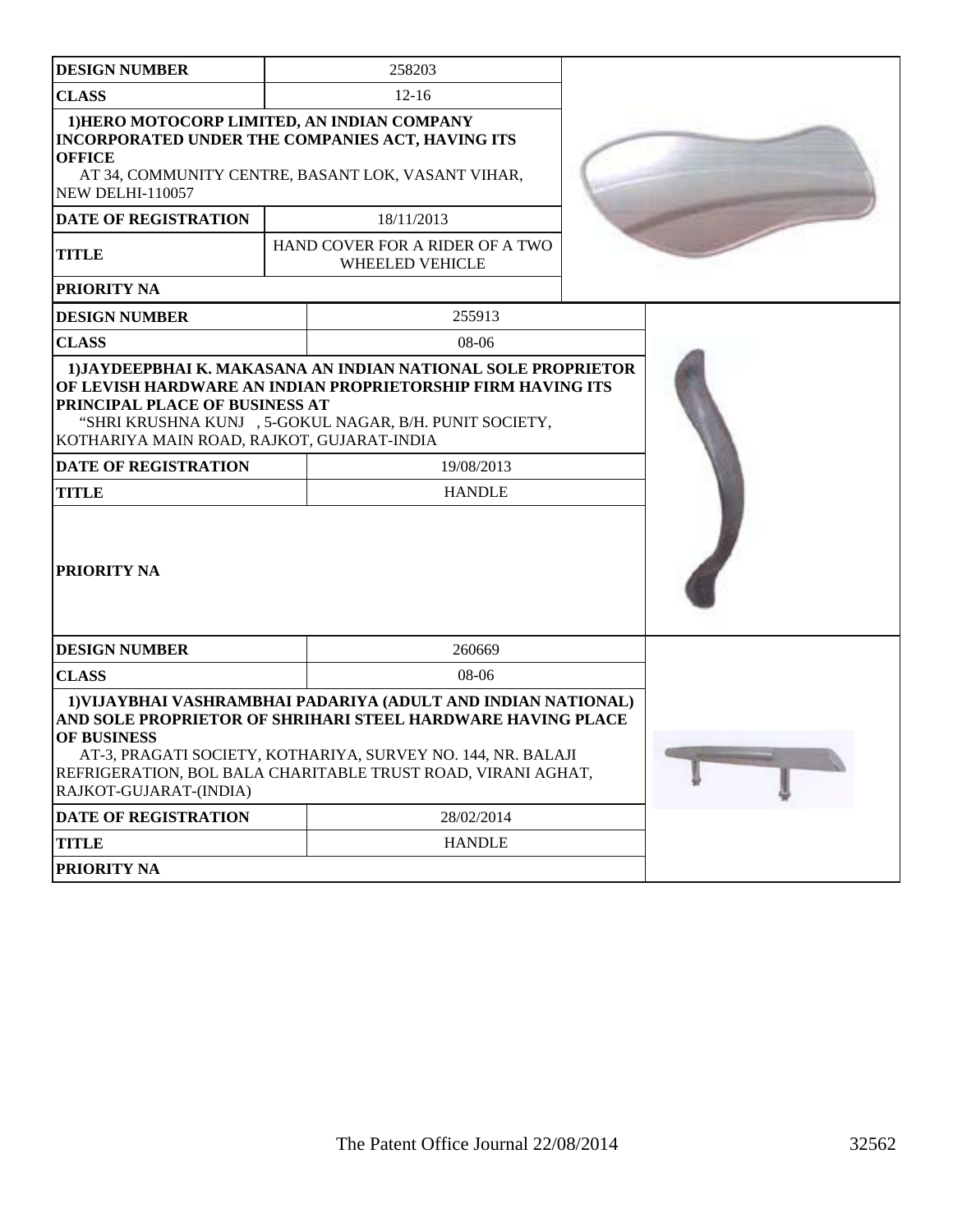| <b>DESIGN NUMBER</b>                                                           | 257481                                                                                                                                                                                                                                        |  |
|--------------------------------------------------------------------------------|-----------------------------------------------------------------------------------------------------------------------------------------------------------------------------------------------------------------------------------------------|--|
| <b>CLASS</b>                                                                   | $06-03$                                                                                                                                                                                                                                       |  |
| <b>OFFICE ADDRESS AT</b><br>GOREGAON (EAST), MUMBAI-400063, MAHARASHTRA, INDIA | 1) WIM PLAST LIMITED, A PUBLIC LIMITED COMPANY REGISTERED<br>UNDER THE PROVISION OF INDIAN COMPANIES ACT, 1956, HAVING<br>5 CORPORATE AVENUE, 'B' WING, CELLO HOUSE, SONAWALA ROAD,                                                           |  |
| <b>DATE OF REGISTRATION</b>                                                    | 14/10/2013                                                                                                                                                                                                                                    |  |
| <b>TITLE</b>                                                                   | <b>TABLE</b>                                                                                                                                                                                                                                  |  |
| <b>PRIORITY NA</b>                                                             |                                                                                                                                                                                                                                               |  |
| <b>DESIGN NUMBER</b>                                                           | 258634                                                                                                                                                                                                                                        |  |
| <b>CLASS</b>                                                                   | 23-01                                                                                                                                                                                                                                         |  |
|                                                                                | WHERE THE PARTNERS ARE DHRUBAPADA NEOGI, SOUMEN KUMAR<br>NEOGI, SAMIR KUMAR NEOGI, SANDIP KUMAR NEOGI, SANJIB KUMAR<br>NEOGI, SUKANTA NEOGI, SURAJIT NEOGI, SUBHRA NEOGI, RUNU NEOGI<br>ALL AT THE ABOVE ADDRESS AND ALL ARE INDIAN NATIONALS |  |
| <b>DATE OF REGISTRATION</b>                                                    | 09/12/2013                                                                                                                                                                                                                                    |  |
| <b>TITLE</b>                                                                   | KEROSENE DISPENSING MACHINE                                                                                                                                                                                                                   |  |
| PRIORITY NA                                                                    |                                                                                                                                                                                                                                               |  |
| <b>DESIGN NUMBER</b>                                                           | 254589                                                                                                                                                                                                                                        |  |
| <b>CLASS</b>                                                                   | 19-06                                                                                                                                                                                                                                         |  |
| IS KESHU BHAI SHAH, AN INDIAN NATIONAL OF<br>BENGAL, INDIA                     | 1) SHAH & SHAH, AN INDIAN PROPRIETORSHIP FIRM WHOSE PROPRIETOR<br>70, CANNING STREET, 1ST FLOOR, KOLKATA 700001, STATE OF WEST                                                                                                                |  |
| DATE OF REGISTRATION                                                           | 19/06/2013                                                                                                                                                                                                                                    |  |
| <b>TITLE</b>                                                                   | <b>PEN</b>                                                                                                                                                                                                                                    |  |
| PRIORITY NA                                                                    |                                                                                                                                                                                                                                               |  |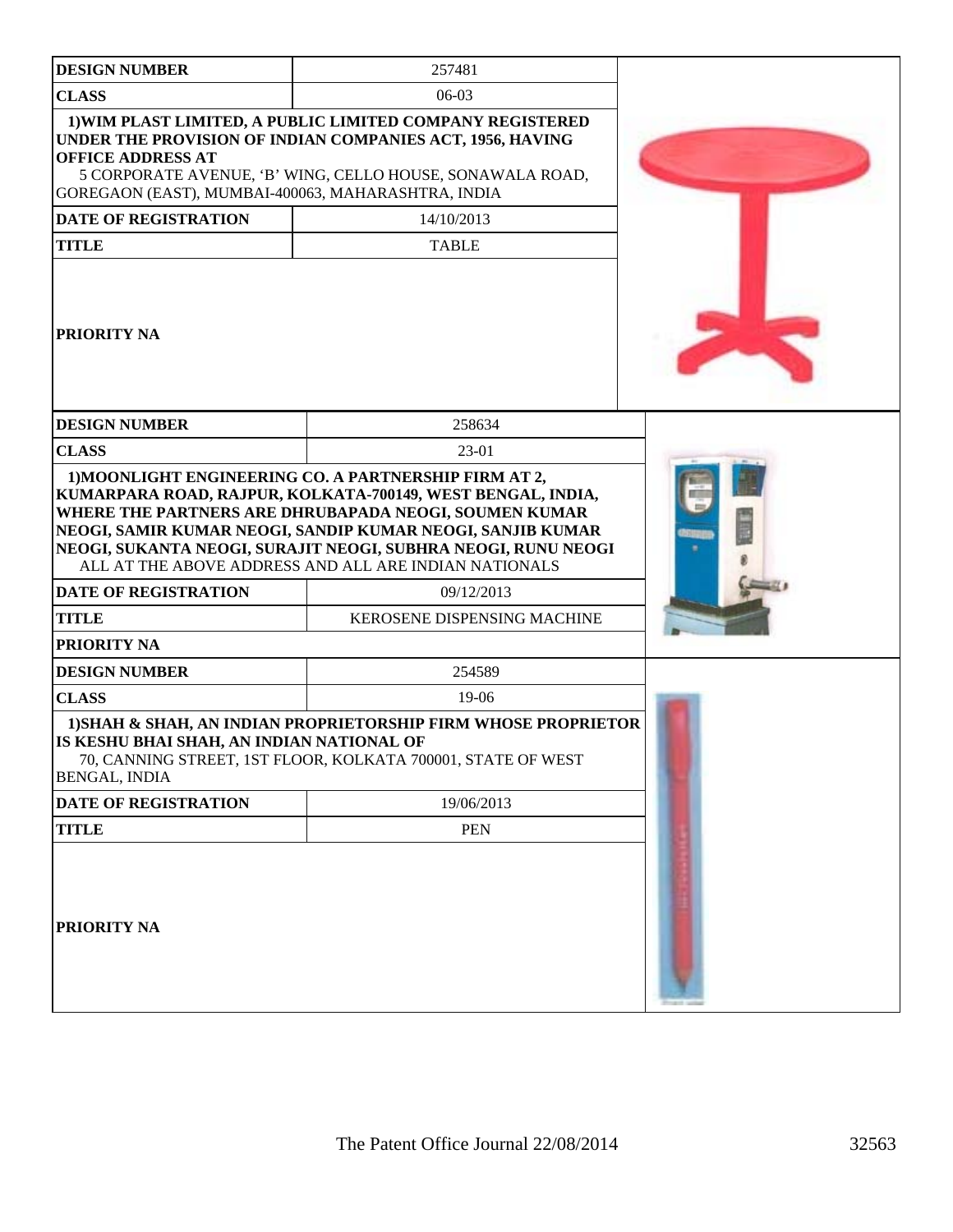| <b>DESIGN NUMBER</b>                                                                                                                                                                                                                                                                                                                                   |                       | 258941                                 |                          |  |  |
|--------------------------------------------------------------------------------------------------------------------------------------------------------------------------------------------------------------------------------------------------------------------------------------------------------------------------------------------------------|-----------------------|----------------------------------------|--------------------------|--|--|
| <b>CLASS</b>                                                                                                                                                                                                                                                                                                                                           | $02-04$               |                                        |                          |  |  |
| 1) BUNNY POLY PLAST (INDIA) (AN INDIAN PARTNERSHIP<br>CONCERN) AT C-16, SITE A, SIKANDRA INDUSTRIAL AREA,<br>AGRA (U.P.) INDIA,<br>WHOSE PARTNRS ARE VIJAY KUMAR VIJ, SMT. RITA VIJ &<br>ROHIT VIJ, ALL ARE INDIANS, R/O 46, BHARATPUR HOUSE, AGRA<br>(U.P.) INDIA, OF THE ABOVE ADDRESS<br><b>DATE OF REGISTRATION</b><br><b>TITLE</b><br>PRIORITY NA |                       | 24/12/2013<br><b>SOLE OF FOOTWEAR</b>  |                          |  |  |
| <b>DESIGN NUMBER</b>                                                                                                                                                                                                                                                                                                                                   |                       | 255745                                 |                          |  |  |
| <b>CLASS</b>                                                                                                                                                                                                                                                                                                                                           |                       | 14-99                                  |                          |  |  |
| 1) NOKIA CORPORATION, A FINNISH CORPORATION, OF<br><b>THE ADDRESS</b><br>KEILALAHDENTIE 4, ESPOO, FINLAND 02150<br><b>DATE OF</b>                                                                                                                                                                                                                      |                       |                                        |                          |  |  |
| <b>REGISTRATION</b>                                                                                                                                                                                                                                                                                                                                    |                       | 12/08/2013                             |                          |  |  |
| <b>TITLE</b>                                                                                                                                                                                                                                                                                                                                           |                       | <b>MOBILE PHONE HOLDER</b>             |                          |  |  |
| <b>PRIORITY</b><br>PRIORITY NUMBER<br>29/445485                                                                                                                                                                                                                                                                                                        | <b>DATE</b>           | <b>COUNTRY</b><br>U.S.A.<br>12/02/2013 |                          |  |  |
| <b>DESIGN NUMBER</b>                                                                                                                                                                                                                                                                                                                                   |                       |                                        | 252666                   |  |  |
| <b>CLASS</b>                                                                                                                                                                                                                                                                                                                                           |                       |                                        | 23-01                    |  |  |
| 1) VICTAULIC COMPANY, A CORPORATION OF THE STATE OF NEW<br>JERSEY, HAVING A PLACE OF BUSINESS AT<br>4901 KESSLERSVILLE ROAD, EASTON, PENNSYLVANIA 18040, UNITED<br><b>STATES OF AMERICA</b>                                                                                                                                                            |                       |                                        |                          |  |  |
| DATE OF REGISTRATION                                                                                                                                                                                                                                                                                                                                   |                       |                                        | 26/03/2013               |  |  |
| <b>TITLE</b>                                                                                                                                                                                                                                                                                                                                           | PIPE COUPLING SEGMENT |                                        |                          |  |  |
| <b>PRIORITY</b><br>PRIORITY NUMBER<br>29/433,534                                                                                                                                                                                                                                                                                                       |                       | <b>DATE</b><br>01/10/2012              | <b>COUNTRY</b><br>U.S.A. |  |  |
|                                                                                                                                                                                                                                                                                                                                                        |                       |                                        |                          |  |  |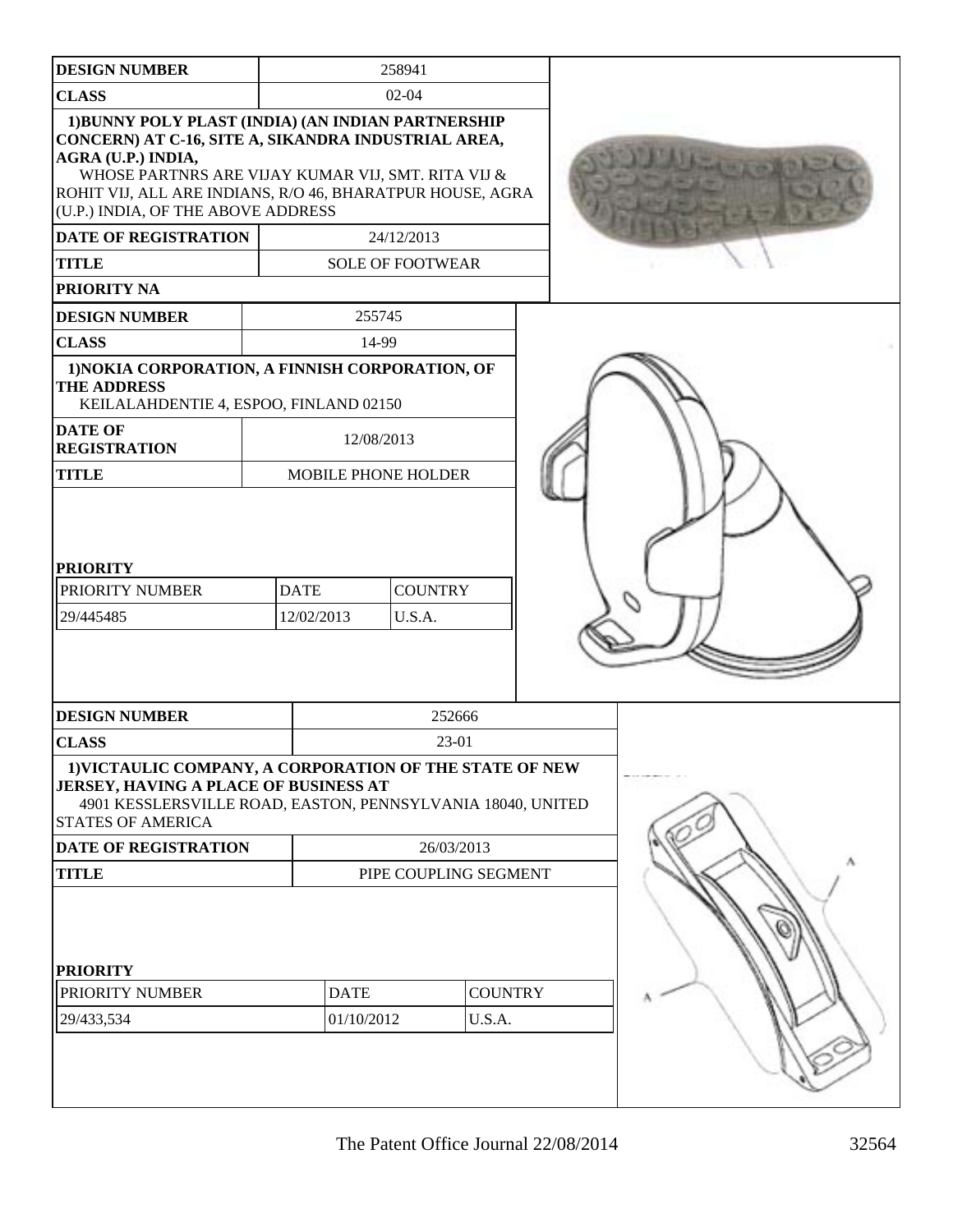| <b>DESIGN NUMBER</b>                                                                                   | 258184                                                                                                                                                                                                                                                                                                 |  |
|--------------------------------------------------------------------------------------------------------|--------------------------------------------------------------------------------------------------------------------------------------------------------------------------------------------------------------------------------------------------------------------------------------------------------|--|
| <b>CLASS</b>                                                                                           | 08-06                                                                                                                                                                                                                                                                                                  |  |
| NATIONALITY-INDIAN, HAVING ITS OFFICE AT<br><b>DATE OF REGISTRATION</b><br><b>TITLE</b><br>PRIORITY NA | 1) PIYUSHBHAI ARJANBHAI BORSADIYA, INDIVIDUAL, AN<br>INDIAN NATIONAL, PROPRIETOR OF SHREE HARIKRUSHNA<br>PRESSURE DYE CAST, A SOLE PROPRIETORY CONCERN,<br>SHERI NO.-3, SAHAJANAND SOCIETY, BEHIND MURLIDHAR<br>WAY BRIDGE, AJI RING ROAD, RAJKOT, GUJARAT, INDIA.<br>18/11/2013<br><b>DOOR HANDLE</b> |  |
| <b>DESIGN NUMBER</b>                                                                                   | 258702                                                                                                                                                                                                                                                                                                 |  |
| <b>CLASS</b>                                                                                           | $02 - 04$                                                                                                                                                                                                                                                                                              |  |
| MAHARASHTRA, (INDIA),                                                                                  | 1) FINE FOOTWEAR (P) LTD., #30, 1ST FLOOR, ARCHANA<br>MARKET, SULTANPET, BANGALORE-560053, STATE OF<br>A PVT. LTD., COMPANY INCORPORATED UNDER INDIAN<br>COMPANIES ACT, INDIAN NATIONAL OF ABOVE ADDRESS                                                                                               |  |
| <b>DATE OF REGISTRATION</b>                                                                            | 12/12/2013                                                                                                                                                                                                                                                                                             |  |
| TITLE                                                                                                  | <b>FOOTWEAR</b>                                                                                                                                                                                                                                                                                        |  |
| PRIORITY NA                                                                                            |                                                                                                                                                                                                                                                                                                        |  |
| <b>DESIGN NUMBER</b>                                                                                   | 258934                                                                                                                                                                                                                                                                                                 |  |
| <b>CLASS</b>                                                                                           | $21 - 01$                                                                                                                                                                                                                                                                                              |  |
| 1) FERRARI S.P.A., AN ITALIAN COMPANY                                                                  | VIA EMILIA EST 1163, I-41100, MODENA, ITALY                                                                                                                                                                                                                                                            |  |
| <b>DATE OF</b><br><b>REGISTRATION</b>                                                                  | 23/12/2013                                                                                                                                                                                                                                                                                             |  |
| <b>TITLE</b>                                                                                           | <b>TOY CAR</b>                                                                                                                                                                                                                                                                                         |  |
| PRIORITY NA                                                                                            |                                                                                                                                                                                                                                                                                                        |  |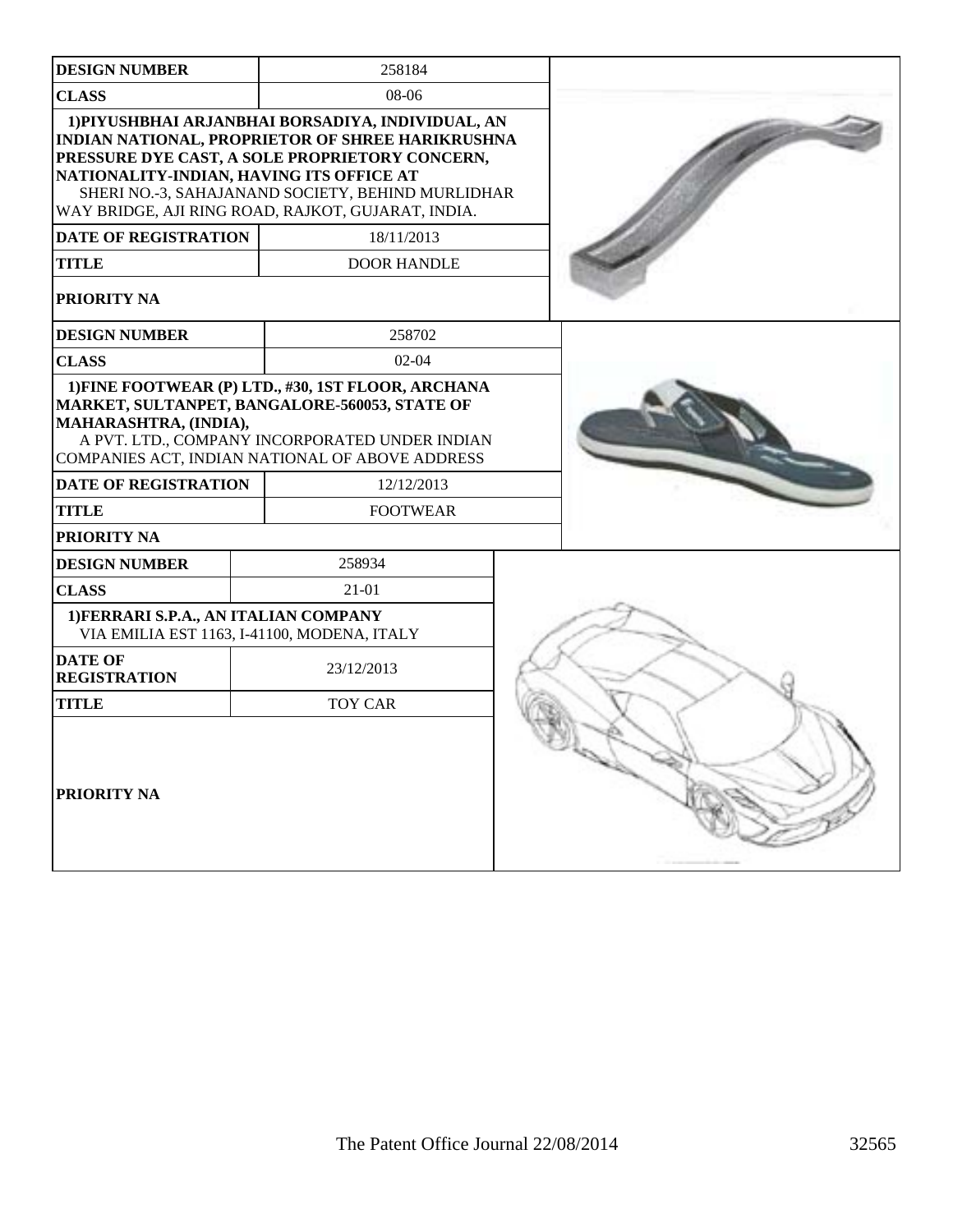| <b>DESIGN NUMBER</b>                                           | 259097                                                                                                                                                                                             |          |  |  |
|----------------------------------------------------------------|----------------------------------------------------------------------------------------------------------------------------------------------------------------------------------------------------|----------|--|--|
| <b>CLASS</b>                                                   | 19-06                                                                                                                                                                                              |          |  |  |
| 1) K-NINE WRITING SYSTEMS PVT. LTD.<br>INDIA.                  | (AN INDIAN NATIONAL) UNIT NO: A-301/302, SUNFLOWER BUILDING, PLOT<br>NO-36 A, SHIVNERI MARG, OFF GOREGAON-MULUND LINK ROAD, AMBEDKAR<br>CHOWK, GOREGAON-EAST, MUMBAI-400063, STATE OF MAHARASHTRA. |          |  |  |
| <b>DATE OF REGISTRATION</b>                                    | 27/12/2013                                                                                                                                                                                         |          |  |  |
| <b>TITLE</b>                                                   | <b>PEN</b>                                                                                                                                                                                         |          |  |  |
| PRIORITY NA                                                    |                                                                                                                                                                                                    |          |  |  |
| <b>DESIGN NUMBER</b>                                           | 255722                                                                                                                                                                                             |          |  |  |
| <b>CLASS</b>                                                   | 23-01                                                                                                                                                                                              |          |  |  |
| <b>BANGALORE 78</b>                                            | 1) EUREKA FORBES LTD, A COMPANY INCORPORATED UNDER<br>INDIAN COMPANIES ACT, 1957, HAVING PLACE OF BUSINESS AT<br>NO. 42, P-3/C, MUNESHWARA LAYOUT, HARALUKUNTE, KUDLU,                             |          |  |  |
| DATE OF REGISTRATION                                           | 08/08/2013                                                                                                                                                                                         |          |  |  |
| <b>TITLE</b>                                                   | WATER LEVEL CONTROL VALVE                                                                                                                                                                          |          |  |  |
| <b>PRIORITY NA</b>                                             |                                                                                                                                                                                                    |          |  |  |
| <b>DESIGN NUMBER</b>                                           | 259198                                                                                                                                                                                             |          |  |  |
| <b>CLASS</b>                                                   | $23-04$                                                                                                                                                                                            |          |  |  |
| 1)RAJ MAHAJAN,<br>AMRITSAR (PUNJAB), INDIA, AN INDIAN NATIONAL | H. NO. 4939, MOHAN NAGAR, NEAR POST OFFICE, SULTANWIND RAOD,                                                                                                                                       |          |  |  |
| <b>DATE OF REGISTRATION</b>                                    | 03/01/2014                                                                                                                                                                                         | $-0.055$ |  |  |
| <b>TITLE</b>                                                   | <b>BACK COVER OF FAN MOTOR</b>                                                                                                                                                                     |          |  |  |
| PRIORITY NA                                                    |                                                                                                                                                                                                    |          |  |  |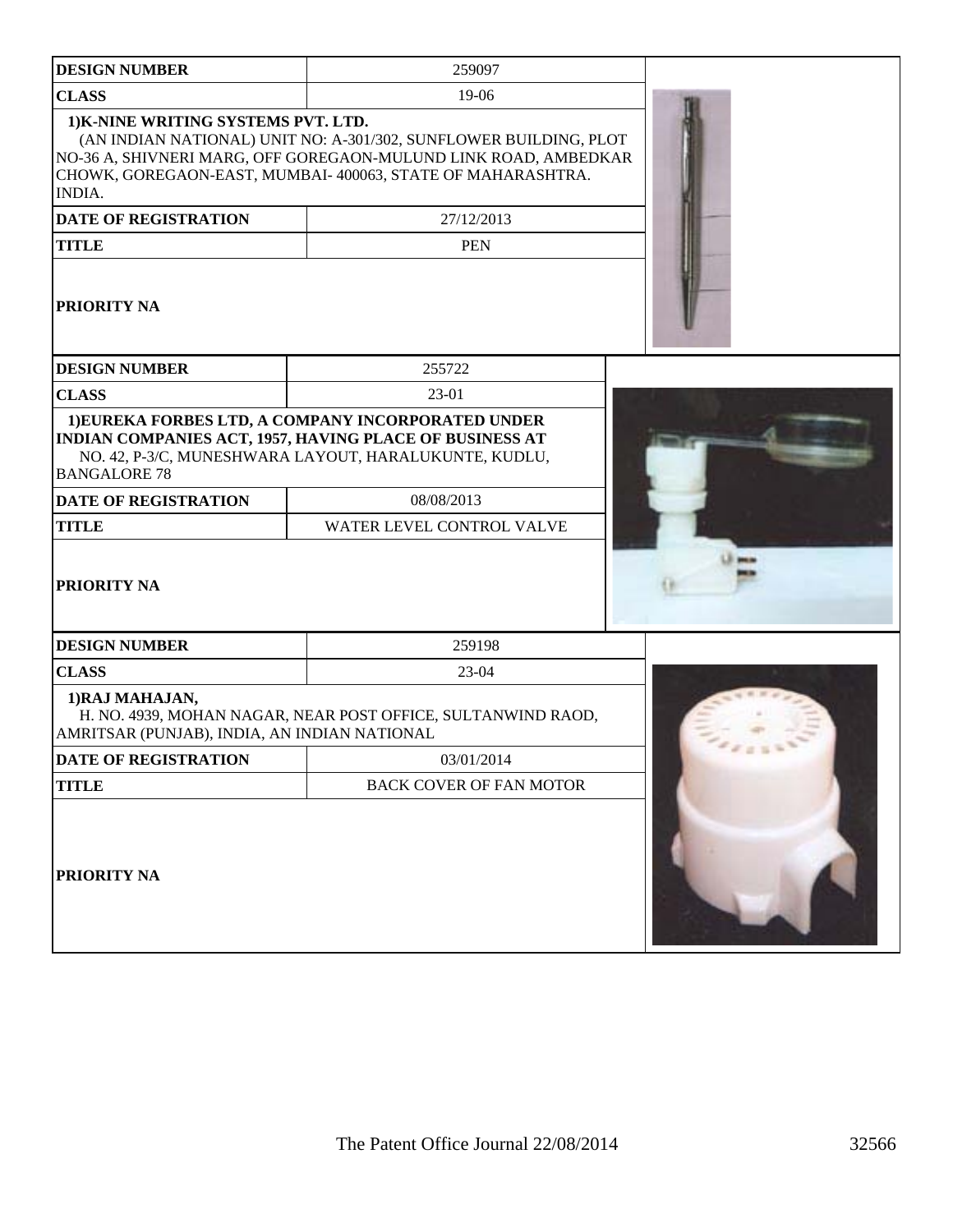| <b>DESIGN NUMBER</b>                                                                                                                                                                                                   |             | 260029                    |  |
|------------------------------------------------------------------------------------------------------------------------------------------------------------------------------------------------------------------------|-------------|---------------------------|--|
| <b>CLASS</b>                                                                                                                                                                                                           |             | 09-01                     |  |
| 1) PRAMIT SANGHAVI AND DEWANG SANGHAVI, PARTNERS TRADING AS<br>V2 CORP., A PARTNERSHIP FIRM, INDIAN, MANUFACTURERS AND<br>MERCHANTS, WHOSE ADDRESS IS<br>WZ-8/1, INDUSTRIAL AREA, KIRTI NAGAR, NEW DELHI-110015, INDIA |             |                           |  |
| <b>DATE OF REGISTRATION</b>                                                                                                                                                                                            |             | 03/02/2014                |  |
| <b>TITLE</b>                                                                                                                                                                                                           |             | <b>BOTTLE</b>             |  |
| PRIORITY NA                                                                                                                                                                                                            |             |                           |  |
| <b>DESIGN NUMBER</b>                                                                                                                                                                                                   |             | 259528                    |  |
| <b>CLASS</b>                                                                                                                                                                                                           |             | $05-05$                   |  |
| 1) SATHEESAN V C/O AVID APPAREL INDUSTRIES,<br>B-17, SECTOR-58 NOIDA-201301 (UP) INDIA, INDIAN                                                                                                                         |             |                           |  |
| <b>DATE OF REGISTRATION</b>                                                                                                                                                                                            |             | 20/01/2014                |  |
| <b>TITLE</b>                                                                                                                                                                                                           |             | <b>TEXTILE FABRIC</b>     |  |
| PRIORITY NA                                                                                                                                                                                                            |             |                           |  |
| <b>DESIGN NUMBER</b>                                                                                                                                                                                                   |             | 258974                    |  |
| <b>CLASS</b>                                                                                                                                                                                                           |             | $12 - 16$                 |  |
| 1) HONDA MOTOR CO., LTD., A JAPANESE CORPORATION<br>OF 1-1, MINAMI-AOYAMA 2-CHOME, MINATO-KU, TOKYO, 107-8556,<br>JAPAN                                                                                                |             |                           |  |
| <b>DATE OF REGISTRATION</b>                                                                                                                                                                                            |             | 24/12/2013                |  |
| <b>TITLE</b>                                                                                                                                                                                                           |             | FRONT COWL FOR MOTORCYCLE |  |
| <b>PRIORITY</b>                                                                                                                                                                                                        |             |                           |  |
| PRIORITY NUMBER                                                                                                                                                                                                        | <b>DATE</b> | <b>COUNTRY</b>            |  |
| 2013-014621                                                                                                                                                                                                            | 27/06/2013  | <b>JAPAN</b>              |  |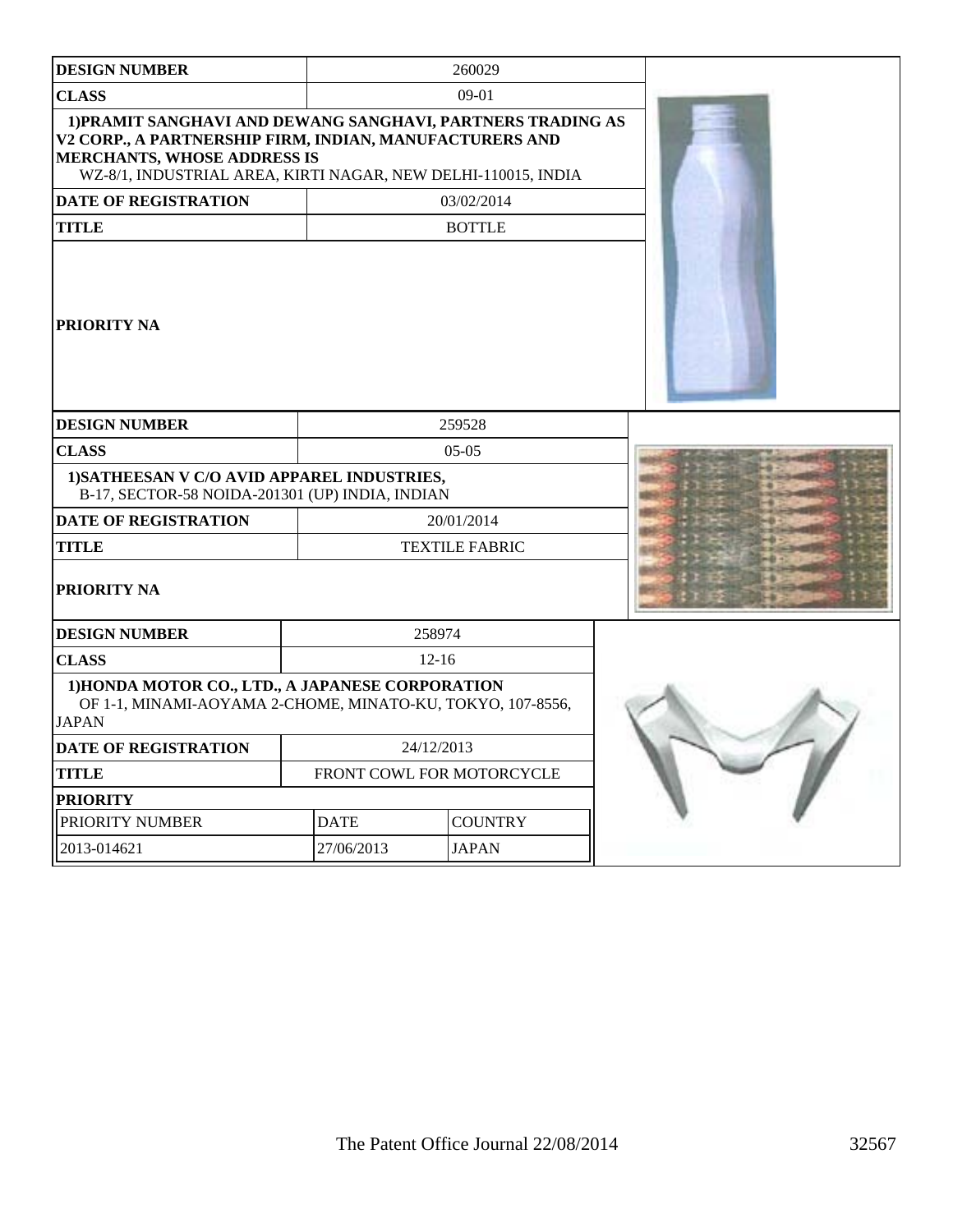| <b>DESIGN NUMBER</b>                                                                                              |                           | 260423                                          |                    |
|-------------------------------------------------------------------------------------------------------------------|---------------------------|-------------------------------------------------|--------------------|
| <b>CLASS</b>                                                                                                      |                           | 15-04                                           |                    |
| 1) JOSEPH VÖGELE AG, OF<br>JOSEPH-VÖGELE-STR. 1, 67067 LUDWIGSHAFEN/RHEIN,<br><b>GERMANY; NATIONALITY: GERMAN</b> |                           |                                                 |                    |
| DATE OF REGISTRATION                                                                                              |                           | 17/02/2014                                      |                    |
| <b>TITLE</b>                                                                                                      |                           | CONTROL PANEL FOR ROAD PAVING<br><b>MACHINE</b> |                    |
| <b>PRIORITY</b>                                                                                                   |                           |                                                 |                    |
| PRIORITY NUMBER                                                                                                   | <b>DATE</b>               | <b>COUNTRY</b>                                  |                    |
| 001393011                                                                                                         | 29/11/2013                | OHIM                                            |                    |
|                                                                                                                   |                           | 257189                                          |                    |
| <b>DESIGN NUMBER</b>                                                                                              |                           |                                                 |                    |
| <b>CLASS</b>                                                                                                      |                           | 13-02                                           |                    |
| 1) SMA SOLAR TECHNOLOGY AG, A GERMAN COMPANY OF<br>SONNENALLEE 1, 34266 NIESTETAL, GERMANY                        |                           |                                                 |                    |
| DATE OF REGISTRATION                                                                                              |                           | 04/10/2013                                      |                    |
| <b>TITLE</b>                                                                                                      |                           | <b>INVERTER</b>                                 |                    |
| <b>PRIORITY</b><br>PRIORITY NUMBER<br>002255380-0001                                                              | <b>DATE</b><br>14/06/2013 | <b>COUNTRY</b><br><b>OHIM</b>                   |                    |
| <b>DESIGN NUMBER</b>                                                                                              | 258013                    |                                                 |                    |
| <b>CLASS</b>                                                                                                      | 15-99                     |                                                 |                    |
| 1) BERNHARD AND COMPANY LTD,<br>BILTON ROAD, RUGBY, WARWICKSHIRE CV22 7DT,<br><b>ENGLAND</b>                      |                           |                                                 |                    |
| <b>DATE OF</b><br><b>REGISTRATION</b>                                                                             | 06/11/2013                |                                                 |                    |
| <b>TITLE</b>                                                                                                      | <b>GRINDING MACHINE</b>   |                                                 |                    |
| PRIORITY NA                                                                                                       |                           |                                                 | Personal Financial |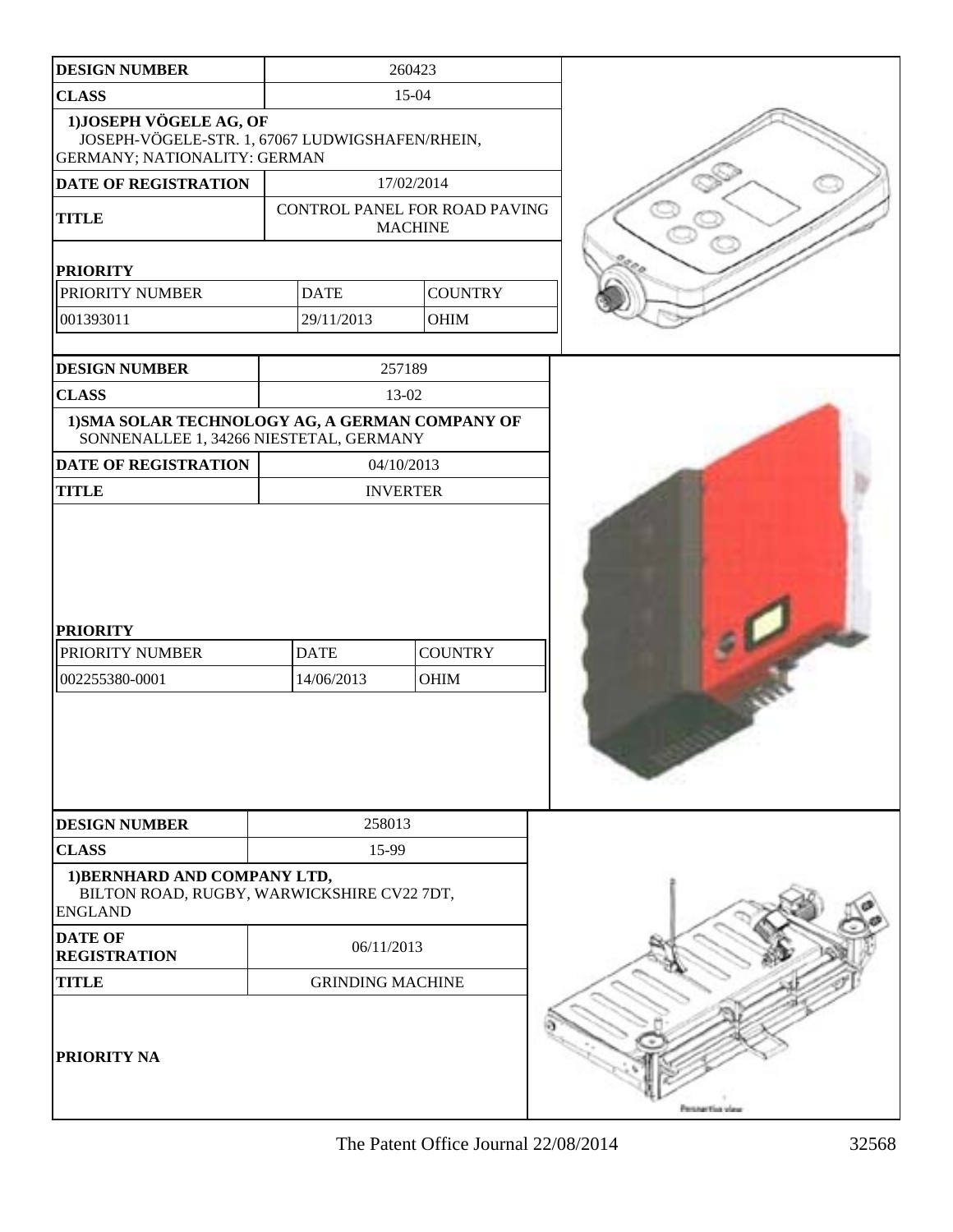| <b>DESIGN NUMBER</b>                                                                               | 259566                                                                                                                                                                                                                    |                 |
|----------------------------------------------------------------------------------------------------|---------------------------------------------------------------------------------------------------------------------------------------------------------------------------------------------------------------------------|-----------------|
| <b>CLASS</b>                                                                                       | 08-07                                                                                                                                                                                                                     |                 |
| <b>ABOVE ADDRESS</b>                                                                               | 1) MR. KUNAL BANKA, OF 3-B, CAMAC STREET, KOLKATA-700016, INDIA,<br>A COMPANY INCORPORATED UNDER THE COMPANIES ACT, 1956, OF THE                                                                                          |                 |
| <b>DATE OF REGISTRATION</b>                                                                        | 22/01/2014                                                                                                                                                                                                                |                 |
| <b>TITLE</b>                                                                                       | <b>SEALING DEVICE</b>                                                                                                                                                                                                     |                 |
| <b>PRIORITY NA</b>                                                                                 |                                                                                                                                                                                                                           | <b>A DISTRI</b> |
| <b>DESIGN NUMBER</b>                                                                               | 259611                                                                                                                                                                                                                    |                 |
| <b>CLASS</b>                                                                                       | $12 - 16$                                                                                                                                                                                                                 |                 |
| 411019, MAHARASHTRA, INDIA<br><b>DATE OF</b><br><b>REGISTRATION</b><br><b>TITLE</b><br>PRIORITY NA | 1) MAHINDRA TWO WHEELERS LIMITED, A COMPANY<br>INCORPORATED UNDER THE INDIAN COMPANIES ACT, AT<br>D1 BLOCK, PLOT NO. 18/2 (PART), MIDC, CHINCHWAD, PUNE-<br>23/01/2014<br>LOWER FAIRING ASSEMBLY FOR<br><b>MOTORCYCLE</b> |                 |
| <b>DESIGN NUMBER</b>                                                                               | 258983                                                                                                                                                                                                                    |                 |
| <b>CLASS</b>                                                                                       | $12 - 11$                                                                                                                                                                                                                 |                 |
| V.V.PURAM, BANGALORE-560 004, KARNATAKA, INDIA                                                     | 1) GEEKAY DISTRIBUTORS., A REGISTERED PARTNERSHIP FIRM,<br>REPRESENTED BY ITS PARTNERS G.K.RAJESH AND G.K.RANJITH.,<br>BOTH INDIAN NATIONALS, HAVING OFFICE AT NO: 63/2, SB ROAD,                                         |                 |
| <b>DATE OF REGISTRATION</b>                                                                        | 24/12/2013                                                                                                                                                                                                                |                 |
| <b>TITLE</b>                                                                                       | <b>MOTOR SCOOTER</b>                                                                                                                                                                                                      |                 |
| <b>PRIORITY NA</b>                                                                                 |                                                                                                                                                                                                                           |                 |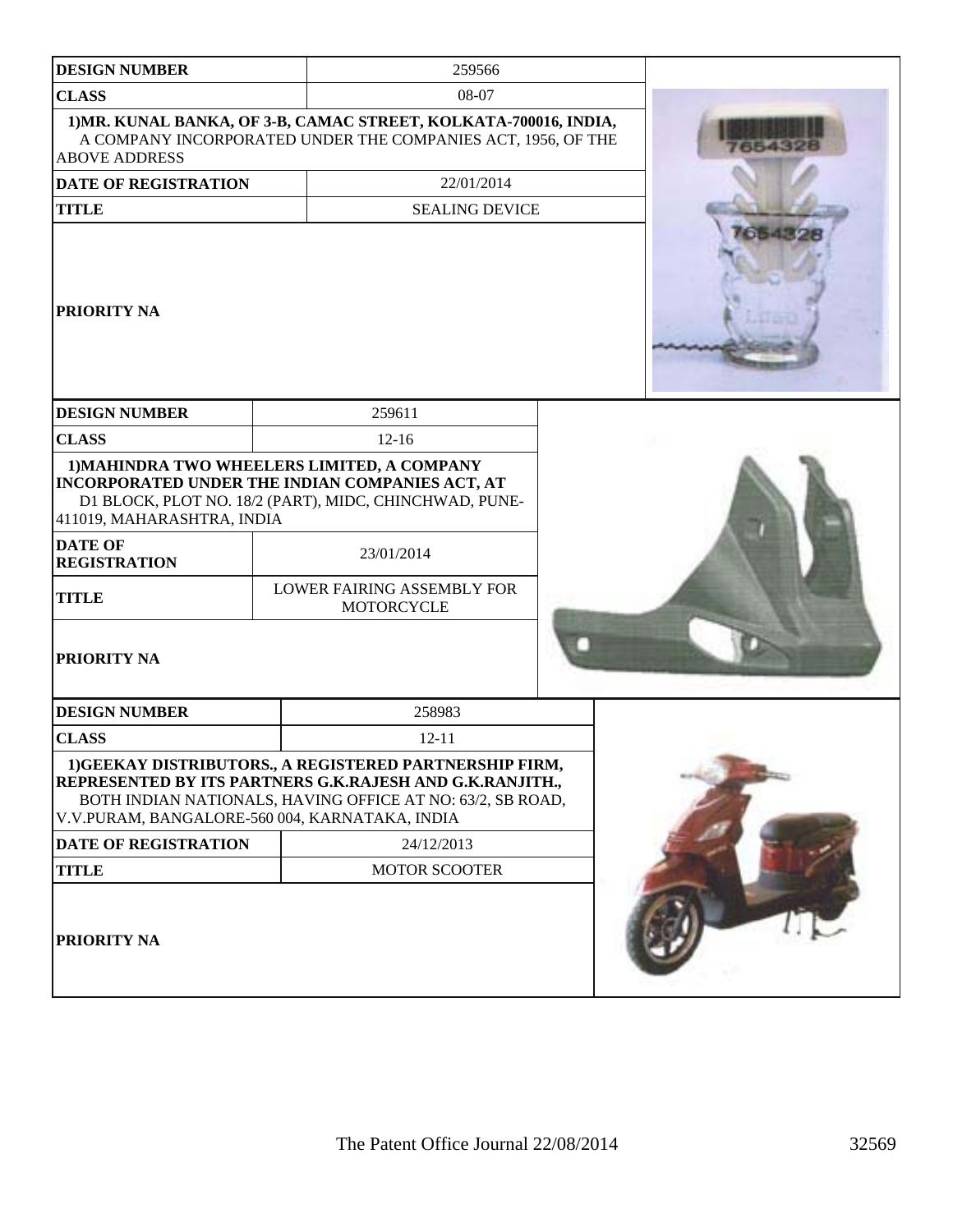| <b>DESIGN NUMBER</b>                                                                                                             | 255822                                                       |                                  |
|----------------------------------------------------------------------------------------------------------------------------------|--------------------------------------------------------------|----------------------------------|
| <b>CLASS</b>                                                                                                                     | $30 - 03$                                                    |                                  |
| 1) ARJAN IMPEX PVT. LTD.,                                                                                                        | AG-100, SANJAY GANDHI TRANSPORT NAGAR, DELHI-110042, INDIA   |                                  |
| <b>DATE OF REGISTRATION</b>                                                                                                      | 14/08/2013                                                   |                                  |
| <b>TITLE</b>                                                                                                                     | FEEDERS FOR ANIMALS                                          |                                  |
| <b>PRIORITY NA</b>                                                                                                               |                                                              |                                  |
| <b>DESIGN NUMBER</b>                                                                                                             | 256102                                                       |                                  |
| <b>CLASS</b>                                                                                                                     | $09-03$                                                      |                                  |
| 1) VIKRANT BHANDULA PROPRISTOR OF ART EFFECTS<br>MANUFACTURING CO., SITUATED AT<br>INDIA, BY NATIONALITY INDIAN OF ABOVE ADDRESS | 1B-115, FRIENDS COLONY, CHANDRA NAGAR, MORADABAD 244001-     |                                  |
| <b>DATE OF REGISTRATION</b>                                                                                                      | 29/08/2013                                                   |                                  |
| <b>TITLE</b>                                                                                                                     | <b>URN</b>                                                   |                                  |
| <b>PRIORITY NA</b>                                                                                                               |                                                              |                                  |
| <b>DESIGN NUMBER</b>                                                                                                             | 256890                                                       |                                  |
| <b>CLASS</b>                                                                                                                     | $09-05$                                                      |                                  |
| <b>LUXEMBOURG OF</b><br>412F, ROUTE D'ESCH, L-2086, LUXEMBOURG                                                                   | 1) EUROPE BRANDS S.Á.R.L. A PRIVATE COMPANY INCORPORATED IN  |                                  |
| DATE OF REGISTRATION                                                                                                             | 27/09/2013                                                   |                                  |
| <b>TITLE</b>                                                                                                                     | BLISTER PACKAGING CARD FOR MAKING<br><b>BLISTER PACKAGES</b> | <b>MARKER</b><br><b>CREATION</b> |
| <b>PRIORITY NA</b>                                                                                                               |                                                              | KAIAWY<br>FM.<br>ment met<br>病業  |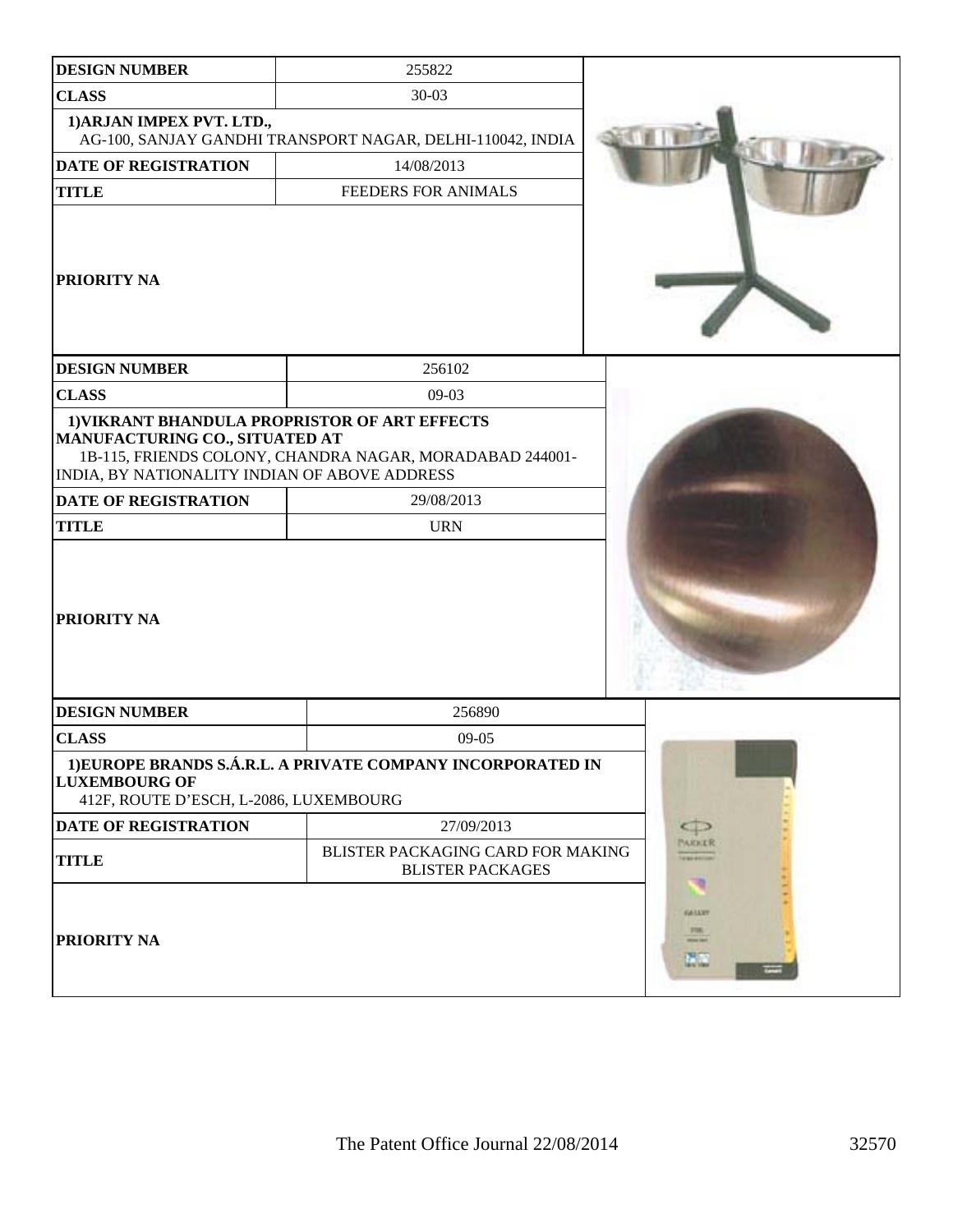| <b>DESIGN NUMBER</b>                                                                                                                                                                                                                                                                                                |                                           | 256713                            |  |
|---------------------------------------------------------------------------------------------------------------------------------------------------------------------------------------------------------------------------------------------------------------------------------------------------------------------|-------------------------------------------|-----------------------------------|--|
| <b>CLASS</b>                                                                                                                                                                                                                                                                                                        |                                           | 06-99                             |  |
| 1) M/S. DIVYA ENTERPRISES, AN INDIAN PROPRIETORSHIP FIRM,<br>CARRYING ITS BUSINESS UNDER THE SAID NAME AND STYLE AT A/21,<br>SHIVAI CO-OP. HSG. SOC. LTD., BHAVANI SHANKAR ROAD, NEAR KABUTAR<br>KHANA, DADAR (WEST), MUMBAI 400028.<br>WHOSE PROPRIETOR IS MRS. DIVYA AJAY SURVE IS AN INDIAN<br><b>INHABITANT</b> |                                           |                                   |  |
| <b>DATE OF REGISTRATION</b>                                                                                                                                                                                                                                                                                         |                                           | 24/09/2013                        |  |
| <b>TITLE</b>                                                                                                                                                                                                                                                                                                        |                                           | FRAMEWORK FOR FESTIVEL DECORATION |  |
| <b>PRIORITY NA</b>                                                                                                                                                                                                                                                                                                  |                                           |                                   |  |
| <b>DESIGN NUMBER</b>                                                                                                                                                                                                                                                                                                |                                           | 258663                            |  |
| <b>CLASS</b>                                                                                                                                                                                                                                                                                                        |                                           | $09-05$                           |  |
| 1) WHITE WAY ENTERPRISES, NEAR GURSIMRAN PALACE, G. T. ROAD,<br>DORAHA-141421 (PUNJAB) INDIA<br>AN INDIAN PROPRIETORSHIP FIRM WHOSE PROPRIETOR IS:- TARVINDER<br>KUMAR BEING INDIAN NATIONALS OF THE ABOVE ADDRESS<br><b>DATE OF REGISTRATION</b><br><b>TITLE</b><br><b>PRIORITY NA</b>                             | 11/12/2013<br>PACKAGING FOR PAPER NAPKINS |                                   |  |
|                                                                                                                                                                                                                                                                                                                     |                                           |                                   |  |
| <b>DESIGN NUMBER</b>                                                                                                                                                                                                                                                                                                |                                           | 260049<br>$09-02$                 |  |
| <b>CLASS</b><br>1) PET ENGINEERING & SERVICES S.R.L. OF<br>VIA MARTIN LUTHER KING. 20, 24050 GRASSOBBIO (BERGAMO), ITALY, AN<br><b>ITALIAN COMPANY</b>                                                                                                                                                              |                                           |                                   |  |
| <b>DATE OF REGISTRATION</b>                                                                                                                                                                                                                                                                                         |                                           | 03/02/2014                        |  |
| <b>TITLE</b>                                                                                                                                                                                                                                                                                                        |                                           | <b>BARREL</b>                     |  |
| <b>PRIORITY</b>                                                                                                                                                                                                                                                                                                     |                                           |                                   |  |
| PRIORITY NUMBER                                                                                                                                                                                                                                                                                                     | <b>DATE</b>                               | <b>COUNTRY</b>                    |  |
| 002286450-0001                                                                                                                                                                                                                                                                                                      | 05/08/2013                                | <b>OHIM</b>                       |  |
|                                                                                                                                                                                                                                                                                                                     |                                           |                                   |  |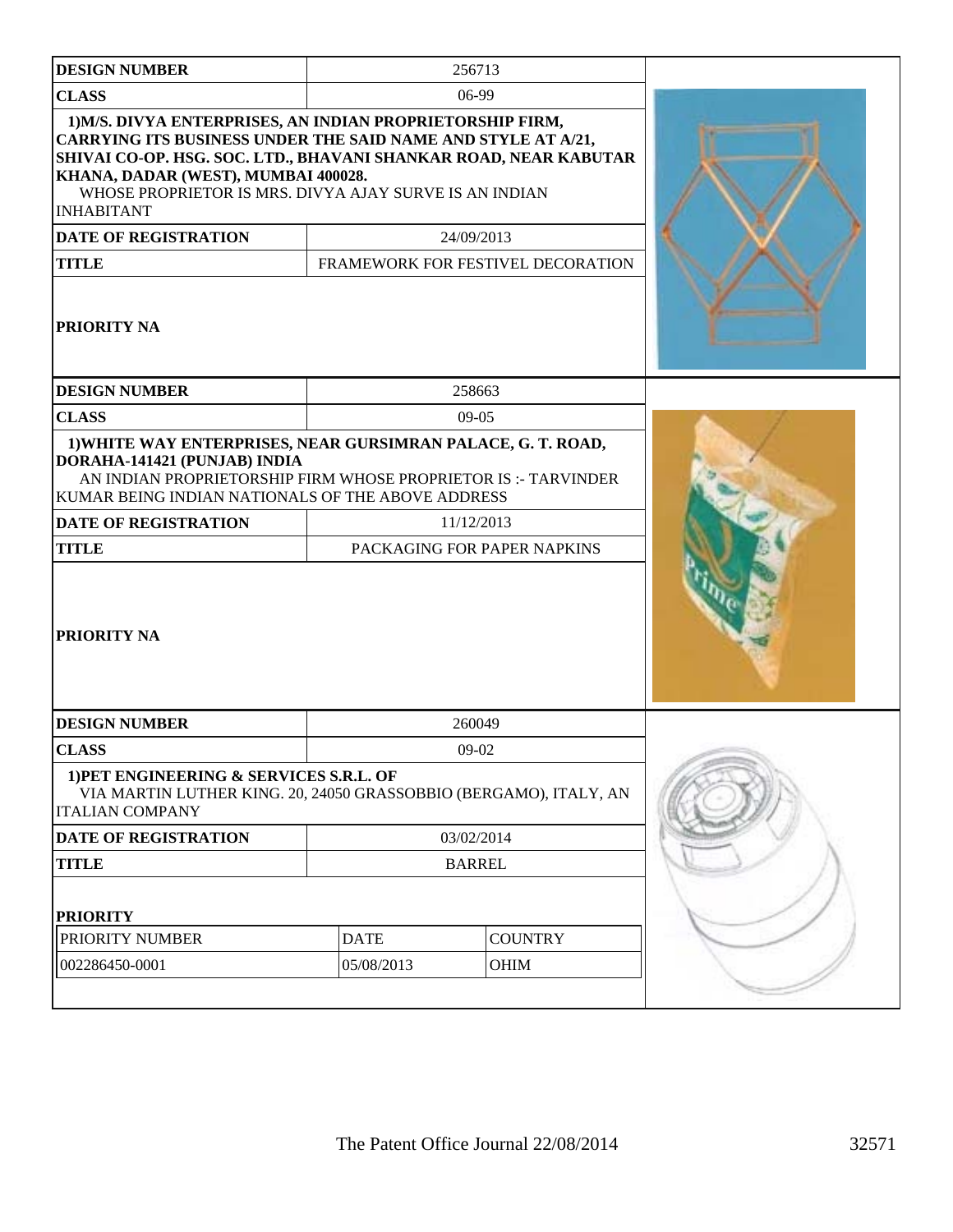| <b>DESIGN</b><br><b>NUMBER</b>                                                                                                                                                                                                     | 259608                             |                                          |  |  |  |
|------------------------------------------------------------------------------------------------------------------------------------------------------------------------------------------------------------------------------------|------------------------------------|------------------------------------------|--|--|--|
| <b>CLASS</b>                                                                                                                                                                                                                       | $12 - 16$                          |                                          |  |  |  |
| 1) MAHINDRA TWO WHEELERS LIMITED, A<br><b>COMPANY INCORPORATED UNDER THE</b><br><b>INDIAN COMPANIES ACT, AT</b><br>D1 BLOCK, PLOT NO. 18/2 (PART), MIDC,<br>CHINCHWAD, PUNE-411019, MAHARASHTRA,<br><b>INDIA</b><br><b>DATE OF</b> |                                    |                                          |  |  |  |
| <b>REGISTRATION</b>                                                                                                                                                                                                                | 23/01/2014                         |                                          |  |  |  |
| <b>TITLE</b>                                                                                                                                                                                                                       | <b>FUEL TANK FOR</b><br>MOTORCYCLE |                                          |  |  |  |
| <b>PRIORITY NA</b>                                                                                                                                                                                                                 |                                    |                                          |  |  |  |
| <b>DESIGN NUMBER</b>                                                                                                                                                                                                               |                                    | 255010                                   |  |  |  |
| <b>CLASS</b>                                                                                                                                                                                                                       |                                    | 09-07                                    |  |  |  |
| 1) CHEP INDIA PRIVATE LIMITED, AN INDIAN<br><b>COMPANY, HAVING ITS ADDRESS AT</b><br>3RD FLOOR, AVER PLAZA OPP. CITI MALL, NEW LINK<br>RD. ANDHERI(W), MUMBAI 400053, INDIA                                                        |                                    |                                          |  |  |  |
| <b>DATE OF</b><br><b>REGISTRATION</b>                                                                                                                                                                                              |                                    | 05/07/2013                               |  |  |  |
| <b>TITLE</b>                                                                                                                                                                                                                       |                                    | LID FOR PALLETS AND<br><b>CONTAINERS</b> |  |  |  |
| PRIORITY NA                                                                                                                                                                                                                        |                                    |                                          |  |  |  |
| <b>DESIGN</b><br><b>NUMBER</b>                                                                                                                                                                                                     | 260425                             |                                          |  |  |  |
| <b>CLASS</b>                                                                                                                                                                                                                       | 15-04                              |                                          |  |  |  |
| 1) JOSEPH VÖGELE AG, OF<br>JOSEPH-VÖGELE-STR. 1, 67067<br>LUDWIGSHAFEN/RHEIN, GERMANY;<br>NATIONALITY: GERMAN                                                                                                                      |                                    |                                          |  |  |  |
| <b>DATE OF</b><br><b>REGISTRATION</b>                                                                                                                                                                                              | 17/02/2014                         |                                          |  |  |  |
| <b>TITLE</b>                                                                                                                                                                                                                       | PAVING MACHINE                     | CONTROL PANEL FOR ROAD                   |  |  |  |
| <b>PRIORITY</b><br>PRIORITY NUMBER<br>001393011                                                                                                                                                                                    | <b>DATE</b><br>29/11/2013          | <b>COUNTRY</b><br><b>OHIM</b>            |  |  |  |
|                                                                                                                                                                                                                                    |                                    |                                          |  |  |  |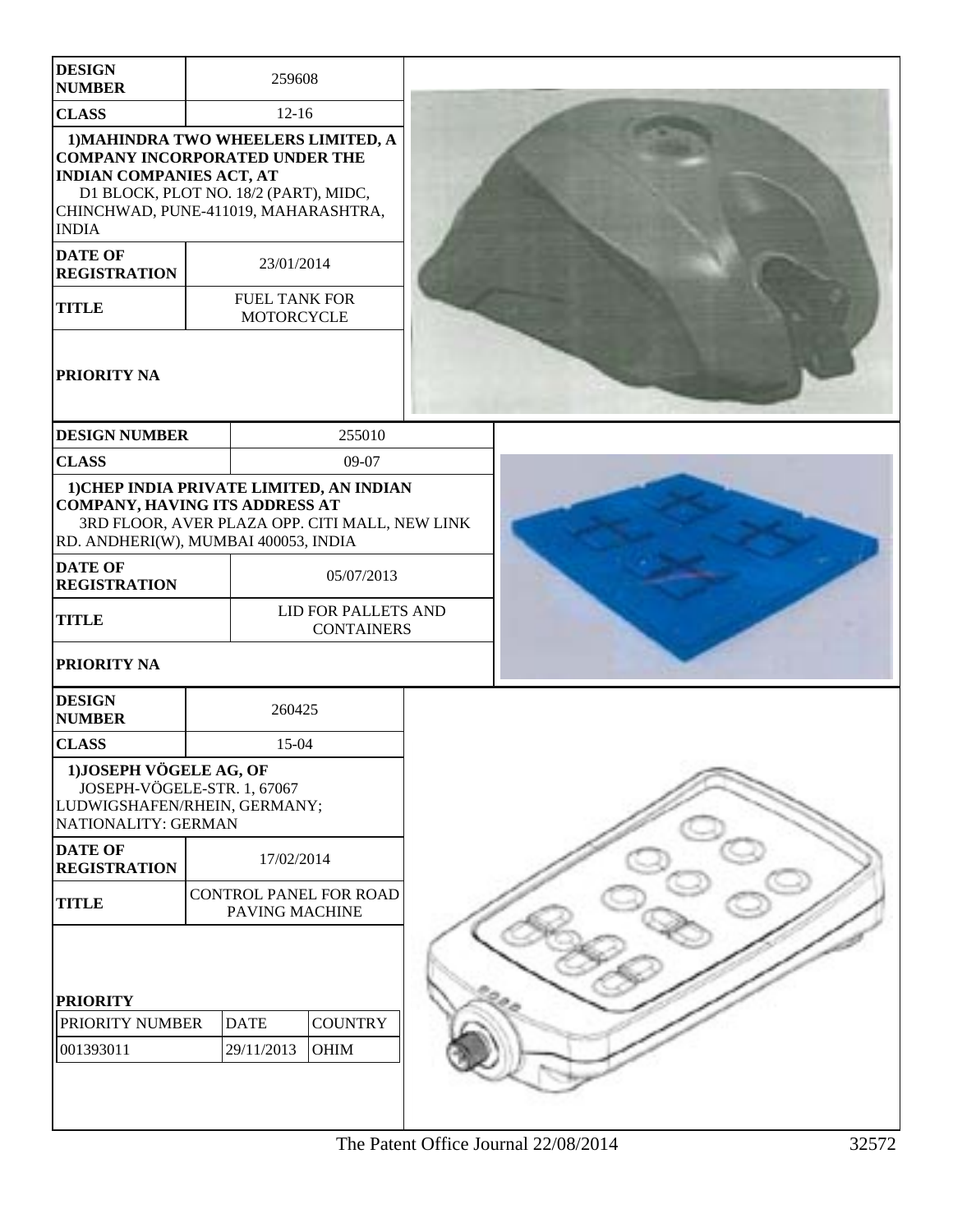| <b>DESIGN NUMBER</b>                                                                                                                                                                                                                                                                                                                                                                                                      |                                                                                                                                                                                                                                                                                         | 260265                                        |  |  |  |  |
|---------------------------------------------------------------------------------------------------------------------------------------------------------------------------------------------------------------------------------------------------------------------------------------------------------------------------------------------------------------------------------------------------------------------------|-----------------------------------------------------------------------------------------------------------------------------------------------------------------------------------------------------------------------------------------------------------------------------------------|-----------------------------------------------|--|--|--|--|
| <b>CLASS</b>                                                                                                                                                                                                                                                                                                                                                                                                              |                                                                                                                                                                                                                                                                                         | $08-06$                                       |  |  |  |  |
| <b>DATE OF REGISTRATION</b>                                                                                                                                                                                                                                                                                                                                                                                               | 1) RASIKLAL GHUSABHAI CHOVATIYA (ADULT & INDIAN<br>NATIONAL) SOLE PROPRIETOR OF M K TECHNOCAST (INDIAN<br>PROPRIETORSHIP CONCERN) HAVING PLACE OF BUSINESS AT-<br>2, PATEL NAGAR, SADBHAVNA, PLOT, NR: BHAGWATI<br>ENTERPRISE, 50, FEET MAIN ROAD, RAJKOT-GUJARAT-(INDIA)<br>11/02/2014 |                                               |  |  |  |  |
| <b>TITLE</b>                                                                                                                                                                                                                                                                                                                                                                                                              |                                                                                                                                                                                                                                                                                         | <b>HANDLE</b>                                 |  |  |  |  |
| PRIORITY NA                                                                                                                                                                                                                                                                                                                                                                                                               |                                                                                                                                                                                                                                                                                         |                                               |  |  |  |  |
| <b>DESIGN NUMBER</b>                                                                                                                                                                                                                                                                                                                                                                                                      |                                                                                                                                                                                                                                                                                         | 260024                                        |  |  |  |  |
| <b>CLASS</b>                                                                                                                                                                                                                                                                                                                                                                                                              |                                                                                                                                                                                                                                                                                         | $12 - 16$                                     |  |  |  |  |
| 1) BAJAJ AUTO LIMITED, AN INDIAN COMPANY, INCORPORATED UNDER<br>THE COMPANIES ACT OF 1956, HAVING ITS PRINCIPAL PLACE OF<br>BUSINESS AT NEW 2ND & 3RD FLOOR, KHIVRAJ BUILDING, NO. 616,<br>ANNASALAI, CHENNAI - 600006, STATE OF TAMIL NADU, INDIA,<br>AND REGISTERED OFFICE AT AKURDI, PUNE-411035, STATE OF<br>MAHARASHTRA, INDIA<br><b>DATE OF REGISTRATION</b><br>03/02/2014<br><b>TITLE</b><br>WHEEL RIM FOR VEHICLE |                                                                                                                                                                                                                                                                                         |                                               |  |  |  |  |
| <b>PRIORITY NA</b>                                                                                                                                                                                                                                                                                                                                                                                                        |                                                                                                                                                                                                                                                                                         |                                               |  |  |  |  |
| <b>DESIGN NUMBER</b>                                                                                                                                                                                                                                                                                                                                                                                                      |                                                                                                                                                                                                                                                                                         | 259602                                        |  |  |  |  |
| <b>CLASS</b>                                                                                                                                                                                                                                                                                                                                                                                                              |                                                                                                                                                                                                                                                                                         | $12 - 16$                                     |  |  |  |  |
| 1) MAHINDRA TWO WHEELERS LIMITED, A<br><b>COMPANY INCORPORATED UNDER THE INDIAN</b><br><b>COMPANIES ACT, AT</b><br>D1 BLOCK, PLOT NO. 18/2 (PART), MIDC, CHINCHWAD,<br>PUNE-411019, MAHARASHTRA, INDIA                                                                                                                                                                                                                    |                                                                                                                                                                                                                                                                                         |                                               |  |  |  |  |
| <b>DATE OF</b><br><b>REGISTRATION</b>                                                                                                                                                                                                                                                                                                                                                                                     |                                                                                                                                                                                                                                                                                         | 23/01/2014                                    |  |  |  |  |
| <b>TITLE</b>                                                                                                                                                                                                                                                                                                                                                                                                              |                                                                                                                                                                                                                                                                                         | <b>SEAT ASSEMBLY FOR</b><br><b>MOTORCYCLE</b> |  |  |  |  |
| PRIORITY NA                                                                                                                                                                                                                                                                                                                                                                                                               |                                                                                                                                                                                                                                                                                         |                                               |  |  |  |  |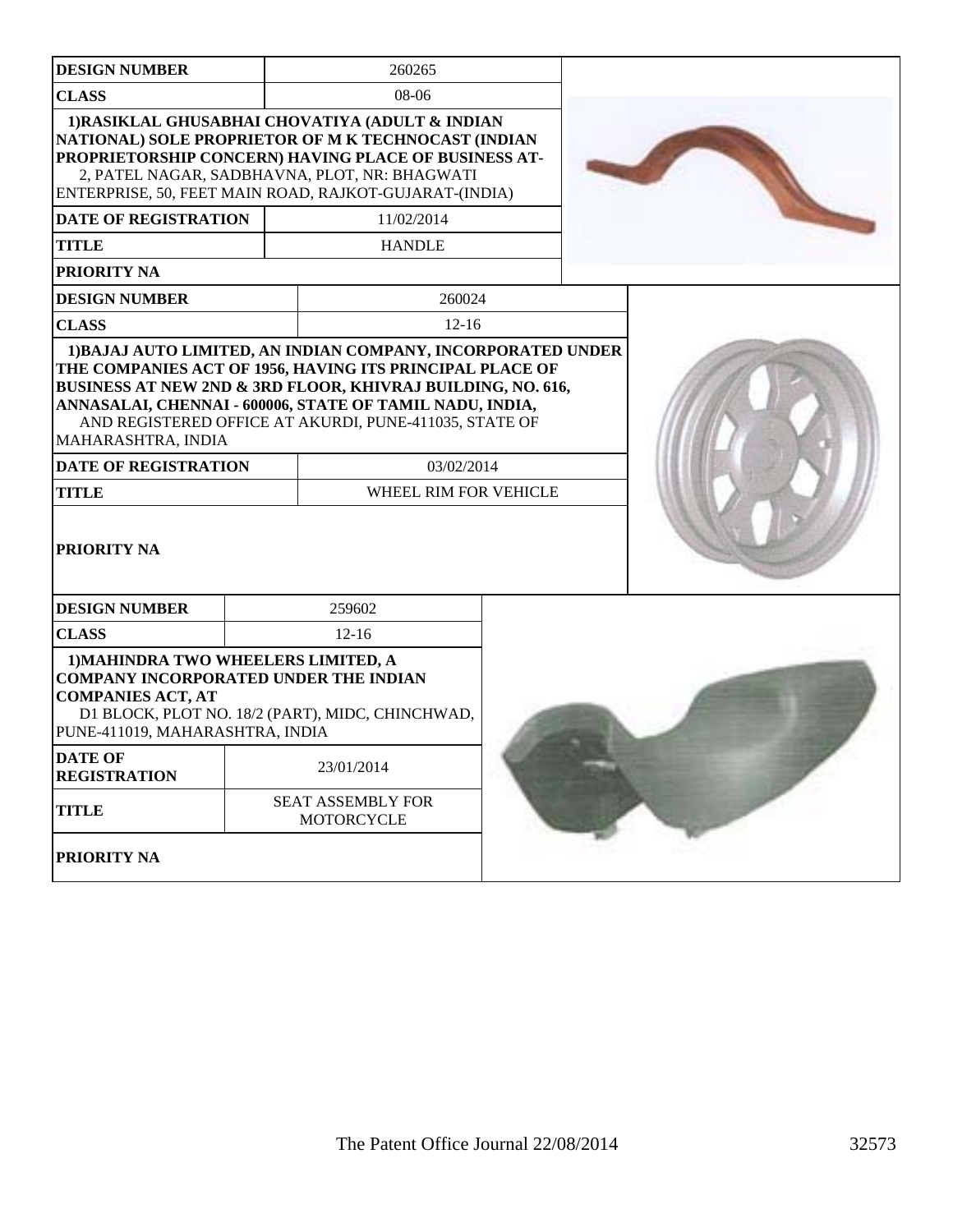| <b>DESIGN NUMBER</b>                                                                                                                                                                                                                                                                                                            | 260419                                          |                |  |
|---------------------------------------------------------------------------------------------------------------------------------------------------------------------------------------------------------------------------------------------------------------------------------------------------------------------------------|-------------------------------------------------|----------------|--|
| <b>CLASS</b>                                                                                                                                                                                                                                                                                                                    | $15-04$                                         |                |  |
| 1) JOSEPH VÖGELE AG, OF<br>JOSEPH-VÖGELE-STR. 1, 67067 LUDWIGSHAFEN/RHEIN, GERMANY;<br>NATIONALITY: GERMAN                                                                                                                                                                                                                      |                                                 |                |  |
| DATE OF REGISTRATION                                                                                                                                                                                                                                                                                                            | 17/02/2014                                      |                |  |
| <b>TITLE</b>                                                                                                                                                                                                                                                                                                                    | CONTROL PANEL FOR ROAD PAVING<br><b>MACHINE</b> |                |  |
| <b>PRIORITY</b>                                                                                                                                                                                                                                                                                                                 |                                                 |                |  |
| PRIORITY NUMBER                                                                                                                                                                                                                                                                                                                 | <b>DATE</b>                                     | <b>COUNTRY</b> |  |
| 001393011                                                                                                                                                                                                                                                                                                                       | 29/11/2013                                      | <b>OHIM</b>    |  |
| <b>DESIGN NUMBER</b>                                                                                                                                                                                                                                                                                                            | 260494                                          |                |  |
| <b>CLASS</b>                                                                                                                                                                                                                                                                                                                    | 08-06                                           |                |  |
| NATIONAL PARTNERS OF JEWEL ENTERPRISE AN INDIAN PARTNERSHIP<br>FIRM HAVING ITS PRINCIPAL PLACE OF BUSINESS AT<br>JAY SIYARAM INDUSTRIAL AREA, NATIONAL HIGHWAY 8-B, STREET NO. 2,<br>AJI RING ROAD, GUJARAT-INDIA<br><b>DATE OF REGISTRATION</b><br><b>TITLE</b>                                                                | 20/02/2014<br><b>HANDLE</b>                     |                |  |
| <b>PRIORITY NA</b>                                                                                                                                                                                                                                                                                                              |                                                 |                |  |
| <b>DESIGN NUMBER</b>                                                                                                                                                                                                                                                                                                            | 260670                                          |                |  |
| <b>CLASS</b>                                                                                                                                                                                                                                                                                                                    | 08-06                                           |                |  |
| 1)(1) VIMALBHAI TRIBHOVANBHAI CHOVATIYA (2) RAJNIBHAI<br>PRAVINBHAI BHUVA (BOTH PARTNERS ARE ADULT AND INDIAN<br>NATIONAL) AND PARTNERS OF KALIKA ENTERPRISE (INDIAN<br>PARTNERSHIP FIRM) HAVING PLACE OF BUSINESS<br>AT-4, PATEL NAGAR, SADBHAVNA PLOT, BHOJABHAGAT CHOWK, NR.<br>SORATHIYAWADI CIRCLE, RAJKOT-GUJARAT-(INDIA) |                                                 |                |  |
| <b>DATE OF REGISTRATION</b>                                                                                                                                                                                                                                                                                                     | 28/02/2014                                      |                |  |
| <b>TITLE</b>                                                                                                                                                                                                                                                                                                                    | <b>HANDLE</b>                                   |                |  |
| <b>PRIORITY NA</b>                                                                                                                                                                                                                                                                                                              |                                                 |                |  |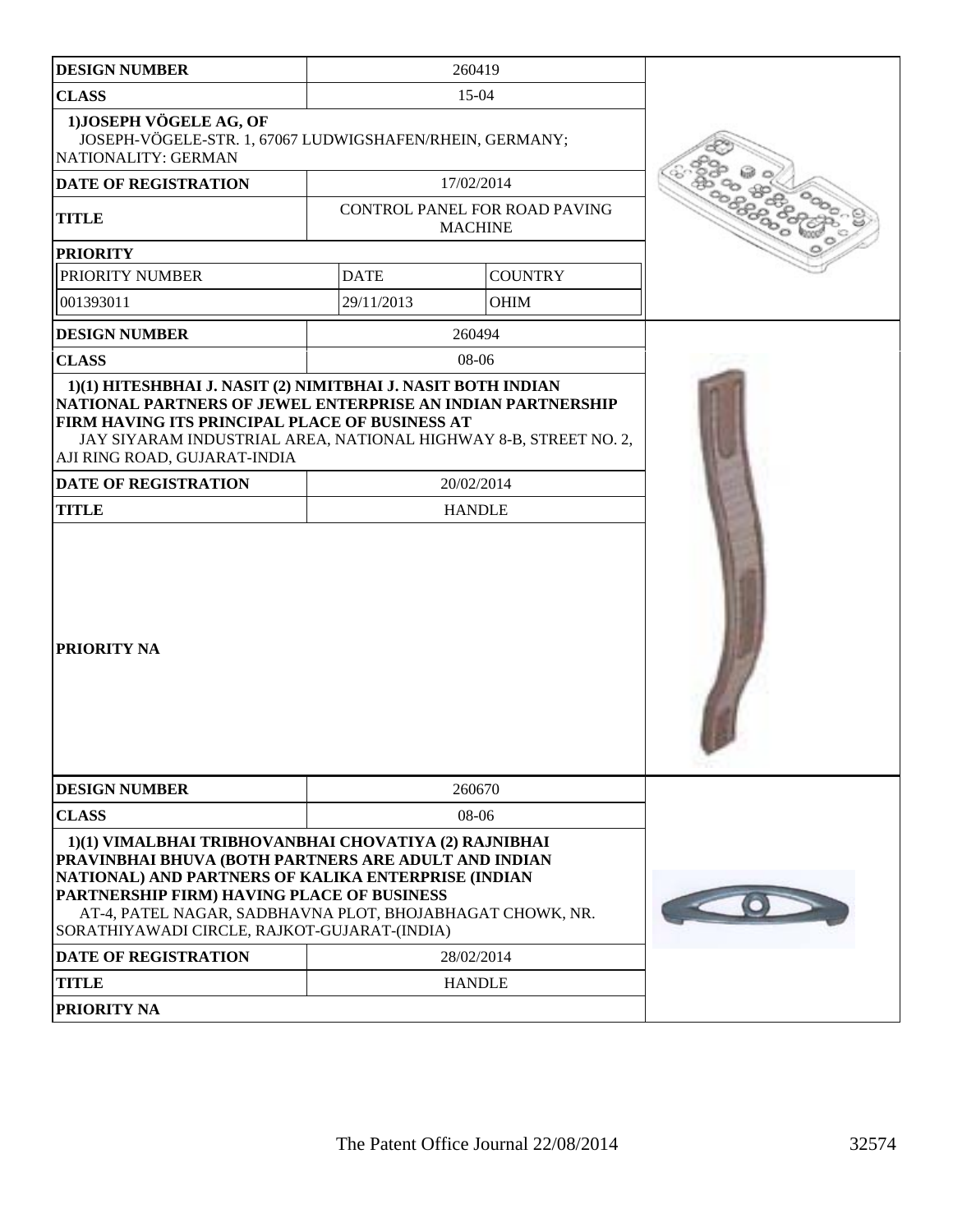| <b>DESIGN NUMBER</b>                                                                                                                                                                                                                 | 258692                                                                                                                                                                                       |  |  |  |  |
|--------------------------------------------------------------------------------------------------------------------------------------------------------------------------------------------------------------------------------------|----------------------------------------------------------------------------------------------------------------------------------------------------------------------------------------------|--|--|--|--|
| <b>CLASS</b>                                                                                                                                                                                                                         | $04-03$                                                                                                                                                                                      |  |  |  |  |
| 1) M/S DHIMAN INDUSTRIES, 1ST FLOOR, HUNJAN COMPLEX, G.N.E. TO<br>DUGRI, SUA ROAD, LUDHIANA-141003 (PUNJAB) INDIA<br>AN INDIAN PROPRIETORSHIP FIRM WHOSE PROPRIETOR IS SHERANJIT<br>KAUR BEING INDIAN NATIONALS OF THE ABOVE ADDRESS |                                                                                                                                                                                              |  |  |  |  |
| DATE OF REGISTRATION                                                                                                                                                                                                                 | 11/12/2013                                                                                                                                                                                   |  |  |  |  |
| <b>TITLE</b>                                                                                                                                                                                                                         | BRUSH FOR SUGAR CANE LEAF REMOVER<br><b>MACHINERY</b>                                                                                                                                        |  |  |  |  |
| <b>PRIORITY NA</b>                                                                                                                                                                                                                   |                                                                                                                                                                                              |  |  |  |  |
| <b>DESIGN NUMBER</b>                                                                                                                                                                                                                 | 259095                                                                                                                                                                                       |  |  |  |  |
| <b>CLASS</b>                                                                                                                                                                                                                         | 19-06                                                                                                                                                                                        |  |  |  |  |
| EAST, MUMBAI-400063, STATE OF MAHARASHTRA, INDIA.                                                                                                                                                                                    | 1) K-NINE WRITING SYSTEMS PVT. LTD. (AN INDIAN NATIONAL) UNIT NO:<br>A-301/302, SUNFLOWER BUILDING, PLOT NO-36 A, SHIVNERI MARG,<br>OFF GOREGAON-MULUND LINK ROAD, AMBEDKAR CHOWK, GOREGAON- |  |  |  |  |
| <b>DATE OF REGISTRATION</b>                                                                                                                                                                                                          | 27/12/2013                                                                                                                                                                                   |  |  |  |  |
| <b>TITLE</b>                                                                                                                                                                                                                         | <b>PEN</b>                                                                                                                                                                                   |  |  |  |  |
| <b>PRIORITY NA</b>                                                                                                                                                                                                                   |                                                                                                                                                                                              |  |  |  |  |
| <b>DESIGN NUMBER</b>                                                                                                                                                                                                                 | 260446                                                                                                                                                                                       |  |  |  |  |
| <b>CLASS</b>                                                                                                                                                                                                                         | $09-03$                                                                                                                                                                                      |  |  |  |  |
| 1) ABBOTT HEALTHCARE PVT. LTD, AN INDIAN COMPANY HAVING ITS<br><b>OFFICE AT</b><br>4, CORPORATE PARK, SION-TROMBAY ROAD, MUMBAI-400071,<br>MAHARASHTRA, INDIA                                                                        |                                                                                                                                                                                              |  |  |  |  |
| DATE OF REGISTRATION                                                                                                                                                                                                                 | 18/02/2014                                                                                                                                                                                   |  |  |  |  |
| <b>TITLE</b>                                                                                                                                                                                                                         | <b>CONTAINER</b>                                                                                                                                                                             |  |  |  |  |
| <b>PRIORITY NA</b>                                                                                                                                                                                                                   |                                                                                                                                                                                              |  |  |  |  |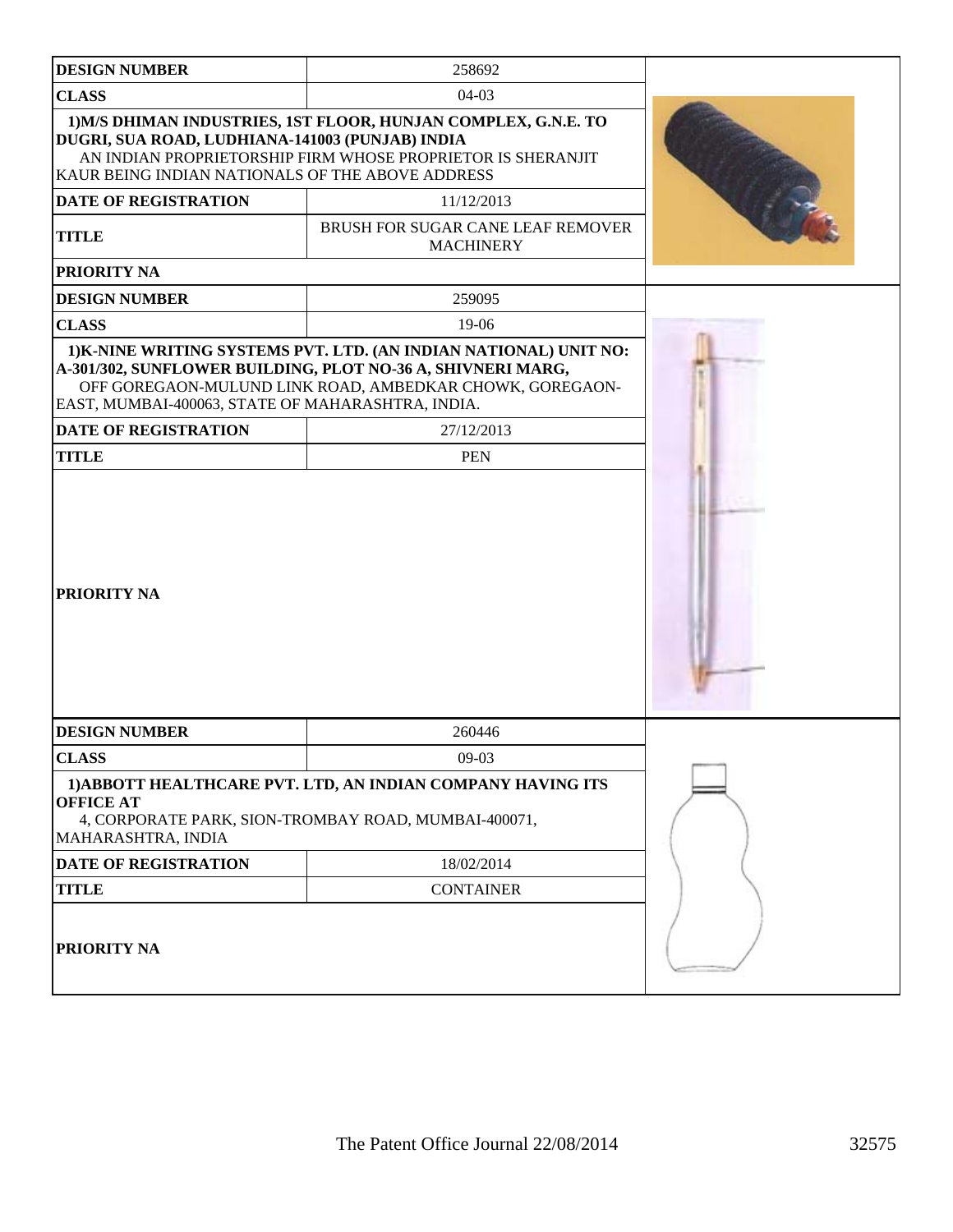| <b>DESIGN NUMBER</b>                                                                                                                                                                 |            | 255712                              |                   |                |  |  |
|--------------------------------------------------------------------------------------------------------------------------------------------------------------------------------------|------------|-------------------------------------|-------------------|----------------|--|--|
| <b>CLASS</b>                                                                                                                                                                         | 23-04      |                                     |                   |                |  |  |
| 1)ZOBELE HOLDING S.P.A., A COMPANY ORGANIZED AND<br><b>EXISTING UNDER THE LAWS OF ITALY,</b><br>OF VIA FERSINA 4, 38100 TRENTO, ITALY                                                |            |                                     |                   |                |  |  |
| <b>DATE OF REGISTRATION</b>                                                                                                                                                          |            | 07/08/2013                          |                   |                |  |  |
| <b>TITLE</b>                                                                                                                                                                         |            | DIFFUSING EVAPORATOR OF ACTIVE      | <b>SUBSTANCES</b> |                |  |  |
| <b>PRIORITY</b><br>PRIORITY NUMBER<br>002184150-0002                                                                                                                                 |            | <b>DATE</b><br>14/02/2013           | <b>OHIM</b>       | <b>COUNTRY</b> |  |  |
| <b>DESIGN NUMBER</b>                                                                                                                                                                 |            |                                     | 251509            |                |  |  |
| <b>CLASS</b>                                                                                                                                                                         |            |                                     | $26-05$           |                |  |  |
| 1) HERBERT WALDMANN GMBH & CO. KG, A CORPORATION<br>ORGANIZED AND EXISTING UNDER THE LAWS OF GERMANY, OF<br>PETER-HENLEIN-STRASSE 5, 78056 VILLINGEN-SCHWENNINGEN,<br><b>GERMANY</b> |            |                                     |                   |                |  |  |
| <b>DATE OF REGISTRATION</b>                                                                                                                                                          |            | 07/02/2013                          |                   |                |  |  |
| <b>TITLE</b>                                                                                                                                                                         |            | <b>LAMP</b>                         |                   |                |  |  |
| <b>PRIORITY</b>                                                                                                                                                                      |            |                                     |                   |                |  |  |
| PRIORITY NUMBER                                                                                                                                                                      |            | <b>DATE</b>                         |                   | <b>COUNTRY</b> |  |  |
| 685896501                                                                                                                                                                            |            | 13/08/2012                          |                   | <b>WIPO</b>    |  |  |
| <b>DESIGN NUMBER</b>                                                                                                                                                                 |            |                                     |                   | 258882         |  |  |
| <b>CLASS</b>                                                                                                                                                                         |            |                                     |                   | $10 - 05$      |  |  |
| 1) MISHU ASHI ELECTRONICS<br>K-373, SITE V, UPSIDC INDUSTRIAL AREA, KASNA GREATER NOIDA 201308,<br>AN INDIAN COMPANY                                                                 |            |                                     |                   |                |  |  |
| DATE OF REGISTRATION                                                                                                                                                                 | 20/12/2013 |                                     |                   |                |  |  |
| <b>TITLE</b>                                                                                                                                                                         |            | ELECTRONIC LEVEL SENSOR FOR BATTERY |                   |                |  |  |
| PRIORITY NA                                                                                                                                                                          |            |                                     |                   |                |  |  |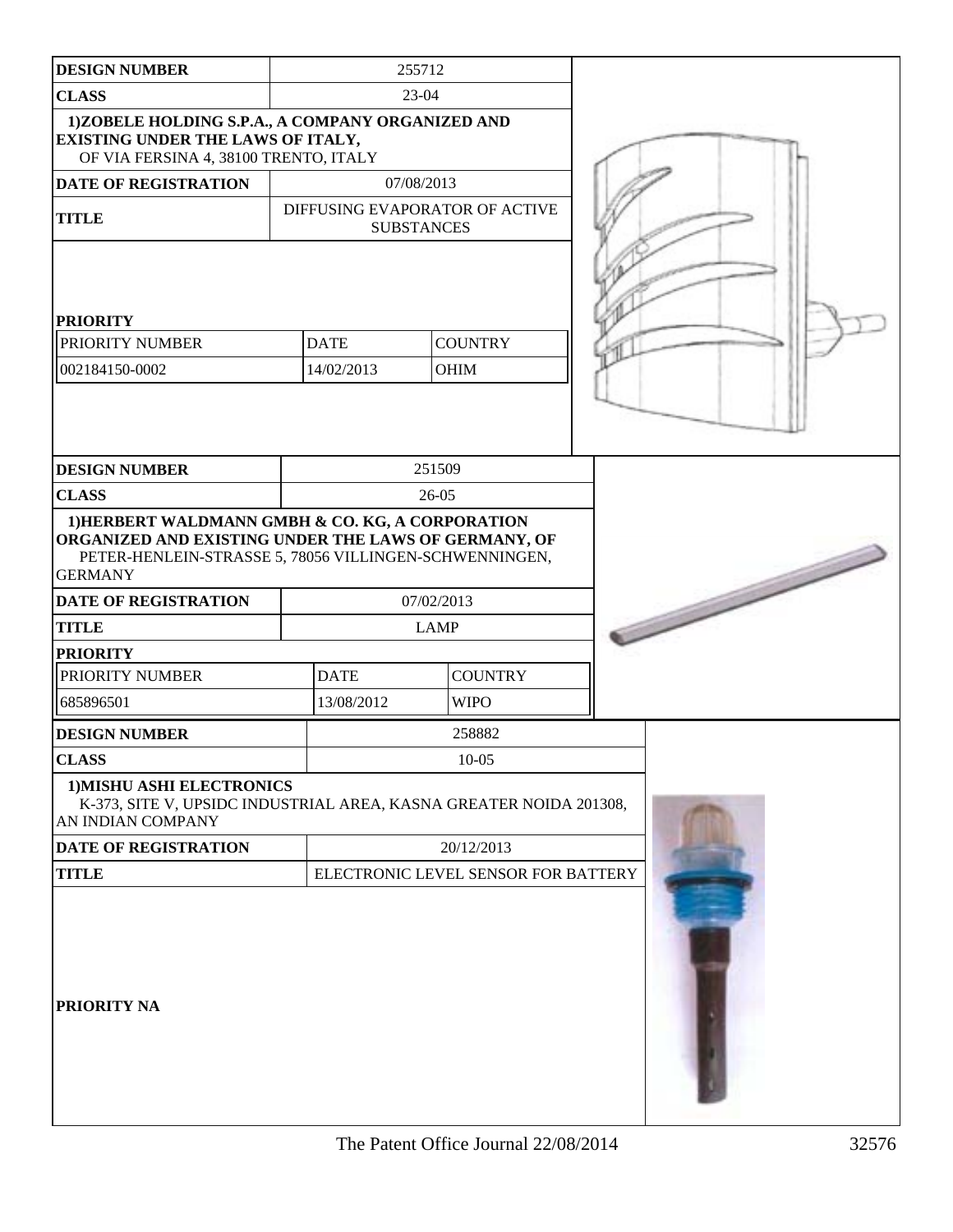| <b>DESIGN NUMBER</b>                                                                                                                                                                         | 258951                                                                                                                                                                                                                     |                  |  |  |
|----------------------------------------------------------------------------------------------------------------------------------------------------------------------------------------------|----------------------------------------------------------------------------------------------------------------------------------------------------------------------------------------------------------------------------|------------------|--|--|
| <b>CLASS</b>                                                                                                                                                                                 | 24-02                                                                                                                                                                                                                      |                  |  |  |
| <b>BUSINESS</b>                                                                                                                                                                              | 1) MR. SACHIN G. LOKAPURE(INDIA). A PROPRIETOR OF SAGLO®<br>RESEARCH EQUIPMENT HAVING ITS PRINCIPAL PLACE OF<br>5099, NEAR ASHA TALKIES, OPP. OMKAR APPT, SHANIWAR PETH,<br>MIRAJ-416410, DIST-SANGLI, MAHARASHTRA, INDIA. |                  |  |  |
| <b>DATE OF REGISTRATION</b>                                                                                                                                                                  | 24/12/2013                                                                                                                                                                                                                 |                  |  |  |
| <b>TITLE</b>                                                                                                                                                                                 | EQUIPMENT FOR PRODUCING MEDICAL<br><b>DEVICE</b>                                                                                                                                                                           |                  |  |  |
| PRIORITY NA                                                                                                                                                                                  |                                                                                                                                                                                                                            |                  |  |  |
| <b>DESIGN NUMBER</b>                                                                                                                                                                         |                                                                                                                                                                                                                            | 259518           |  |  |
| <b>CLASS</b>                                                                                                                                                                                 |                                                                                                                                                                                                                            | $06-03$          |  |  |
| COMPANY),<br>WEST BENGAL, INDIA                                                                                                                                                              | 1) THE SUPREME INDUSTRIES LTD., (AN INDIAN PUBLIC LIMITED<br>601 CENTRAL PLAZA, 2/6, SARAT BOSE ROAD, KOLKATA - 700020,                                                                                                    |                  |  |  |
| <b>DATE OF REGISTRATION</b>                                                                                                                                                                  |                                                                                                                                                                                                                            | 20/01/2014       |  |  |
| <b>TITLE</b><br>PRIORITY NA                                                                                                                                                                  |                                                                                                                                                                                                                            | <b>TABLE TOP</b> |  |  |
| <b>DESIGN NUMBER</b>                                                                                                                                                                         | 260486                                                                                                                                                                                                                     |                  |  |  |
| <b>CLASS</b>                                                                                                                                                                                 | 08-06                                                                                                                                                                                                                      |                  |  |  |
| 1) PRAKASHBHAI KURJIBHAI VEJPARA<br>(ADULT AND INDIAN NATIONAL) AND SOLE<br>PROPRIETOR OF SHREE RAM HARDWARE<br><b>PLACE OF BUSINESS</b><br>(SOUTH) ATIKA, RAJKOT-360002-GUJARAT-<br>(INDIA) | (INDIAN PROPRIETORSHIP CONCERN) HAVING<br>AT-7/4, PARSANA SOCIETY, DHEBAR ROAD,                                                                                                                                            |                  |  |  |
| <b>DATE OF</b><br><b>REGISTRATION</b>                                                                                                                                                        | 20/02/2014                                                                                                                                                                                                                 |                  |  |  |
| <b>TITLE</b>                                                                                                                                                                                 | <b>HANDLE</b>                                                                                                                                                                                                              |                  |  |  |
| PRIORITY NA                                                                                                                                                                                  |                                                                                                                                                                                                                            |                  |  |  |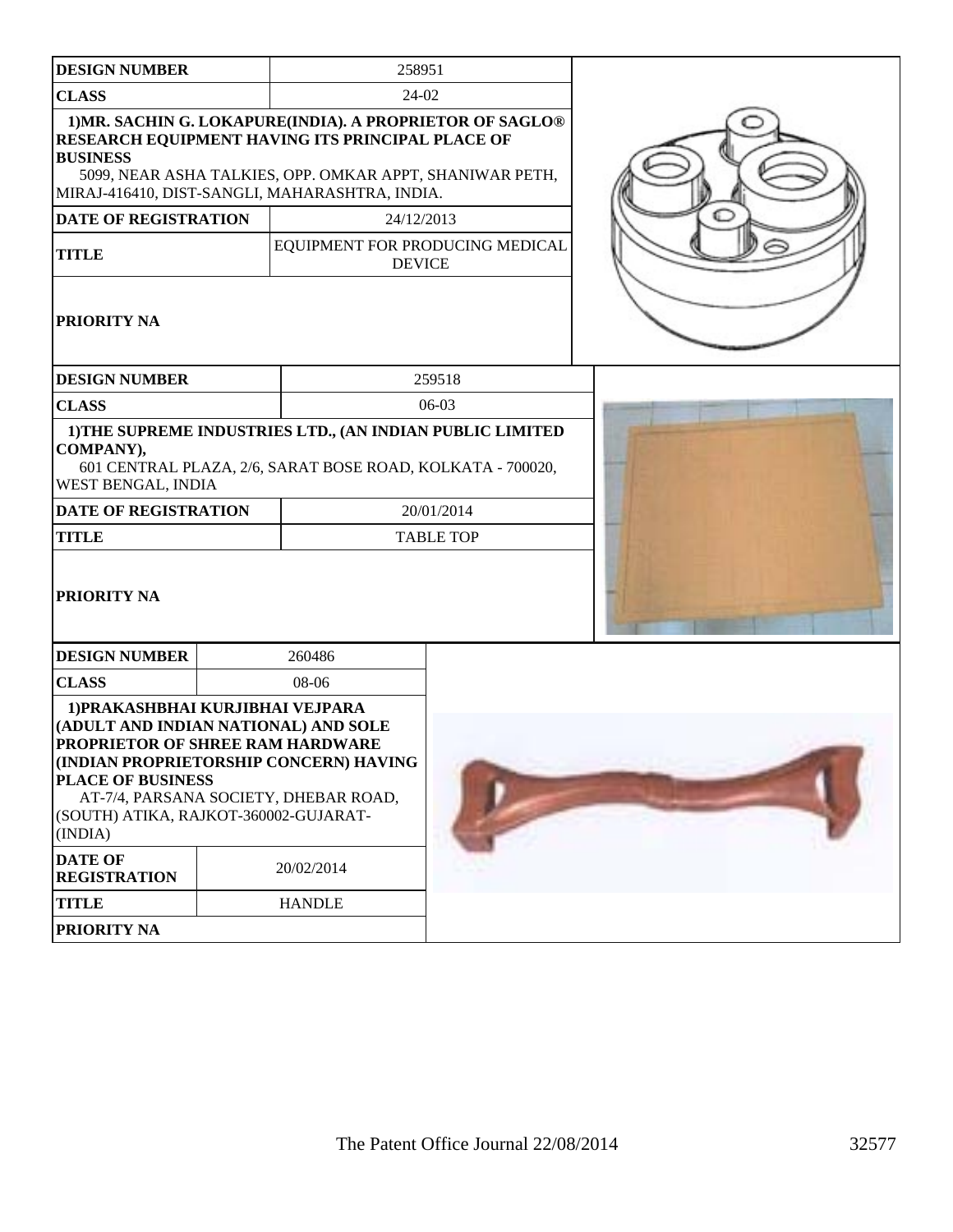| <b>DESIGN NUMBER</b>                                                                                                                                                                                      |               | 256647                                                                                                                                                                                                                  |  |                        |  |  |
|-----------------------------------------------------------------------------------------------------------------------------------------------------------------------------------------------------------|---------------|-------------------------------------------------------------------------------------------------------------------------------------------------------------------------------------------------------------------------|--|------------------------|--|--|
| <b>CLASS</b>                                                                                                                                                                                              |               | $10-05$                                                                                                                                                                                                                 |  | <b>B KINS INSIGN I</b> |  |  |
| OF ABOVE ADDRESS                                                                                                                                                                                          |               | 1) SUBTRONICS (INDIA) PRIVATE LIMITED, A COMPANY<br>REGISTERED IN INDIA, HAVING ITS REGISTERED OFFICE AT<br>147, KALIANDAS UDYOG BHAVAN, NEAR CENTURY BAZAR,<br>PRABHADEVI, MUMBAI 400025, STATE OF MAHARASHTRA, INDIA, |  |                        |  |  |
| DATE OF REGISTRATION                                                                                                                                                                                      |               | 20/09/2013                                                                                                                                                                                                              |  |                        |  |  |
| <b>TITLE</b>                                                                                                                                                                                              |               | <b>GAS LEAKAGE MONITORING DEVICE</b>                                                                                                                                                                                    |  |                        |  |  |
| PRIORITY NA                                                                                                                                                                                               |               |                                                                                                                                                                                                                         |  |                        |  |  |
| <b>DESIGN NUMBER</b>                                                                                                                                                                                      |               | 257572                                                                                                                                                                                                                  |  |                        |  |  |
| <b>CLASS</b>                                                                                                                                                                                              |               | 23-04                                                                                                                                                                                                                   |  |                        |  |  |
| 1) DAYAL CHAND TRADING AS M/S. SIGMA<br><b>REFRIGERATION WORKS,</b><br>3745, SHOP NO. 1 & 7, KUCHA PARMANAND, NETAJI<br>SUBHASH MARG, DARYA GANJ, NEW DELHI-110002, INDIA<br>(A SOLE PROPRIETORSHIP FIRM) |               |                                                                                                                                                                                                                         |  |                        |  |  |
| <b>DATE OF</b><br><b>REGISTRATION</b>                                                                                                                                                                     |               | 21/10/2013                                                                                                                                                                                                              |  |                        |  |  |
| <b>TITLE</b>                                                                                                                                                                                              |               | LIQUID LINE FILTER DRIER                                                                                                                                                                                                |  |                        |  |  |
| PRIORITY NA                                                                                                                                                                                               |               |                                                                                                                                                                                                                         |  |                        |  |  |
| <b>DESIGN NUMBER</b>                                                                                                                                                                                      |               | 258518                                                                                                                                                                                                                  |  |                        |  |  |
| <b>CLASS</b>                                                                                                                                                                                              |               | 08-06                                                                                                                                                                                                                   |  |                        |  |  |
| HARDWARE, INDIAN NATIONAL,<br><b>ADDRESS</b>                                                                                                                                                              |               | 1) JITESH KANTILAL GADA, INDIAN NATIONALS, PROPRIETOR OF OSWAL<br>107, KESHAVJI NAYAK ROAD, HINGWALA BLDG., ROOM NO. 43/44, 4TH<br>FLOOR, MASJID BUNDER, MUMBAI-400009, INDIA ALL INDIAN OF ABOVE                       |  |                        |  |  |
| DATE OF REGISTRATION                                                                                                                                                                                      |               | 02/12/2013                                                                                                                                                                                                              |  |                        |  |  |
| <b>TITLE</b>                                                                                                                                                                                              | <b>HANDLE</b> |                                                                                                                                                                                                                         |  |                        |  |  |
| <b>PRIORITY NA</b>                                                                                                                                                                                        |               |                                                                                                                                                                                                                         |  |                        |  |  |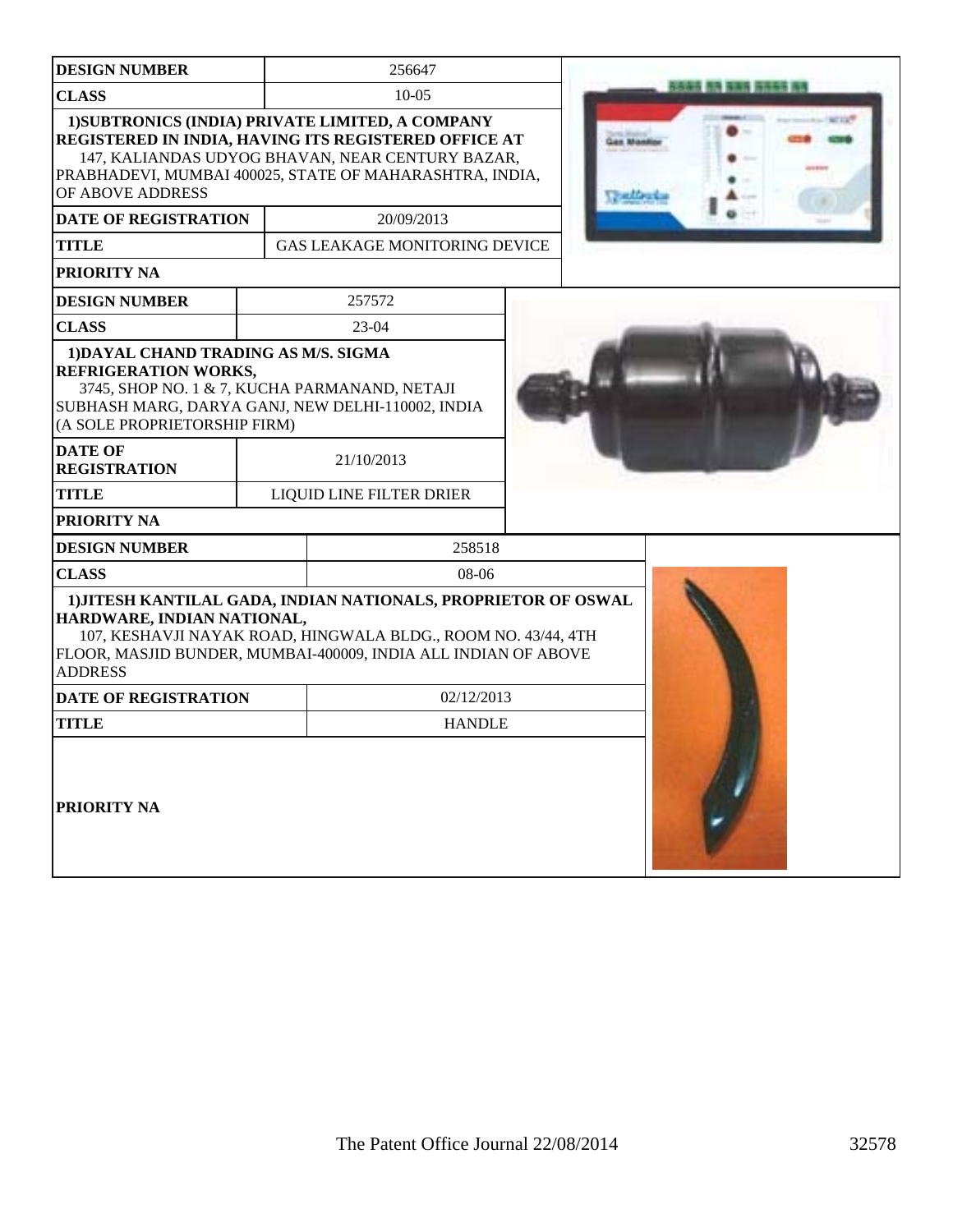| <b>DESIGN NUMBER</b>        | 258883                                                                                                                                                                                                                  |                                   |
|-----------------------------|-------------------------------------------------------------------------------------------------------------------------------------------------------------------------------------------------------------------------|-----------------------------------|
| <b>CLASS</b>                | 06-01                                                                                                                                                                                                                   |                                   |
|                             | 1) M/S. SAP CONTAINERS HAVING PLACE OF BUSINESS<br>AT SITE NO: 1, 2 & 3, KATHA NO. 36/1, CHUNCHAGHATTA, UTTRAHALLI<br>HOBLI, JP NAGAR POST, BANGALORE-560062, INDIAN NATIONALITY                                        |                                   |
| <b>DATE OF REGISTRATION</b> | 20/12/2013                                                                                                                                                                                                              |                                   |
| <b>TITLE</b>                | <b>CHAIR</b>                                                                                                                                                                                                            |                                   |
| <b>PRIORITY NA</b>          |                                                                                                                                                                                                                         |                                   |
| <b>DESIGN NUMBER</b>        | 256514                                                                                                                                                                                                                  |                                   |
| <b>CLASS</b>                | 15-07                                                                                                                                                                                                                   |                                   |
|                             | 1) BSH BOSCH UND SIEMENS HAUSGERÄTE GMBH, OF<br>CARL-WERY - STR.34, 81739, MUNICH, GERMANY, A GERMAN COMPANY                                                                                                            |                                   |
| <b>DATE OF REGISTRATION</b> | 16/09/2013                                                                                                                                                                                                              |                                   |
| <b>TITLE</b>                | <b>REFRIGERATOR</b>                                                                                                                                                                                                     |                                   |
| <b>PRIORITY NA</b>          |                                                                                                                                                                                                                         |                                   |
| <b>DESIGN NUMBER</b>        | 256648                                                                                                                                                                                                                  |                                   |
| <b>CLASS</b>                | 10-05                                                                                                                                                                                                                   | <b>ENVIR RAINE AV 243 5753 BE</b> |
| OF ABOVE ADDRESS            | 1) SUBTRONICS (INDIA) PRIVATE LIMITED, A COMPANY<br>REGISTERED IN INDIA, HAVING ITS REGISTERED OFFICE AT<br>147, KALIANDAS UDYOG BHAVAN, NEAR CENTURY BAZAR,<br>PRABHADEVI, MUMBAI 400025, STATE OF MAHARASHTRA, INDIA, |                                   |
| DATE OF REGISTRATION        | 20/09/2013                                                                                                                                                                                                              |                                   |
| <b>TITLE</b>                | <b>GAS LEAKAGE MONITORING DEVICE</b>                                                                                                                                                                                    |                                   |
| PRIORITY NA                 |                                                                                                                                                                                                                         |                                   |